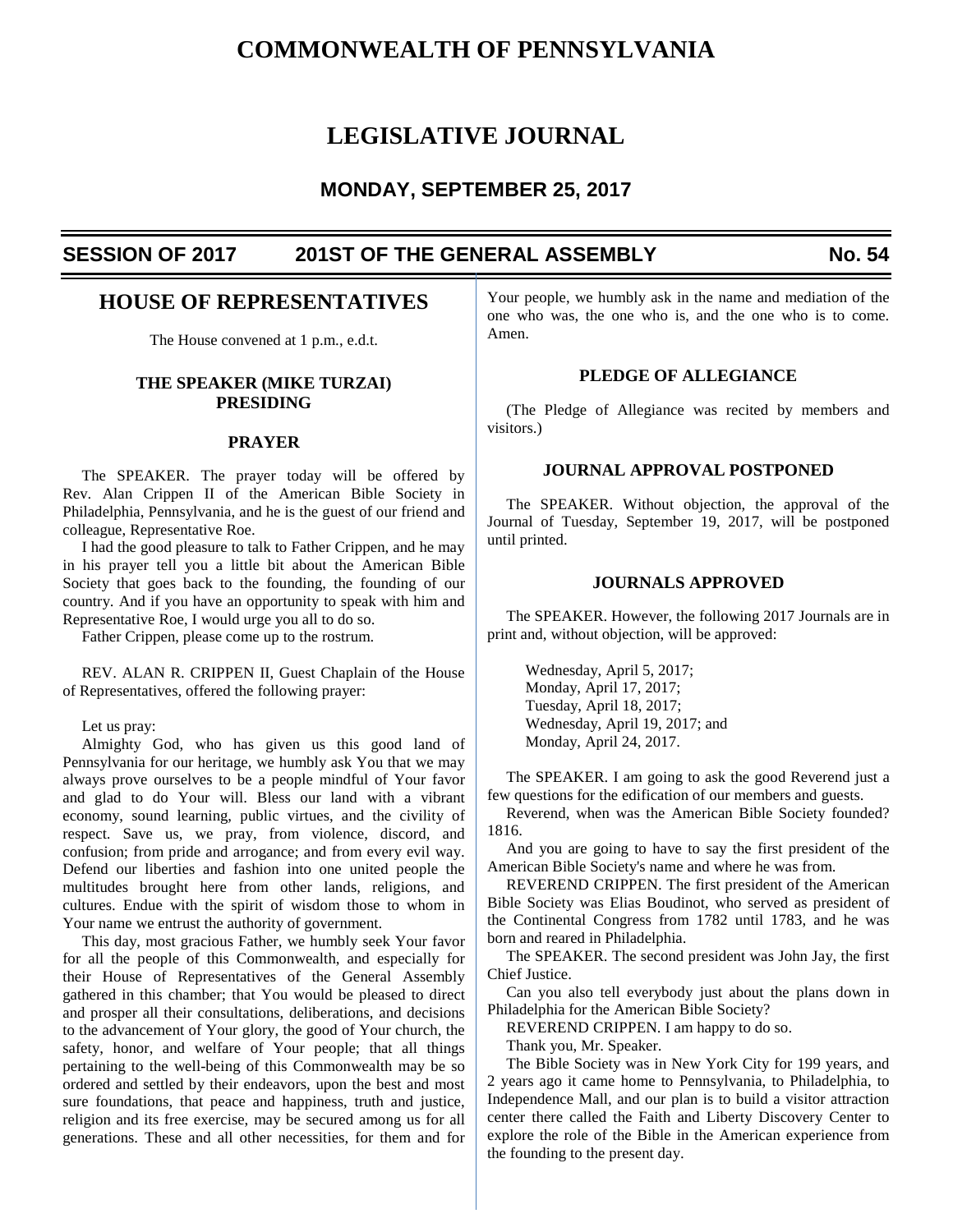The SPEAKER. Thank you, Reverend. Thanks for being with us.

REVEREND CRIPPEN. Thank you.

# **LEAVES OF ABSENCE**

 The SPEAKER. The majority whip, Bryan Cutler, requests leaves of absence for the following members: Representative Kathy WATSON of Bucks County for the day, Representative Kerry BENNINGHOFF of Centre County for the day, Representative Scott PETRI of Bucks County for the day, Representative Tim HENNESSEY of Chester County for the day, and Representative Harry LEWIS of Chester County for the week. Without objection, those will be granted.

 The minority whip, Mike Hanna, requests leaves of absence for the following members: Representative Flo FABRIZIO of Erie County for the day, Representative Kevin HAGGERTY of Lackawanna County for the day, Representative Rob MATZIE of Beaver County for the day, Representative Jake WHEATLEY of Allegheny County for the day, Representative Ed GAINEY of Allegheny County for the day, Representative Donna BULLOCK of Philadelphia County for the day, Representative Brian KIRKLAND of Delaware County for the day, and Representative Kevin BOYLE of Philadelphia County for the day. Without objection, those will be granted.

# **MASTER ROLL CALL**

 The SPEAKER. Members, we are going to proceed to vote on the master roll. Members, please proceed to vote.

The following roll call was recorded:

#### PRESENT–189

| <b>Baker</b>     | Emrick     | Kulik      | Readshaw      |
|------------------|------------|------------|---------------|
| <b>Barbin</b>    | English    | Lawrence   | Reed          |
| <b>Barrar</b>    | Evankovich | Longietti  | Reese         |
| <b>Bernstine</b> | Evans      | Mackenzie  | Roae          |
| <b>Bizzarro</b>  | Everett    | Madden     | Roe           |
| <b>Bloom</b>     | Farry      | Maher      | Roebuck       |
| <b>Boback</b>    | Fee        | Mako       | Rothman       |
| <b>Bradford</b>  | Fitzgerald | Maloney    | Rozzi         |
| <b>Briggs</b>    | Flynn      | Markosek   | Ryan          |
| Brown, R.        | Frankel    | Marshall   | Saccone       |
| Brown, V.        | Freeman    | Marsico    | Sainato       |
| <b>Burns</b>     | Fritz      | Masser     | Samuelson     |
| Caltagirone      | Gabler     | McCarter   | Sankey        |
| Carroll          | Galloway   | McClinton  | Santora       |
| Causer           | Gergely    | McGinnis   | Saylor        |
| Cephas           | Gillen     | Mehaffie   | Schemel       |
| Charlton         | Gillespie  | Mentzer    | Schlossberg   |
| Christiana       | Godshall   | Metcalfe   | Schweyer      |
| Comitta          | Goodman    | Metzgar    | Simmons       |
| Conklin          | Greiner    | Miccarelli | Sims          |
| Cook             | Grove      | Millard    | Snyder        |
| Corbin           | Hahn       | Miller, B. | Solomon       |
| Corr             | Hanna      | Miller, D. | Sonney        |
| Costa, D.        | Harkins    | Milne      | <b>Staats</b> |
| Costa, P.        | Harper     | Moul       | Stephens      |
| Cox              | Harris, A. | Mullery    | Sturla        |
| Cruz             | Harris, J. | Murt       | Tallman       |
| Culver           | Heffley    | Mustio     | Taylor        |
| Cutler           | Helm       | Neilson    | <b>Thomas</b> |
| Daley            | Hickernell | Nelson     | Tobash        |
| Davidson         | Hill       | Nesbit     | Toepel        |
| Davis            | Irvin      | Neuman     | Toohil        |
| Dawkins          | James      | O'Brien    | Topper        |

| Day        | Jozwiak      | O'Neill    | Vazquez    |
|------------|--------------|------------|------------|
| Dean       | Kampf        | Oberlander | Vitali     |
| Deasy      | Kaufer       | Ortitay    | Walsh      |
| DeLissio   | Kauffman     | Pashinski  | Ward       |
| Delozier   | Kavulich     | Peifer     | Warner     |
| DeLuca     | Keefer       | Petrarca   | Warren     |
| Dermody    | Keller, F.   | Pickett    | Wentling   |
| Diamond    | Keller, M.K. | Pyle       | Wheeland   |
| DiGirolamo | Keller, W.   | Quigley    | White      |
| Donatucci  | Kim          | Ouinn, C.  | Youngblood |
| Dowling    | Kinsey       | Ouinn, M.  | Zimmerman  |
| Driscoll   | Klunk        | Rabb       |            |
| Dunbar     | Knowles      | Rader      | Turzai.    |
| Dush       | Kortz        | Rapp       | Speaker    |
| Ellis      | Krueger      | Ravenstahl |            |

#### ADDITIONS–0

#### NOT VOTING–0

#### EXCUSED–13

Benninghoff Gainey Kirkland Petri Boyle Haggerty Lewis Watson<br>Bullock Hennessey Matzie Wheatley Hennessey Fabrizio

#### LEAVES ADDED–2

Cox Mehaffie

LEAVES CANCELED–3

Benninghoff Boyle Hennessey

 The SPEAKER. One hundred and eighty-nine members having voted on the roll, there is a quorum.

# **BILLS REPORTED FROM COMMITTEE, CONSIDERED FIRST TIME, AND TABLED**

**HB 783, PN 858** By Rep. TAYLOR

An Act amending Title 75 (Vehicles) of the Pennsylvania Consolidated Statutes, in certificate of title and security interests, further providing for transfer of ownership of vehicles used for human habitation.

#### TRANSPORTATION.

#### **HB 1402, PN 2465** (Amended) By Rep. TAYLOR

An Act designating a portion of State Route 1001 in Greene Township, Franklin County, as the Lance Corporal Michael L. Freeman, Jr., Memorial Highway; designating a bridge on that portion of State Route 533 over Muddy Run, Southampton Township, Franklin County, as the Private First Class Dana Edward Diehl Memorial Bridge; and designating a bridge on that portion of State Route 1004 over the Conococheague Creek, Greene Township, Franklin County, as the Private Charles W. "Bill" Roher Memorial Bridge.

#### TRANSPORTATION.

#### **HB 1646, PN 2466** (Amended) By Rep. TAYLOR

An Act amending Title 75 (Vehicles) of the Pennsylvania Consolidated Statutes, in general provisions, further providing for definitions; in licensing of drivers, further providing for suspension of operating privilege; and, in miscellaneous provisions, further providing for careless driving.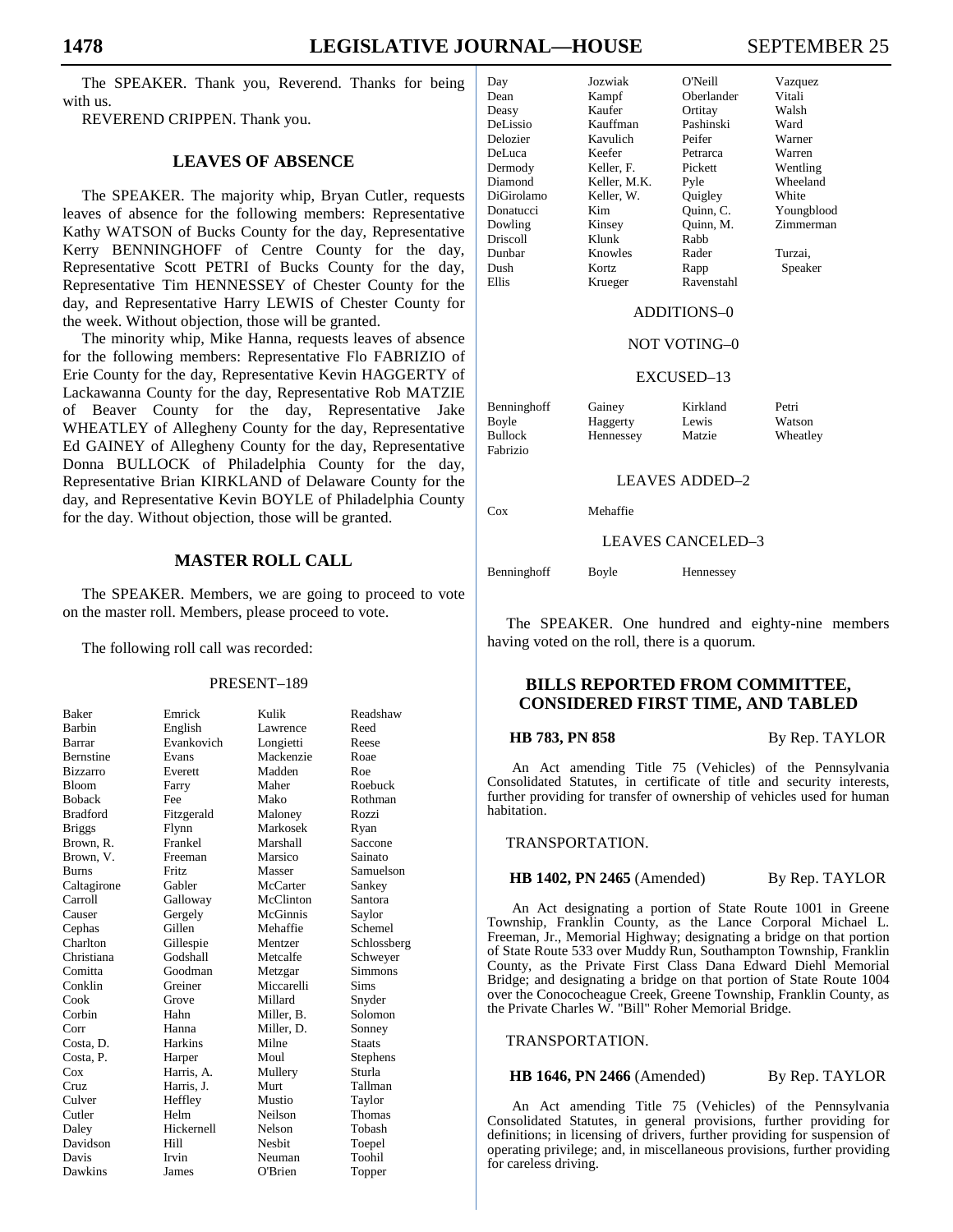TRANSPORTATION.

**HB 1657, PN 2467** (Amended) By Rep. TAYLOR

An Act amending Title 75 (Vehicles) of the Pennsylvania Consolidated Statutes, in rules of the road in general, further providing for additional parking regulations.

TRANSPORTATION.

**HB 1778, PN 2405** By Rep. TAYLOR

An Act designating a bridge on that portion of State Route 1005, also known as Castor Avenue, over the Frankford Creek in the City of Philadelphia, Philadelphia County, as the Officer Gary Frank Skerski Memorial Bridge.

TRANSPORTATION.

# **HOUSE RESOLUTION INTRODUCED AND REFERRED**

No. 515 By Representatives FRITZ, BERNSTINE, BAKER, MACKENZIE, MILLARD and RYAN

A Resolution urging the Delaware River Basin Commission to suspend consideration of a moratorium on natural gas drilling in the Delaware River Basin.

Referred to Committee on ENVIRONMENTAL RESOURCES AND ENERGY, September 21, 2017.

# **HOUSE BILLS INTRODUCED AND REFERRED**

 **No. 1790** By Representatives ROTHMAN, SACCONE, FEE, IRVIN, STAATS, MENTZER, MARSICO, PHILLIPS-HILL, WARD, HICKERNELL, MILLARD, ZIMMERMAN, TALLMAN, A. HARRIS, B. MILLER, LAWRENCE and GROVE

An Act amending the act of March 10, 1949 (P.L.30, No.14), known as the Public School Code of 1949, in school district financial recovery, providing for exemption from prevailing wage laws.

Referred to Committee on STATE GOVERNMENT, September 21, 2017.

## **No. 1796** By Representatives KORTZ, BURNS, WARNER, READSHAW, BARBIN, DeLUCA and D. COSTA

An Act amending Title 4 (Amusements) of the Pennsylvania Consolidated Statutes, providing for video gaming; and establishing the Video Gaming Account and the City of the First Class Nuisance Bar Enforcement Tax Force Account.

Referred to Committee on GAMING OVERSIGHT, September 19, 2017.

# **No. 1797** By Representatives KORTZ, MATZIE, KULIK, MILLARD, McNEILL, DeLUCA, NEILSON and THOMAS

An Act amending Title 4 (Amusements) of the Pennsylvania Consolidated Statutes, in Pennsylvania Gaming Control Board, further providing for general and specific powers, for licensed gaming entity application appeals from board, for board minutes and records and for regulatory authority of board; providing for slot machines in qualified airports; in revenues, further providing for establishment of State Gaming Fund and net slot machine revenue distribution, for Pennsylvania Race Horse Development Fund and for Pennsylvania Gaming Economic Development and Tourism Fund; and, in administration and enforcement, further providing for responsibility and authority of the Department of Revenue, for financial and employment interests, for investigations and enforcement and for prohibited acts and penalties.

Referred to Committee on GAMING OVERSIGHT, September 19, 2017.

 **No. 1798** By Representatives KORTZ, MATZIE, KINSEY, BARRAR, McNEILL, MILLARD, MULLERY, SAINATO, DeLUCA and MASSER

An Act amending the act of August 26, 1971 (P.L.351, No.91), known as the State Lottery Law, in State Lottery, further providing for definitions and for powers and duties of secretary and providing for keno authorization.

Referred to Committee on GAMING OVERSIGHT, September 19, 2017.

 **No. 1799** By Representatives BULLOCK, DONATUCCI, BOYLE, THOMAS, SOLOMON, DRISCOLL, KINSEY, RABB and ROZZI

An Act amending Title 66 (Public Utilities) of the Pennsylvania Consolidated Statutes, in restructuring of electric utility industry, further providing for duties of electric distribution companies and for additional alternative energy sources.

Referred to Committee on CONSUMER AFFAIRS, September 21, 2017.

 **No. 1803** By Representatives D. COSTA, DEAN, MURT, YOUNGBLOOD, JAMES, KAVULICH, SCHLOSSBERG, CALTAGIRONE, PASHINSKI, SCHWEYER, ROZZI, DONATUCCI, KINSEY, FREEMAN, HARKINS, RAVENSTAHL, READSHAW, VAZQUEZ, V. BROWN, DeLUCA, HILL-EVANS, DRISCOLL and WARREN

An Act amending Titles 18 (Crimes and Offenses) and 42 (Judiciary and Judicial Procedure) of the Pennsylvania Consolidated Statutes, in assault, further providing for the offense of ethnic intimidation; and making an editorial change.

Referred to Committee on JUDICIARY, September 21, 2017.

 **No. 1804** By Representatives DAWKINS, J. HARRIS, RABB, VAZQUEZ and DALEY

An Act amending Title 18 (Crimes and Offenses) of the Pennsylvania Consolidated Statutes, providing for mental health evaluations.

Referred to Committee on JUDICIARY, September 21, 2017.

 **No. 1805** By Representatives WARD, RAPP, JAMES, ZIMMERMAN, DeLUCA, JOZWIAK, WATSON, WHEELAND, MILNE, GILLEN and SCHWEYER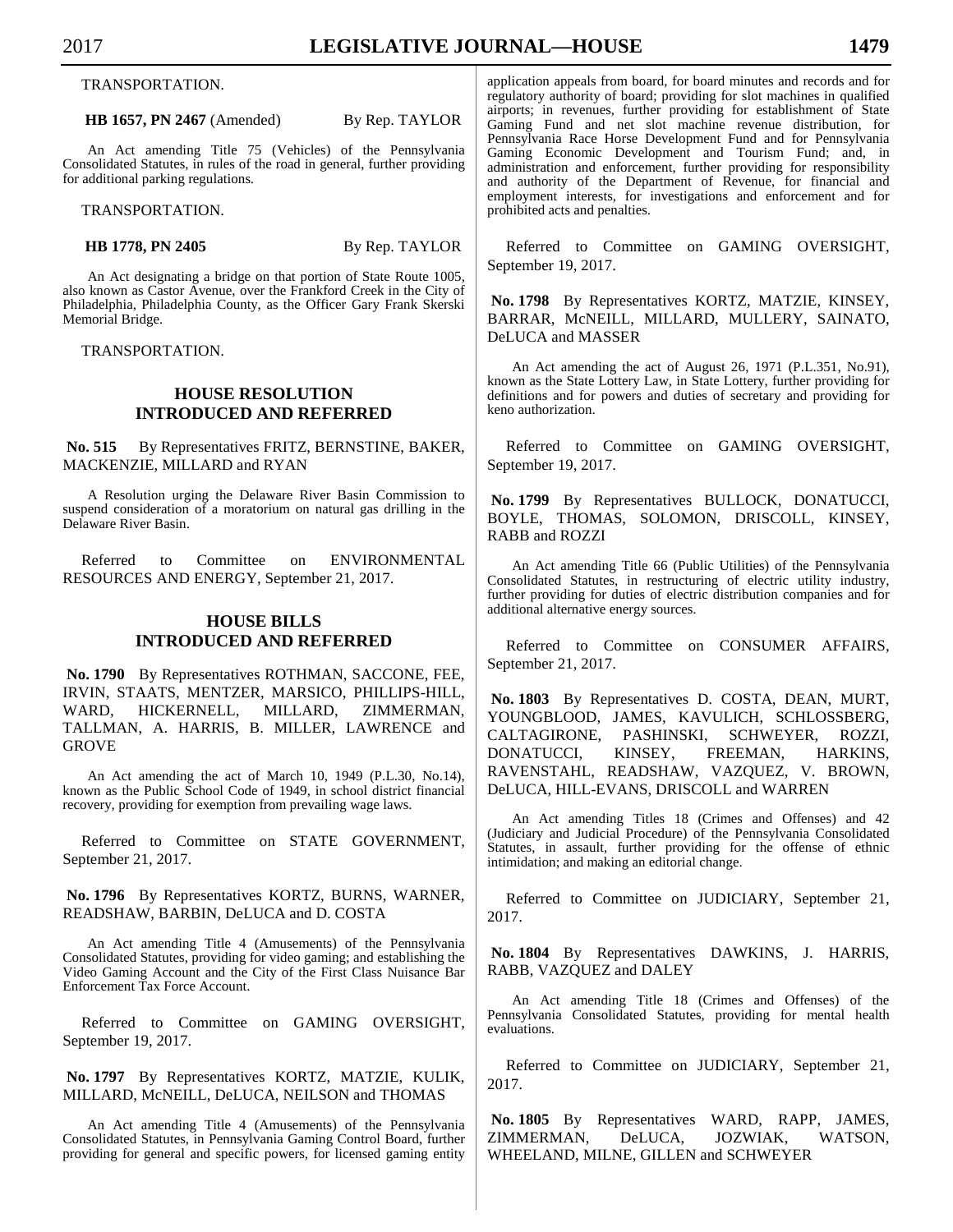An Act regulating the practice of surgical technology and surgical technologists.

Referred to Committee on PROFESSIONAL LICENSURE, September 21, 2017.

 **No. 1806** By Representatives DELOZIER, MARSICO, BAKER, D. COSTA, COX, CUTLER, PHILLIPS-HILL, IRVIN, MILLARD, ROTHMAN, SAYLOR, STEPHENS, WATSON, WHEELAND and KLUNK

An Act amending the act of November 24, 1998 (P.L.882, No.111), known as the Crime Victims Act, further providing for definitions; and making a related editorial change to Title 18 of the Pennsylvania Consolidated Statutes.

Referred to Committee on JUDICIARY, September 21, 2017.

 **No. 1807** By Representatives READSHAW, THOMAS, MILLARD, BAKER, McNEILL, TALLMAN, PASHINSKI, JOZWIAK, DeLUCA, D. COSTA and KORTZ

An Act amending the act of April 14, 1972 (P.L.233, No.64), known as The Controlled Substance, Drug, Device and Cosmetic Act, further providing for prohibited acts and penalties.

Referred to Committee on JUDICIARY, September 21, 2017.

 **No. 1808** By Representatives READSHAW, BAKER, SCHLOSSBERG, MILLARD, STEPHENS, PASHINSKI, BARBIN, BERNSTINE, KORTZ, DRISCOLL, DeLUCA and WARREN

An Act amending Title 42 (Judiciary and Judicial Procedure) of the Pennsylvania Consolidated Statutes, in limitation of time, further providing for other offenses.

Referred to Committee on JUDICIARY, September 21, 2017.

 **No. 1809** By Representatives MURT, KINSEY, V. BROWN, DALEY, DEAN, DRISCOLL, McCLINTON, READSHAW, ROEBUCK, ROZZI, THOMAS and VAZQUEZ

An Act amending Title 35 (Health and Safety) of the Pennsylvania Consolidated Statutes, providing for use of electroconvulsive therapy.

Referred to Committee on HEALTH, September 21, 2017.

 **No. 1811** By Representatives ROTHMAN, MATZIE, DRISCOLL, JAMES, MILLARD, READSHAW, TALLMAN, DUSH and GILLEN

An Act amending Title 75 (Vehicles) of the Pennsylvania Consolidated Statutes, providing for automated license plate reader systems; and imposing a penalty.

Referred to Committee on TRANSPORTATION, September 21, 2017.

 **No. 1812** By Representatives TAYLOR, SOLOMON, DRISCOLL, KINSEY, SANTORA, MILLARD, W. KELLER, A. HARRIS, ROEBUCK, DONATUCCI, MARSHALL, O'BRIEN, JOZWIAK, WATSON and NEILSON

An Act amending Title 18 (Crimes and Offenses) of the Pennsylvania Consolidated Statutes, in nuisances, providing for chronic nuisances.

Referred to Committee on URBAN AFFAIRS, September 22, 2017.

 **No. 1813** By Representatives TAYLOR, SOLOMON, DRISCOLL, KINSEY, SANTORA, MILLARD, A. HARRIS, ROEBUCK, DONATUCCI, MARSHALL, O'BRIEN, WATSON and NEILSON

An Act amending Title 18 (Crimes and Offenses) of the Pennsylvania Consolidated Statutes, in nuisances, further providing for the offense of scattering rubbish.

Referred to Committee on URBAN AFFAIRS, September 22, 2017.

 **No. 1814** By Representatives M. K. KELLER, MASSER, D. COSTA, GILLEN, GOODMAN, A. HARRIS, HENNESSEY, B. MILLER, NEILSON, SOLOMON and ZIMMERMAN

An Act amending the act of July 7, 1947 (P.L.1368, No.542), known as the Real Estate Tax Sale Law, in short title and definitions, further providing for definitions; and, in sale of property, further providing for repurchase by owner and providing for limitation on trusteeship and for ownership interests and responsibilities of delinquent property owner.

Referred to Committee on URBAN AFFAIRS, September 25, 2017.

 **No. 1816** By Representatives McCARTER, V. BROWN, MILLARD, NEILSON, ROZZI, WATSON and FREEMAN

An Act amending the act of March 4, 1971 (P.L.6, No.2), known as the Tax Reform Code of 1971, in tax for education, further providing for exclusion from sales tax.

Referred to Committee on FINANCE, September 25, 2017.

 **No. 1817** By Representatives McCARTER, V. BROWN, SCHLOSSBERG, SAMUELSON, McNEILL, DeLUCA, THOMAS, FREEMAN, SCHWEYER, SOLOMON and KINSEY

An Act establishing the Senior Citizen Retirement Investment Protection Commission.

Referred to Committee on AGING AND OLDER ADULT SERVICES, September 25, 2017.

 **No. 1818** By Representatives McCARTER, V. BROWN, D. COSTA, MURT, CALTAGIRONE, DeLUCA and KINSEY

An Act providing for labeling, signage and restrictions on sales and use relating to neonicotinoid pesticides.

Referred to Committee on ENVIRONMENTAL RESOURCES AND ENERGY, September 25, 2017.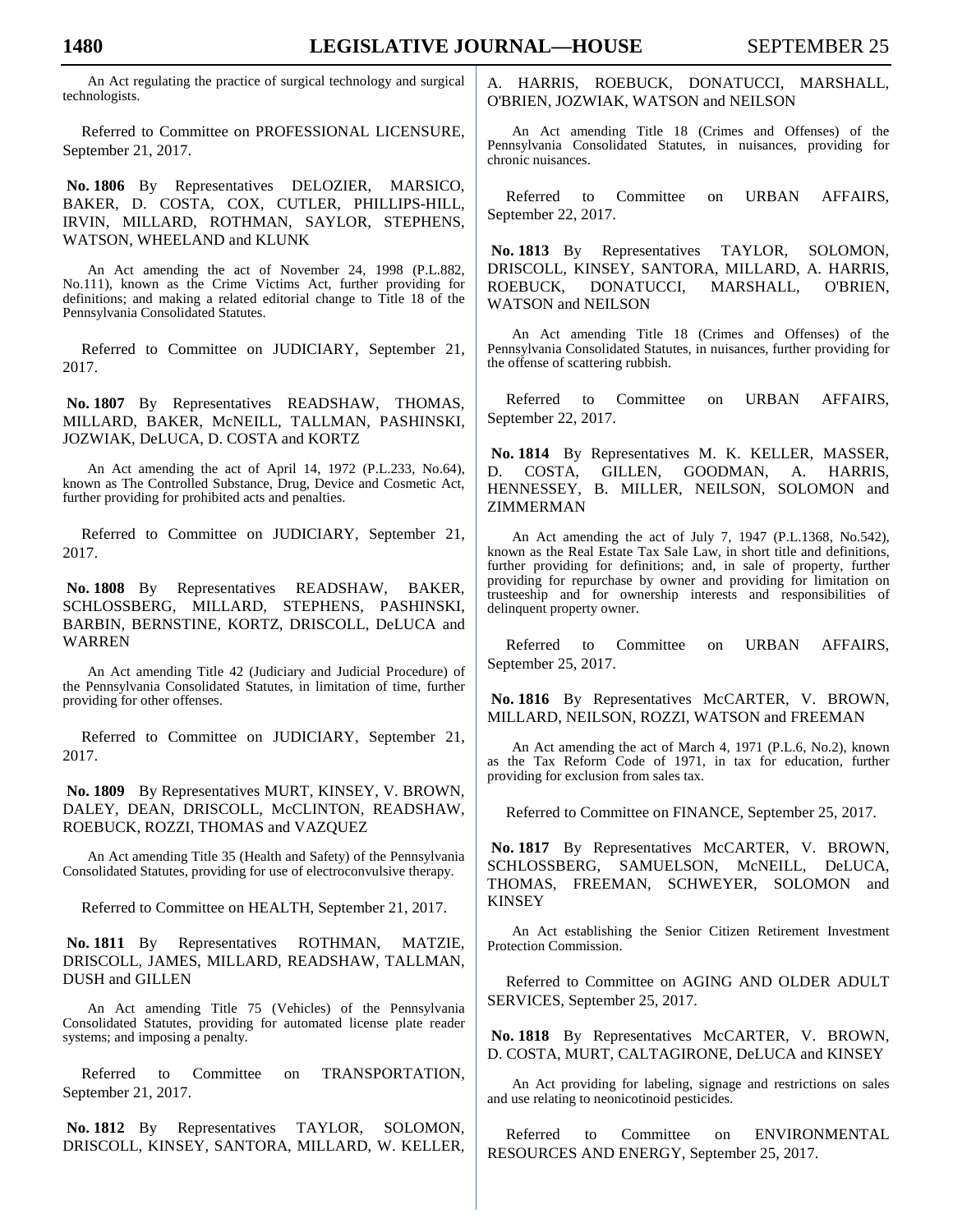# **SENATE BILLS FOR CONCURRENCE**

 The clerk of the Senate, being introduced, presented the following bills for concurrence:

## **SB 135, PN 116**

 Referred to Committee on GAME AND FISHERIES, September 21, 2017.

# **SB 252, PN 232**

 Referred to Committee on LOCAL GOVERNMENT, September 21, 2017.

#### **SB 751, PN 925**

 Referred to Committee on COMMERCE, September 21, 2017.

#### **SB 785, PN 1092**

 Referred to Committee on TRANSPORTATION, September 21, 2017.

 The SPEAKER. Members, please take your seats. We are going to be introducing guests who have traveled some distance to be with us today. Please take your seats. The Sergeants at Arms, if you could close the doors, just temporarily, because we have some important guests to introduce today. All of our guests are important, but we are going to have somewhat formal presentations. Could everybody please take their seats. Thank you.

# **GUESTS INTRODUCED**

 The SPEAKER. To the left of the rostrum, we welcome Sheree Palmer, who is interning with Representative Tina Davis' district office. Sheree, great to have you here today. Thank you for being with us.

 In the well of the House, we welcome guest page – if he will stand – Roy "Trey" Wilt III from Greenville. You can imagine this kid is a pretty good athlete. Trey is the nephew of former House member Rod Wilt, the grandson of former House member and former Senator Roy Wilt, and the great-grandson of former House member Raymond Wilt. He is the guest of his good friend and mentor, Representative Parke Wentling. Trey, welcome.

 And at this time we are going to open the doors of the House, but we are going to ask Representative Kortz and Representative Saccone to please come to the rostrum for the purpose of presenting a citation to a championship team. Both members will be speaking.

# **SOUTH PARK HIGH SCHOOL GIRLS SOFTBALL TEAM PRESENTED**

 The SPEAKER. Representative Saccone, how far have these young ladies traveled?

 So some 200 miles and well over 3 hours to make this trip. We are so excited to have them.

 Representative Saccone will begin our presentation, and you may begin, Representative Saccone.

Mr. SACCONE. Thank you.

 Mr. Speaker, colleagues, ladies and gentlemen, it gives me great pleasure to introduce your PIAA AAA State Championship South Park Girls Softball Team.

 The SPEAKER. Team, please stand up. He is introducing the whole team.

Mr. SACCONE. The team is in the back also.

 The road to the championship was not an easy one, Mr. Speaker. South Park became the number three seed from District 7, giving them a difficult path to the championship game. They would have to beat District 4 champions in the PIAA playoffs to win the State title.

 On Monday, June 5, South Park defeated District 10 champion Titusville 16 to 1. Next up were the WPIAL champions, Ellwood City. On June 8, Eagles pitcher Justine Dean threw an impressive 11-nothing shutout to advance this team to the semifinal showdown. South Park then went on to defeat Philipsburg-Osceola 4 to nothing in the semifinals, vaulting them into the championship game. On Friday, June 16, the South Park Eagles squared off against a tough Pine Grove opponent. South Park started off strong with a leadoff followed by Jessica Dean, who is with us here today. Oh, she is in the back. Wave, Jessica. There you go. In the bottom of the seventh, with two outs and runners on second and third with Pine Grove's cleanup hitter at the plate, Justine Dean held their power hitter to a line out to Jessica Dean to win and clinch the first State championship ever.

 Now Representative Kortz is going to take over with the rest of the presentation.

The SPEAKER. Representative Kortz.

Mr. KORTZ. Thank you, Mr. Speaker.

 Mr. Speaker, this championship softball team finished with an overall record of 21 and 3. Going into the championship game, they scored a total of 31 runs and only allowed 1 run in the PIAA playoffs. The final season stats were very impressive: .422 batting average, 45 doubles, 13 triples, and 110 stolen bases.

 Mr. Speaker, the only senior on the team, Justine Dean, finished with an impressive 133 strikeouts and a 1.8 ERA (earned run average) in her final season. She will be playing college softball for Mercyhurst North East.

 Mr. Speaker, the South Park Girls Softball Team is led by head coach Larry Mercurio and assistant coaches Angela Slappo, Jeff Pavlick, and Jim Shine.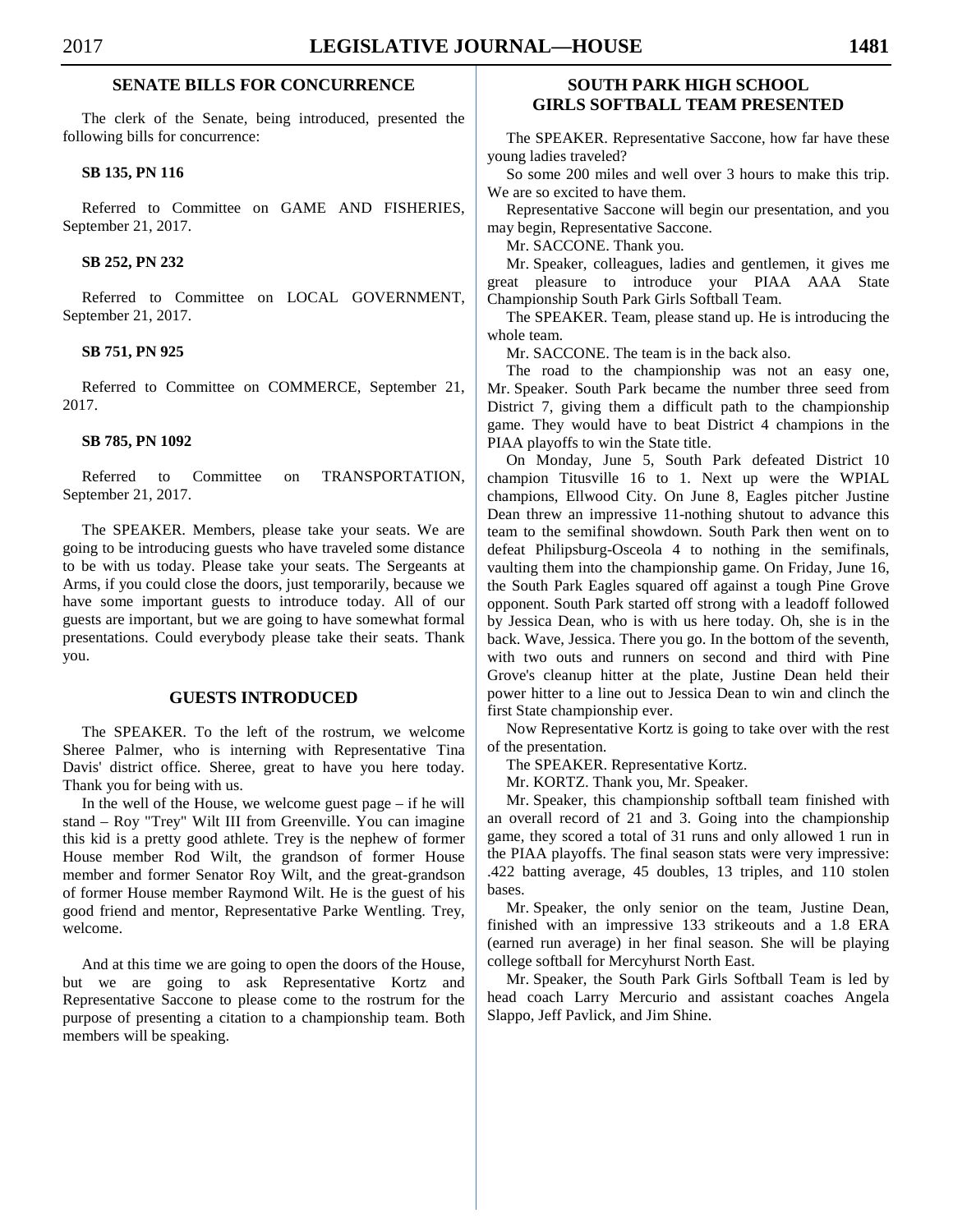And we are joined on the podium today by the head coach, Larry Mercurio, and captains Katlyn Pavlick and Kaitlyn Morrison, and in the rear of the House, we have the players who are now standing: Jessica Dean, Laura Shinavski, Charlyn Blackburn, Maddy Serbak, Jill Davison, Morgan Seles, Chelsea Carozza, Kelli Mesick; assistant coach Angela Slappo; and Dr. Dave Palmer, principal at South Park High School. And with us in the gallery are the parents of the girls team.

 Mr. Speaker, I would ask all of my colleagues to join Representative Saccone and myself in congratulating the PIAA AAA State Champion South Park Girls Softball Team.

 The SPEAKER. Moms, dads, grandparents, thanks so much for joining the young ladies in the trip to the State Capitol today.

# **LEAVE OF ABSENCE CANCELED**

 The SPEAKER. Representative Kerry Benninghoff is on the House floor and should be placed back on the master roll.

# **UNCONTESTED CALENDAR**

# **RESOLUTIONS PURSUANT TO RULE 35**

#### Mr. SCHWEYER called up **HR 489, PN 2394,** entitled:

A Resolution designating the month of September 2017 as "Military Suicide Prevention and Awareness Month" in Pennsylvania.

\* \* \*

### Mr. STURLA called up **HR 496, PN 2414,** entitled:

A Resolution recognizing the week of September 24 through 30, 2017, as "National Adult Education and Family Literacy Week" in Pennsylvania.

\* \* \*

#### Mr. READSHAW called up **HR 498, PN 2415,** entitled:

A Resolution honoring the continuing work of the Veterans Courts in Pennsylvania.

\* \* \*

# Mr. READSHAW called up **HR 502, PN 2428,** entitled:

A Resolution designating September 26, 2017, as "Women In Bio Day" in Pennsylvania.

 On the question, Will the House adopt the resolutions?

The following roll call was recorded:

#### YEAS–190

| Baker      |
|------------|
| Barbin     |
| Barrar     |
| Benninghot |
| Bernstine  |

English Lawrence Reed ff Evankovich Longietti Reese Evans Mackenzie Roae

Ellis Krueger Ravenstahl<br>
Emrick Kulik Readshaw Kulik Readshaw

| Bizzarro      | Everett      | Madden     | Roe           |
|---------------|--------------|------------|---------------|
| Bloom         | Farry        | Maher      | Roebuck       |
| Boback        | Fee          | Mako       | Rothman       |
| Bradford      | Fitzgerald   | Maloney    | Rozzi         |
| <b>Briggs</b> | Flynn        | Markosek   | Ryan          |
| Brown, R.     | Frankel      | Marshall   | Saccone       |
| Brown, V.     | Freeman      | Marsico    | Sainato       |
| Burns         | Fritz        | Masser     | Samuelson     |
| Caltagirone   | Gabler       | McCarter   | Sankey        |
| Carroll       | Galloway     | McClinton  | Santora       |
| Causer        | Gergely      | McGinnis   | Saylor        |
| Cephas        | Gillen       | Mehaffie   | Schemel       |
| Charlton      | Gillespie    | Mentzer    | Schlossberg   |
| Christiana    | Godshall     | Metcalfe   | Schweyer      |
| Comitta       | Goodman      | Metzgar    | Simmons       |
| Conklin       | Greiner      | Miccarelli | Sims          |
| Cook          | Grove        | Millard    | Snyder        |
| Corbin        | Hahn         | Miller, B. | Solomon       |
| Corr          | Hanna        | Miller, D. | Sonney        |
| Costa, D.     | Harkins      | Milne      | <b>Staats</b> |
| Costa, P.     | Harper       | Moul       | Stephens      |
| Cox           | Harris, A.   | Mullery    | Sturla        |
| Cruz          | Harris, J.   | Murt       | Tallman       |
| Culver        | Heffley      | Mustio     | Taylor        |
| Cutler        | Helm         | Neilson    | Thomas        |
| Daley         | Hickernell   | Nelson     | Tobash        |
| Davidson      | Hill         | Nesbit     | Toepel        |
| Davis         | Irvin        | Neuman     | Toohil        |
| Dawkins       | James        | O'Brien    | Topper        |
| Day           | Jozwiak      | O'Neill    | Vazquez       |
| Dean          | Kampf        | Oberlander | Vitali        |
| Deasy         | Kaufer       | Ortitay    | Walsh         |
| DeLissio      | Kauffman     | Pashinski  | Ward          |
| Delozier      | Kavulich     | Peifer     | Warner        |
| DeLuca        | Keefer       | Petrarca   | Warren        |
| Dermody       | Keller, F.   | Pickett    | Wentling      |
| Diamond       | Keller, M.K. | Pyle       | Wheeland      |
| DiGirolamo    | Keller, W.   | Quigley    | White         |
| Donatucci     | Kim          | Quinn, C.  | Youngblood    |
| Dowling       | Kinsey       | Quinn, M.  | Zimmerman     |
| Driscoll      | Klunk        | Rabb       |               |
| Dunbar        | Knowles      | Rader      | Turzai,       |
| Dush          | Kortz        | Rapp       | Speaker       |
|               |              |            |               |

#### NAYS–0

## NOT VOTING–0

#### EXCUSED–12

| Boyle    | Gainey    | Kirkland | Petri    |
|----------|-----------|----------|----------|
| Bullock  | Haggerty  | Lewis    | Watson   |
| Fabrizio | Hennessey | Matzie   | Wheatley |

 The majority having voted in the affirmative, the question was determined in the affirmative and the resolutions were adopted.

# **CALENDAR**

# **RESOLUTIONS PURSUANT TO RULE 35**

Mr. DUSH called up **HR 487, PN 2390,** entitled:

A Resolution honoring the United States Air Force on the 70th anniversary of its creation.

 On the question, Will the House adopt the resolution?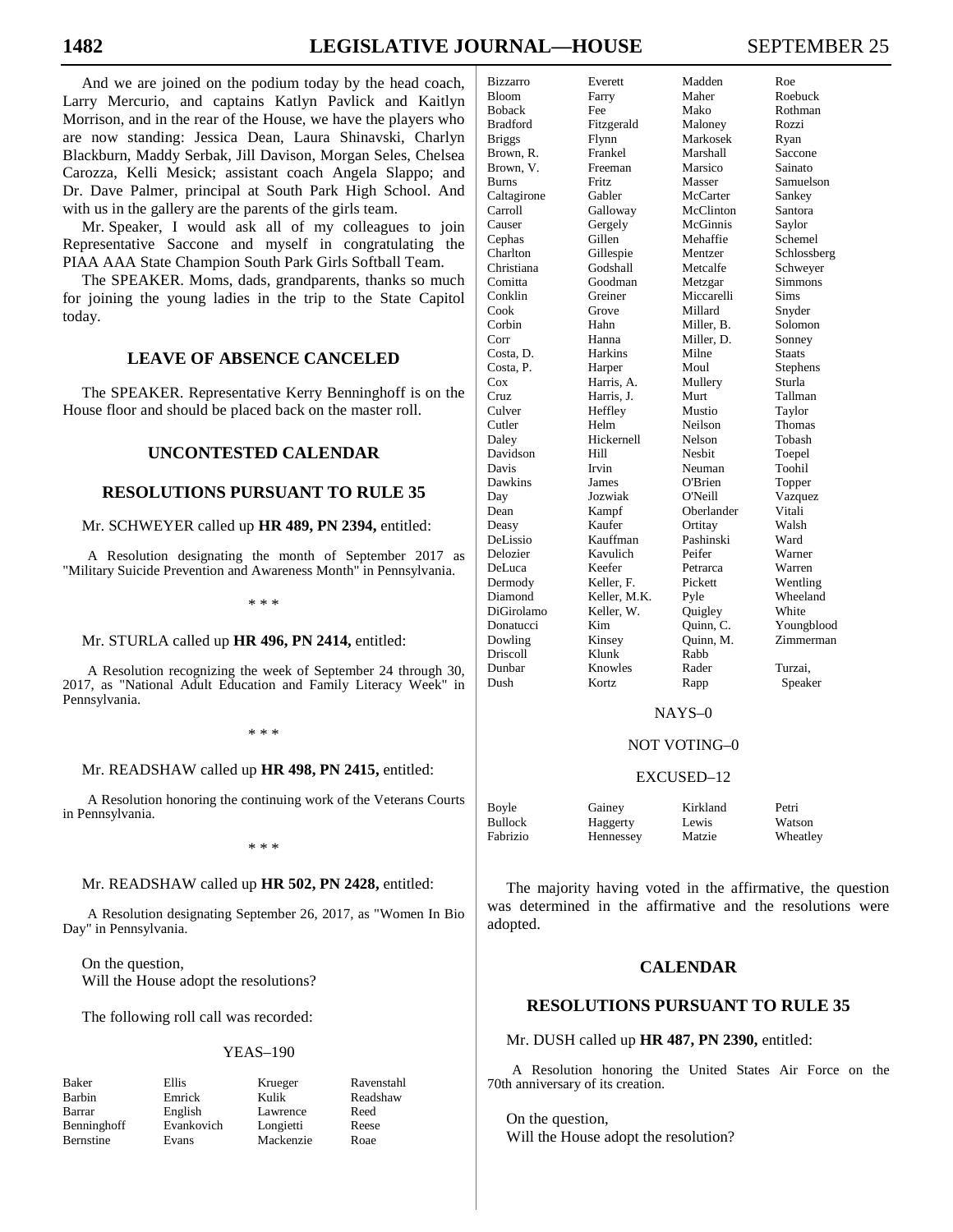The SPEAKER. Representative Dush.

 Members, please take your seats. He is going to be introducing outstanding public servants as part of his remarks. Members, please take your seats.

You may begin, Representative Dush.

Mr. DUSH. Thank you, Mr. Speaker.

 Mr. Speaker, I rise today asking for your support in voting for HR 487. As an Air Force veteran and a recent retiree from the Pennsylvania Air National Guard, I am truly humbled and honored to sponsor this resolution to officially recognize the 70th anniversary of the founding of the United States Air Force.

 On September 18, 1947, the Air Force was created as a separate and equal branch of the military service with the passage of the National Security Act. Signed into law by President Harry Truman while in flight aboard the first official Presidential aircraft, a Douglas VC-54C named "Sacred Cow," the National Security Act reflected the fact that American air power had developed to the point where its responsibilities were equal to those of land and sea power.

 Without question, air power truly came of age during the World War II era, just a few short years earlier. As American pilots bravely and effectively fought in the skies above the European and Pacific theaters, it became abundantly clear that both the strategic and tactical battlespace had developed into a three-dimensional sphere never known before. The effectiveness of those airmen caused the military and civilian leaders of America to begin the historic process of creating the separate service branch in very short order.

 The United States Air Force subsequently played key roles in countering the Communist threat during the cold war era, humanitarian missions around the world, and threats to Americans and those in other countries from terrorist organizations.

 Our Air National Guard has also responded to national disasters such as hurricanes around the United States. In fact, just in the recent weeks in the Pennsylvania Air National Guard, over a dozen C-130 and C-17 aircraft were loaded up by airmen from the Pennsylvania Air National Guard, going outside of the scope of their normal duties, which created entire cargo planes full of supplies for the people that were in need in those areas, along with a 23-vehicle convoy. We also spun up the 271st, creating comms for the areas that were affected, and the first-ever stateside download of live RC-26 videos so that our first responders could get to the scenes quickly and evaluate the scenes before they even got there and be able to more effectively put resources onto scene.

 Today we recognize the dedicated individuals of the Pennsylvania Air National Guard and today's Air Force. We recognize how proudly and successfully our airmen perform their missions on a global scale. Its highly trained service members use state-of-the-art technology to quickly engage the defense and protection of American citizens and our allies.

 Seventy years later, the brave and dedicated airmen and airwomen who currently make up the U.S. Air Force should be applauded for their continuance in adhering to a very specific set of core values, which include "Integrity first," which is a commitment to courage, honesty, responsibility, accountability, justice, openness, self-respect, and humility; "Service before self," which is a commitment to rule-following, respect for others, discipline, and self-control; lastly, "Excellence in all we

do," which is a commitment to excellence in the areas of product and service, personal and professional life, community, resources, and operations.

We are joined today – and, sirs, I request that you stand as I call your name, please – by the Adjutant General of the Pennsylvania Air National Guard, Maj. Gen. Anthony "Tony" Carrelli; and Deputy Adjutant General of the Pennsylvania Air National Guard, Col. Michael James Regan, Jr. As they represent the men and women who put themselves in harm's way for us, I would ask the members and the guests to demonstrate their appreciation for the sacrifices they and the men and women with whom we serve have made for us.

 Thank you, General and Colonel; and thank you, members. May God bless everyone who joins with me in adopting this resolution, and may God continue to bless the United States of America and all who defend her.

Thank you, Mr. Speaker.

The SPEAKER. Thank you, sir.

 Representative Dush, will you come up to the rostrum. We will take some photos with the Adjutant General, Maj. Gen. Tony Carrelli, and with the Deputy Adjutant General, Col. Michael J. Regan, Jr.

Representative Dush is recognized at the podium.

Mr. DUSH. Thank you, Mr. Speaker.

 Just very quickly, if there are any other Air Force veterans here, Air National Guard veterans who would like to come down and have their photos taken along with the General and the Colonel, you are welcome to come down now.

The SPEAKER. Thank you very much.

 On the question recurring, Will the House adopt the resolution?

The following roll call was recorded:

#### YEAS–190

| <b>Baker</b>     | Ellis          | Krueger    | Ravenstahl    |
|------------------|----------------|------------|---------------|
| <b>Barbin</b>    | Emrick         | Kulik      | Readshaw      |
| Barrar           | English        | Lawrence   | Reed          |
| Benninghoff      | Evankovich     | Longietti  | Reese         |
| <b>Bernstine</b> | Evans          | Mackenzie  | Roae          |
| <b>Bizzarro</b>  | Everett        | Madden     | Roe           |
| <b>Bloom</b>     | Farry          | Maher      | Roebuck       |
| <b>Boback</b>    | Fee            | Mako       | Rothman       |
| <b>Bradford</b>  | Fitzgerald     | Maloney    | Rozzi         |
| <b>Briggs</b>    | Flynn          | Markosek   | Ryan          |
| Brown, R.        | Frankel        | Marshall   | Saccone       |
| Brown, V.        | Freeman        | Marsico    | Sainato       |
| <b>Burns</b>     | <b>Fritz</b>   | Masser     | Samuelson     |
| Caltagirone      | Gabler         | McCarter   | Sankey        |
| Carroll          | Galloway       | McClinton  | Santora       |
| Causer           | Gergely        | McGinnis   | Saylor        |
| Cephas           | Gillen         | Mehaffie   | Schemel       |
| Charlton         | Gillespie      | Mentzer    | Schlossberg   |
| Christiana       | Godshall       | Metcalfe   | Schweyer      |
| Comitta          | Goodman        | Metzgar    | Simmons       |
| Conklin          | Greiner        | Miccarelli | Sims          |
| Cook             | Grove          | Millard    | Snyder        |
| Corbin           | Hahn           | Miller, B. | Solomon       |
| Corr             | Hanna          | Miller, D. | Sonney        |
| Costa, D.        | <b>Harkins</b> | Milne      | <b>Staats</b> |
| Costa, P.        | Harper         | Moul       | Stephens      |
| Cox              | Harris, A.     | Mullery    | Sturla        |
| Cruz             | Harris, J.     | Murt       | Tallman       |
| Culver           | Heffley        | Mustio     | Taylor        |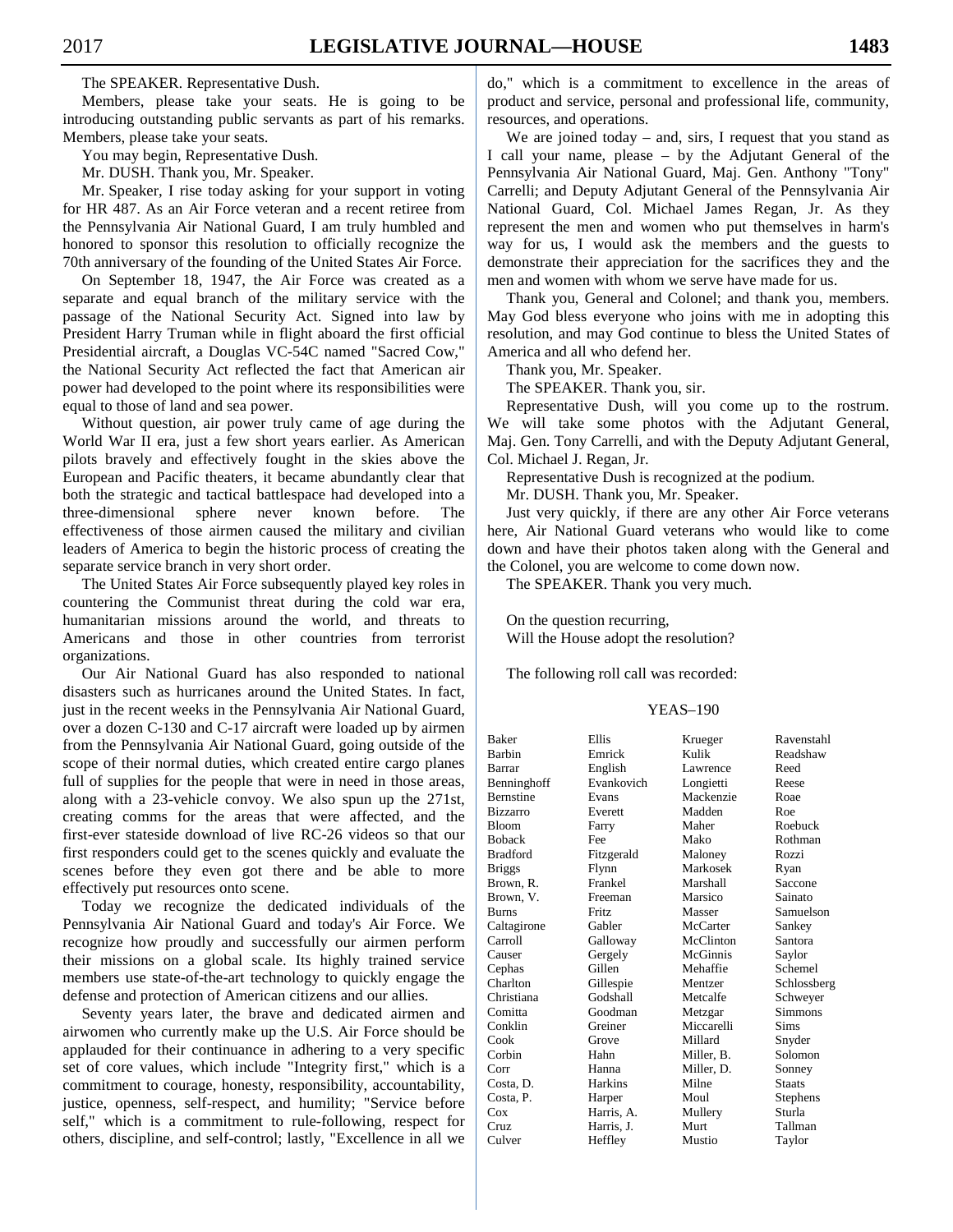# **1484 LEGISLATIVE JOURNAL—HOUSE** SEPTEMBER 25

| Cutler     |
|------------|
| Daley      |
| Davidson   |
| Davis      |
| Dawkins    |
| Day        |
| Dean       |
| Deasy      |
| DeLissio   |
| Delozier   |
| DeLuca     |
| Dermody    |
| Diamond    |
| DiGirolamo |
| Donatucci  |
| Dowling    |
| Driscoll   |
| Dunbar     |
| Dush       |
|            |
|            |

Helm Neilson Thomas Hickernell Nelson Tobash<br>
Hill Nesbit Toepel Hill Nesbit Toepel<br>
Irvin Neuman Toohil James O'Brien Topper<br>
Jozwiak O'Neill Vazque Kampf Oberlander Vitali Kaufer Ortitay Walsh Kauffman Pashinski Ward<br>Kavulich Peifer Warner Kavulich Keefer Petrarca Warren<br>
Keller, F. Pickett Wentling Keller, F. Keller, M.K. Pyle Wheeland<br>
Reller, W. Quigley White Keller, W. Kim Quinn, C. Youngblood<br>
Kinsey Quinn, M. Zimmerman Klunk Rabb<br>Knowles Rader Knowles Rader Turzai, Kortz Rapp Speaker

# Neuman Toohil Vazquez Ouinn, M. Zimmerman

#### NAYS–0

#### NOT VOTING–0

#### EXCUSED–12

| Boyle          | Gainey    | Kirkland | Petri    |
|----------------|-----------|----------|----------|
| <b>Bullock</b> | Haggerty  | Lewis    | Watson   |
| Fabrizio       | Hennessey | Matzie   | Wheatley |

 The majority having voted in the affirmative, the question was determined in the affirmative and the resolution was adopted.

#### \* \* \*

#### Mr. ROTHMAN called up **HR 473, PN 2367,** entitled:

A Resolution commemorating the 250th anniversary of St. Stephen Evangelical Lutheran Church in New Kingstown, Cumberland County, which coincides with the 500th anniversary of the Protestant Reformation advanced by German theologian Martin Luther.

 On the question, Will the House adopt the resolution?

The following roll call was recorded:

#### YEAS–190

| Baker<br>Barbin  | <b>Ellis</b><br>Emrick | Krueger<br>Kulik | Ravenstahl<br>Readshaw |
|------------------|------------------------|------------------|------------------------|
| Barrar           | English                | Lawrence         | Reed                   |
| Benninghoff      | Evankovich             | Longietti        | Reese                  |
| <b>Bernstine</b> | Evans                  | Mackenzie        | Roae                   |
| <b>Bizzarro</b>  | Everett                | Madden           | Roe                    |
| <b>Bloom</b>     | Farry                  | Maher            | Roebuck                |
| <b>Boback</b>    | Fee                    | Mako             | Rothman                |
| <b>Bradford</b>  | Fitzgerald             | Maloney          | Rozzi                  |
| <b>Briggs</b>    | Flynn                  | Markosek         | Ryan                   |
| Brown, R.        | Frankel                | Marshall         | Saccone                |
| Brown, V.        | Freeman                | Marsico          | Sainato                |
| <b>Burns</b>     | <b>Fritz</b>           | Masser           | Samuelson              |
| Caltagirone      | Gabler                 | McCarter         | Sankey                 |
| Carroll          | Galloway               | McClinton        | Santora                |
| Causer           | Gergely                | McGinnis         | Saylor                 |
| Cephas           | Gillen                 | Mehaffie         | Schemel                |
| Charlton         | Gillespie              | Mentzer          | Schlossberg            |
| Christiana       | Godshall               | Metcalfe         | Schweyer               |
| Comitta          | Goodman                | Metzgar          | Simmons                |
| Conklin          | Greiner                | Miccarelli       | Sims                   |

| Cook       | Grove          | Millard        | Snyder        |
|------------|----------------|----------------|---------------|
| Corbin     | Hahn           | Miller, B.     | Solomon       |
| Corr       | Hanna          | Miller, D.     | Sonney        |
| Costa, D.  | <b>Harkins</b> | Milne          | <b>Staats</b> |
| Costa, P.  | Harper         | Moul           | Stephens      |
| Cox        | Harris, A.     | Mullery        | Sturla        |
| Cruz.      | Harris, J.     | Murt           | Tallman       |
| Culver     | Heffley        | Mustio         | Taylor        |
| Cutler     | Helm           | <b>Neilson</b> | Thomas        |
| Daley      | Hickernell     | Nelson         | Tobash        |
| Davidson   | Hill           | <b>Nesbit</b>  | Toepel        |
| Davis      | Irvin          | Neuman         | Toohil        |
| Dawkins    | James          | O'Brien        | Topper        |
| Day        | Jozwiak        | O'Neill        | Vazquez       |
| Dean       | Kampf          | Oberlander     | Vitali        |
| Deasy      | Kaufer         | Ortitay        | Walsh         |
| DeLissio   | Kauffman       | Pashinski      | Ward          |
| Delozier   | Kavulich       | Peifer         | Warner        |
| DeLuca     | Keefer         | Petrarca       | Warren        |
| Dermody    | Keller, F.     | Pickett        | Wentling      |
| Diamond    | Keller, M.K.   | Pyle           | Wheeland      |
| DiGirolamo | Keller, W.     | Quigley        | White         |
| Donatucci  | Kim            | Quinn, C.      | Youngblood    |
| Dowling    | Kinsey         | Quinn, M.      | Zimmerman     |
| Driscoll   | Klunk          | Rabb           |               |
| Dunbar     | Knowles        | Rader          | Turzai.       |
| Dush       | <b>Kortz</b>   | Rapp           | Speaker       |
|            |                |                |               |

#### NAYS–0

#### NOT VOTING–0

#### EXCUSED–12

| Boyle    | Gainey    | Kirkland | Petri    |
|----------|-----------|----------|----------|
| Bullock  | Haggerty  | Lewis    | Watson   |
| Fabrizio | Hennessey | Matzie   | Wheatley |

 The majority having voted in the affirmative, the question was determined in the affirmative and the resolution was adopted.

#### \* \* \*

#### Mr. ROTHMAN called up **HR 500, PN 2426,** entitled:

A Resolution congratulating the Synod of the Trinity in Camp Hill on its 300th anniversary.

 On the question, Will the House adopt the resolution?

The following roll call was recorded:

#### YEAS–190

| <b>Baker</b>    | Ellis      | Krueger   | Ravenstahl |
|-----------------|------------|-----------|------------|
| Barbin          | Emrick     | Kulik     | Readshaw   |
| Barrar          | English    | Lawrence  | Reed       |
| Benninghoff     | Evankovich | Longietti | Reese      |
| Bernstine       | Evans      | Mackenzie | Roae       |
| Bizzarro        | Everett    | Madden    | Roe        |
| Bloom           | Farry      | Maher     | Roebuck    |
| <b>Boback</b>   | Fee        | Mako      | Rothman    |
| <b>Bradford</b> | Fitzgerald | Maloney   | Rozzi      |
| <b>Briggs</b>   | Flynn      | Markosek  | Ryan       |
| Brown, R.       | Frankel    | Marshall  | Saccone    |
| Brown, V.       | Freeman    | Marsico   | Sainato    |
| Burns           | Fritz      | Masser    | Samuelson  |
| Caltagirone     | Gabler     | McCarter  | Sankey     |
| Carroll         | Galloway   | McClinton | Santora    |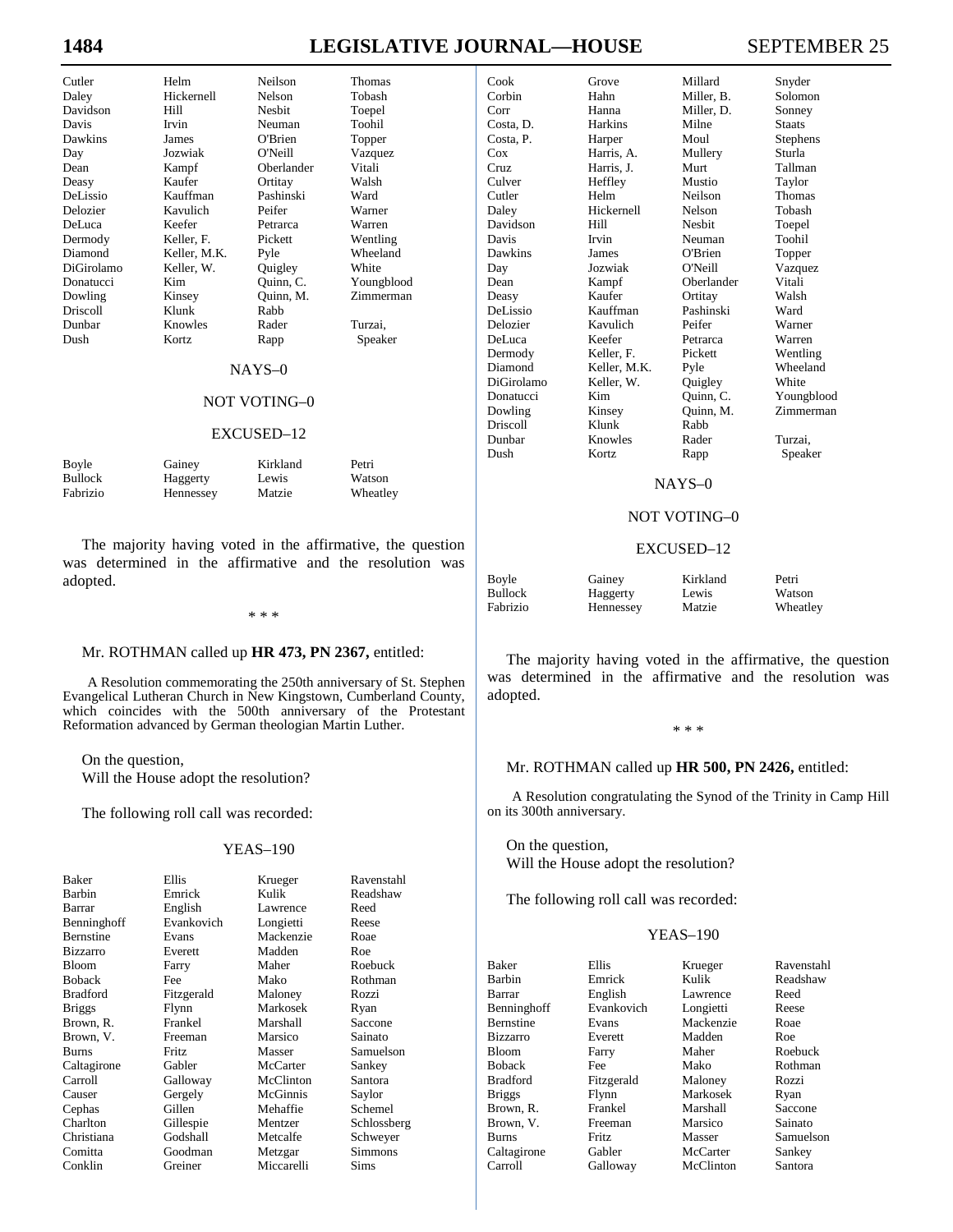# 2017 **LEGISLATIVE JOURNAL—HOUSE 1485**

 On the question, Will the House adopt the resolutions?

The following roll call was recorded:

## YEAS–190

| <b>Baker</b>    | Ellis          |                  | Ravenstahl    |
|-----------------|----------------|------------------|---------------|
| Barbin          | Emrick         | Krueger<br>Kulik | Readshaw      |
| Barrar          | English        | Lawrence         | Reed          |
| Benninghoff     | Evankovich     | Longietti        | Reese         |
| Bernstine       | Evans          | Mackenzie        | Roae          |
| <b>Bizzarro</b> | Everett        | Madden           | Roe           |
| <b>Bloom</b>    |                | Maher            | Roebuck       |
| <b>Boback</b>   | Farry          | Mako             | Rothman       |
|                 | Fee            |                  |               |
| <b>Bradford</b> | Fitzgerald     | Maloney          | Rozzi         |
| <b>Briggs</b>   | Flynn          | Markosek         | Ryan          |
| Brown, R.       | Frankel        | Marshall         | Saccone       |
| Brown, V.       | Freeman        | Marsico          | Sainato       |
| <b>Burns</b>    | Fritz          | Masser           | Samuelson     |
| Caltagirone     | Gabler         | McCarter         | Sankey        |
| Carroll         | Galloway       | McClinton        | Santora       |
| Causer          | Gergely        | McGinnis         | Saylor        |
| Cephas          | Gillen         | Mehaffie         | Schemel       |
| Charlton        | Gillespie      | Mentzer          | Schlossberg   |
| Christiana      | Godshall       | Metcalfe         | Schweyer      |
| Comitta         | Goodman        | Metzgar          | Simmons       |
| Conklin         | Greiner        | Miccarelli       | Sims          |
| Cook            | Grove          | Millard          | Snyder        |
| Corbin          | Hahn           | Miller, B.       | Solomon       |
| Corr            | Hanna          | Miller, D.       | Sonney        |
| Costa, D.       | <b>Harkins</b> | Milne            | <b>Staats</b> |
| Costa, P.       | Harper         | Moul             | Stephens      |
| Cox             | Harris, A.     | Mullery          | Sturla        |
| Cruz.           | Harris, J.     | Murt             | Tallman       |
| Culver          | Heffley        | Mustio           | Taylor        |
| Cutler          | Helm           | Neilson          | Thomas        |
| Daley           | Hickernell     | Nelson           | Tobash        |
| Davidson        | Hill           | Nesbit           | Toepel        |
| Davis           | Irvin          | Neuman           | Toohil        |
| Dawkins         | James          | O'Brien          | Topper        |
| Day             | Jozwiak        | O'Neill          | Vazquez       |
| Dean            | Kampf          | Oberlander       | Vitali        |
| Deasy           | Kaufer         | Ortitay          | Walsh         |
| DeLissio        | Kauffman       | Pashinski        | Ward          |
| Delozier        | Kavulich       | Peifer           | Warner        |
| DeLuca          | Keefer         | Petrarca         | Warren        |
| Dermody         | Keller. F.     | Pickett          | Wentling      |
| Diamond         | Keller, M.K.   | Pyle             | Wheeland      |
| DiGirolamo      | Keller, W.     | Quigley          | White         |
| Donatucci       | Kim            | Quinn, C.        | Youngblood    |
| Dowling         | Kinsey         | Quinn, M.        | Zimmerman     |
| Driscoll        | Klunk          | Rabb             |               |
| Dunbar          | Knowles        | Rader            | Turzai,       |
| Dush            | Kortz          | Rapp             | Speaker       |
|                 |                |                  |               |

#### NAYS–0

## NOT VOTING–0

#### EXCUSED–12

| Boyle          | Gainey    | Kirkland | Petri    |
|----------------|-----------|----------|----------|
| <b>Bullock</b> | Haggerty  | Lewis    | Watson   |
| Fabrizio       | Hennessey | Matzie   | Wheatley |

 The majority having voted in the affirmative, the question was determined in the affirmative and the resolutions were adopted.

Causer Gergely McGinnis Saylor Cephas Gillen Mehaffie Schemel<br>Charlton Gillespie Mentzer Schlossb Charlton Gillespie Mentzer Schlossberg Comitta Goodman Metzgar Simmons Cook Grove Millard Snyder Corbin Hahn Miller, B. Solomon Corr Hanna Miller, D. Sonney Costa, D. Harkins Milne Staats Costa, P. Harper Moul Stephens Harris, A. Cruz Harris, J. Murt Tallman<br>Culver Heffley Mustio Taylor Heffley Cutler Helm Neilson Thomas Daley Hickernell Nelson Tobash Davidson Hill Nesbit Toepel Neuman Dawkins James O'Brien Topper Day Jozwiak O'Neill Vazquez Dean Kampf Oberlander Vitali<br>
Deasy Kaufer Ortitay Walsh Kaufer <sup>Walsh</sup> DeLissio Kauffman Pashinski Ward Delozier Kavulich Peifer Warner DeLuca Keefer Petrarca Warren Dermody Keller, F. Pickett Wentling<br>Diamond Keller M.K Pyle Wheeland Diamond Keller, M.K. Pyle Wheeland DiGirolamo Keller, W. Quigley White Donatucci Kim Quinn, C. Youngblood<br>Dowling Kinsey Quinn, M. Zimmerman Driscoll Klunk Rabb Dunbar Knowles Rader Turzai, Dush Kortz Rapp Speaker

Schweyer Miccarelli Sims Zimmerman

#### NAYS–0

#### NOT VOTING–0

#### EXCUSED–12

| Boyle    | Gainey    | Kirkland | Petri    |
|----------|-----------|----------|----------|
| Bullock  | Haggerty  | Lewis    | Watson   |
| Fabrizio | Hennessey | Matzie   | Wheatley |

 The majority having voted in the affirmative, the question was determined in the affirmative and the resolution was adopted.

# **UNCONTESTED SUPPLEMENTAL CALENDAR A**

## **RESOLUTIONS PURSUANT TO RULE 35**

#### Mr. QUINN called up **HR 505, PN 2438,** entitled:

A Resolution designating the month of September 2017 as "Sepsis Awareness Month" in Pennsylvania.

\* \* \*

#### Mr. KINSEY called up **HR 511, PN 2447,** entitled:

A Resolution designating September 25, 2017, as the "Day of Remembrance for Murdered Victims" in Pennsylvania.

#### \* \* \*

# Mr. BENNINGHOFF called up **HR 513, PN 2449,** entitled:

A Resolution designating the month of October 2017 as "Employee Ownership Month" in Pennsylvania.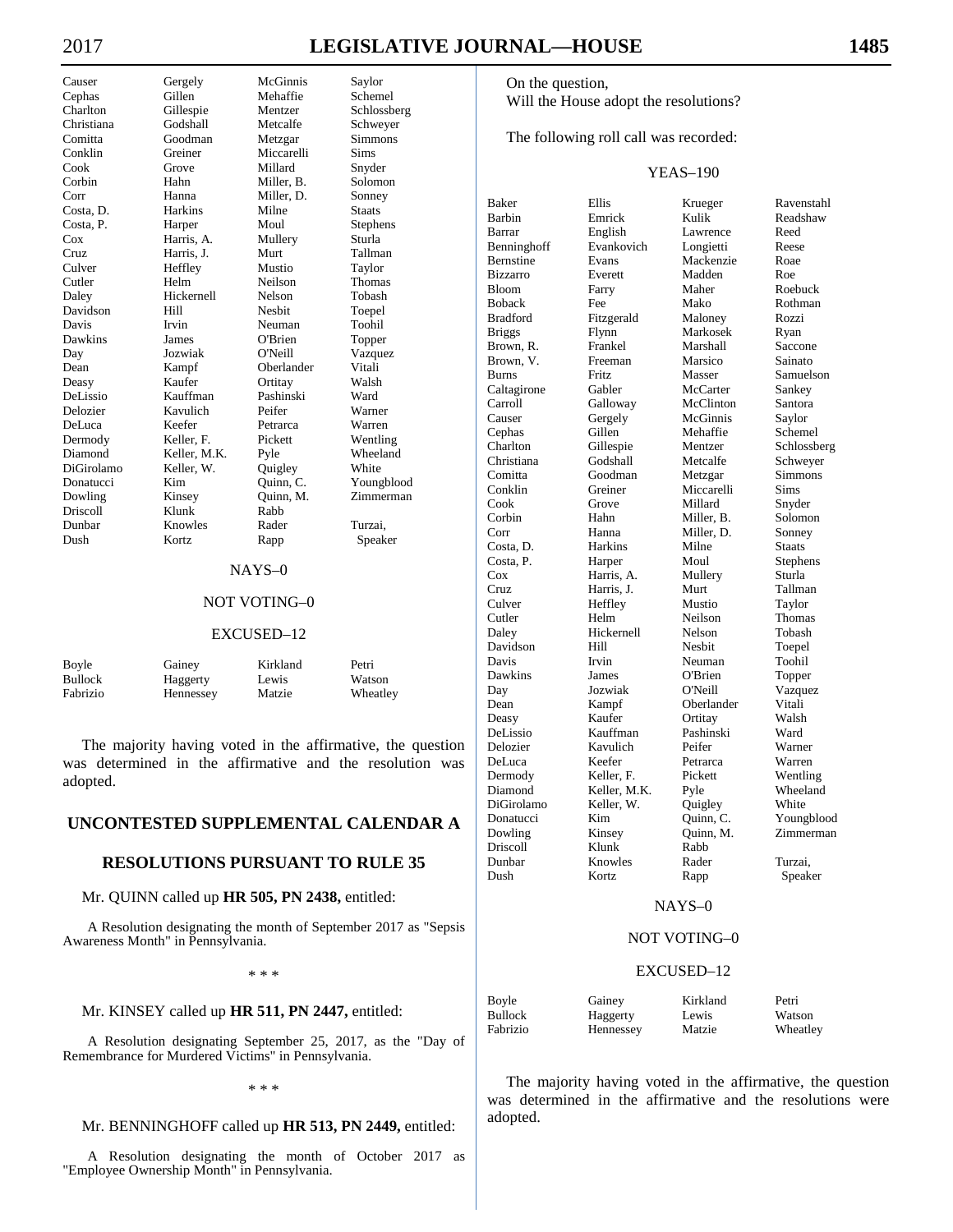The SPEAKER. Now, we do have three members that wish to speak on uncontested resolutions. They have all been passed unanimously. At the request of one of our members, we are going to ask those members to hold off. At the request of a good gentleman from Chester County, we are going to ask those members to hold off until later in the day and we are going to move to the regular calendar. So the members that wish to speak on uncontested resolutions – they do not have guests here – we will be calling those after the regular voting calendar to come up and speak.

# **APPROPRIATIONS COMMITTEE MEETING**

 The SPEAKER. Now, at this time the Chair is going to call upon, for announcements, the majority Appropriations chair, for a committee announcement.

 Mr. SAYLOR. Mr. Speaker, the Appropriations Committee will meet immediately in the majority caucus room. Thank you.

 The SPEAKER. The Appropriations Committee will meet immediately in the majority caucus room.

# **REPUBLICAN CAUCUS**

 The SPEAKER. The majority caucus chair, for an announcement, please.

Mrs. TOEPEL. Thank you, Mr. Speaker.

 Republicans will caucus at 2 o'clock. We would be prepared to return to the floor at 3 o'clock.

The SPEAKER. Thank you.

# **DEMOCRATIC CAUCUS**

 The SPEAKER. The minority caucus chair, for an announcement, please.

Mr. FRANKEL. Thank you, Mr. Speaker.

 Democrats will also caucus at 2 o'clock. Democrats will caucus at 2 o'clock.

 The SPEAKER. So, members, right now the Appropriations Committee will be meeting in the majority caucus room, and then there will be 2 o'clock caucuses both for the majority party and the minority party. We also have one other committee announcement.

# **LABOR AND INDUSTRY COMMITTEE MEETING**

 The SPEAKER. Chairman Rob Kauffman of the Labor and Industry Committee, for an announcement.

Mr. KAUFFMAN. Thank you, Mr. Speaker.

 There will be an immediate meeting of the House Labor and Industry Committee in G-50, Irvis Office Building, and we will be considering HB 1597. Thank you. Immediate meeting in G-50.

 The SPEAKER. G-50, Labor and Industry will be meeting. Labor and Industry will be meeting immediately in G-50.

# **ANNOUNCEMENT BY MR. PASHINSKI**

 The SPEAKER. Representative Eddie Day Pashinski has requested to be recognized, and we will do that right now. Representative Pashinski, the floor is yours.

Mr. PASHINSKI. Thank you very much, Mr. Speaker.

 I would like to announce that House Discharge Resolution No. 4 has been complied with, and I am asking for it to be presented on Wednesday, September 27, or any day thereafter related to HB 1416.

Thank you, Mr. Speaker.

 The SPEAKER. Please make sure you speak to your leaders. Mr. PASHINSKI. I am sorry, sir. What was that?

 The SPEAKER. I would just say, that is recognized. It is on the record. I would just also ask you to please make sure you are speaking to your leaders in the caucus.

 Mr. PASHINSKI. I believe I have already received permission.

 The SPEAKER. Thank you, sir. Mr. PASHINSKI. Thank you.

#### **RECESS**

 The SPEAKER. Members, the House will stand in recess until 3 p.m. The House will stand in recess until 3 p.m.

# **AFTER RECESS**

 The time of recess having expired, the House was called to order.

## **BILLS REREPORTED FROM COMMITTEE**

**HB 555, PN 578** By Rep. SAYLOR

An Act designating a portion of State Route 562 in Berks County as the General Carl A. Spaatz Memorial Highway.

APPROPRIATIONS.

**HB 1510, PN 2409** By Rep. SAYLOR

An Act designating a bridge on that portion of Avenue A over the Allegheny River, Coudersport Borough, Potter County, as the Commander Philip F. "Jet" Palmatier, Jr., Memorial Bridge; and designating a bridge on that portion of Sunnyside Road over the Oswayo Creek, Shinglehouse Borough, Potter County, as the PVT Malon Stanley Memorial Bridge.

APPROPRIATIONS.

**HB 1602, PN 2120** By Rep. SAYLOR

An Act designating a bridge on that portion of State Route 1008 over the Codorus Creek, in East Manchester Township and Hellam Township, York County, as the SPC Martin Wilson Kondor Memorial Bridge.

APPROPRIATIONS.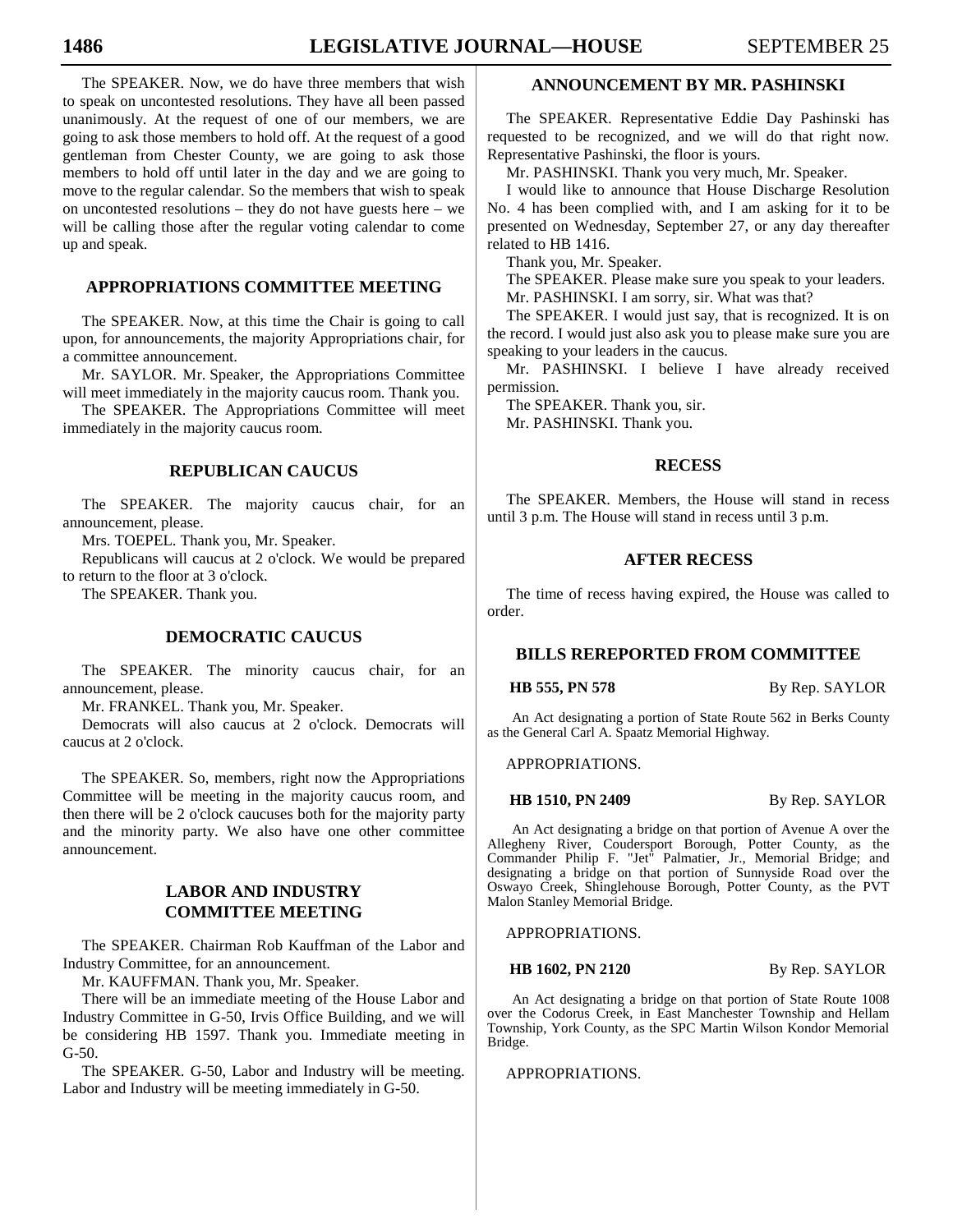**HB 1608, PN 2126** By Rep. SAYLOR

An Act designating the bridge carrying U.S. Route 22 over the Juniata River, Norfolk Southern Corporation rail tracks and State Route 1010 (Penn Street) in Smithfield and Henderson Townships, Huntingdon County, as the Trooper Landon E. Weaver Memorial Bridge.

APPROPRIATIONS.

# **BILL REPORTED FROM COMMITTEE, CONSIDERED FIRST TIME, AND TABLED**

**HB 1597, PN 2106** By Rep. KAUFFMAN

An Act amending the act of December 5, 1936 (2nd Sp.Sess., 1937 P.L.2897, No.1), known as the Unemployment Compensation Law, in determination of compensation, appeals, reviews and procedure, further providing for determination of compensation appeals and for decision of referee and further appeals and reviews.

LABOR AND INDUSTRY.

# **SUPPLEMENTAL CALENDAR B**

# **BILLS ON THIRD CONSIDERATION**

 The House proceeded to third consideration of **HB 555, PN 578,** entitled:

An Act designating a portion of State Route 562 in Berks County as the General Carl A. Spaatz Memorial Highway.

 On the question, Will the House agree to the bill on third consideration? Bill was agreed to.

(Bill analysis was read.)

 The SPEAKER. This bill has been considered on three different days and agreed to and is now on final passage.

The question is, shall the bill pass finally?

 Agreeable to the provisions of the Constitution, the yeas and nays will now be taken.

The following roll call was recorded:

#### YEAS–190

| Baker            | <b>Ellis</b> | Krueger   | Ravenstahl  |
|------------------|--------------|-----------|-------------|
| Barbin           | Emrick       | Kulik     | Readshaw    |
| Barrar           | English      | Lawrence  | Reed        |
| Benninghoff      | Evankovich   | Longietti | Reese       |
| <b>Bernstine</b> | Evans        | Mackenzie | Roae        |
| <b>Bizzarro</b>  | Everett      | Madden    | Roe         |
| <b>Bloom</b>     | Farry        | Maher     | Roebuck     |
| <b>Boback</b>    | Fee          | Mako      | Rothman     |
| <b>Bradford</b>  | Fitzgerald   | Maloney   | Rozzi       |
| <b>Briggs</b>    | Flynn        | Markosek  | Ryan        |
| Brown, R.        | Frankel      | Marshall  | Saccone     |
| Brown, V.        | Freeman      | Marsico   | Sainato     |
| <b>Burns</b>     | <b>Fritz</b> | Masser    | Samuelson   |
| Caltagirone      | Gabler       | McCarter  | Sankey      |
| Carroll          | Galloway     | McClinton | Santora     |
| Causer           | Gergely      | McGinnis  | Saylor      |
| Cephas           | Gillen       | Mehaffie  | Schemel     |
| Charlton         | Gillespie    | Mentzer   | Schlossberg |
| Christiana       | Godshall     | Metcalfe  | Schwever    |

| Comitta    | Goodman        | Metzgar    | Simmons       |
|------------|----------------|------------|---------------|
| Conklin    | Greiner        | Miccarelli | Sims          |
| Cook       | Grove          | Millard    | Snyder        |
| Corbin     | Hahn           | Miller, B. | Solomon       |
| Corr       | Hanna          | Miller, D. | Sonney        |
| Costa, D.  | <b>Harkins</b> | Milne      | <b>Staats</b> |
| Costa, P.  | Harper         | Moul       | Stephens      |
| $\cos$     | Harris, A.     | Mullery    | Sturla        |
| Cruz       | Harris, J.     | Murt       | Tallman       |
| Culver     | Heffley        | Mustio     | Taylor        |
| Cutler     | Helm           | Neilson    | Thomas        |
| Daley      | Hickernell     | Nelson     | Tobash        |
| Davidson   | Hill           | Nesbit     | Toepel        |
| Davis      | Irvin          | Neuman     | Toohil        |
| Dawkins    | James          | O'Brien    | Topper        |
| Day        | Jozwiak        | O'Neill    | Vazquez       |
| Dean       | Kampf          | Oberlander | Vitali        |
| Deasy      | Kaufer         | Ortitay    | Walsh         |
| DeLissio   | Kauffman       | Pashinski  | Ward          |
| Delozier   | Kavulich       | Peifer     | Warner        |
| DeLuca     | Keefer         | Petrarca   | Warren        |
| Dermody    | Keller, F.     | Pickett    | Wentling      |
| Diamond    | Keller, M.K.   | Pyle       | Wheeland      |
| DiGirolamo | Keller, W.     | Quigley    | White         |
| Donatucci  | Kim            | Quinn, C.  | Youngblood    |
| Dowling    | Kinsey         | Quinn, M.  | Zimmerman     |
| Driscoll   | Klunk          | Rabb       |               |
| Dunbar     | Knowles        | Rader      | Turzai.       |
| Dush       | Kortz          | Rapp       | Speaker       |
|            |                |            |               |

#### NAYS–0

#### NOT VOTING–0

#### EXCUSED–12

| Boyle    | Gainey    | Kirkland | Petri    |
|----------|-----------|----------|----------|
| Bullock  | Haggerty  | Lewis    | Watson   |
| Fabrizio | Hennessey | Matzie   | Wheatley |

 The majority required by the Constitution having voted in the affirmative, the question was determined in the affirmative and the bill passed finally.

 Ordered, That the clerk present the same to the Senate for concurrence.

\* \* \*

 The House proceeded to third consideration of **HB 1510, PN 2409,** entitled:

An Act designating a bridge on that portion of Avenue A over the Allegheny River, Coudersport Borough, Potter County, as the Commander Philip F. "Jet" Palmatier, Jr., Memorial Bridge; and designating a bridge on that portion of Sunnyside Road over the Oswayo Creek, Shinglehouse Borough, Potter County, as the PVT Malon Stanley Memorial Bridge.

 On the question, Will the House agree to the bill on third consideration? Bill was agreed to.

(Bill analysis was read.)

 The SPEAKER. This bill has been considered on three different days and agreed to and is now on final passage.

The question is, shall the bill pass finally?

 Agreeable to the provisions of the Constitution, the yeas and nays will now be taken.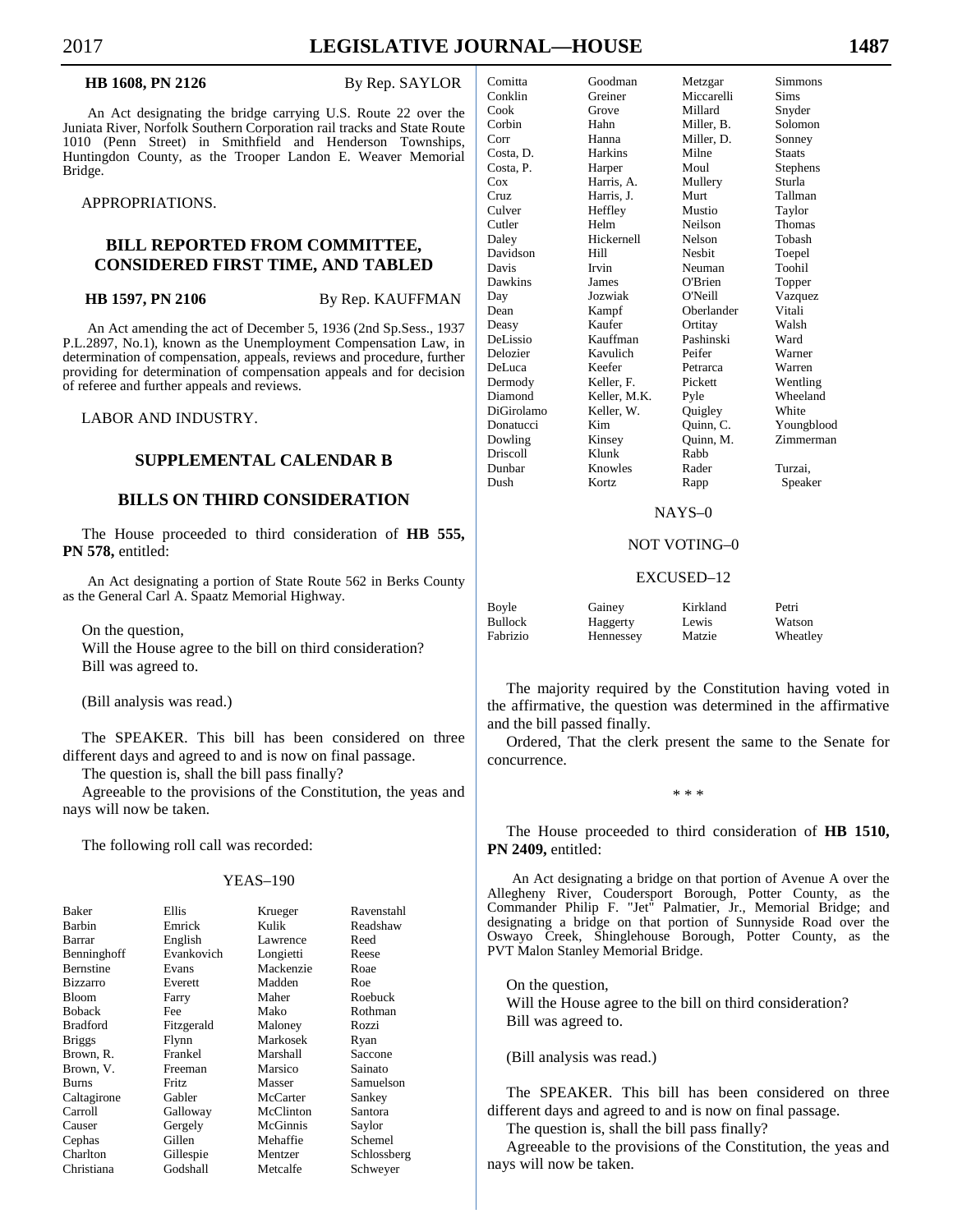The following roll call was recorded:

#### YEAS–190

| Baker                                                                       |
|-----------------------------------------------------------------------------|
| Barbin                                                                      |
| Barrar                                                                      |
| Benninghoff                                                                 |
| Bernstine                                                                   |
| Bizzarro                                                                    |
| Bloom                                                                       |
| Boback                                                                      |
| <b>Bradford</b>                                                             |
|                                                                             |
| <b>Briggs</b>                                                               |
| Brown,<br>R.                                                                |
| Brown, V.                                                                   |
| <b>Burns</b>                                                                |
| Caltagirone                                                                 |
| Carroll                                                                     |
| Causer                                                                      |
| Cephas                                                                      |
| Charlton                                                                    |
| Christiana                                                                  |
| Comitta                                                                     |
| Conklin                                                                     |
| Cook                                                                        |
|                                                                             |
|                                                                             |
| Cook<br>Corbin<br>Costa, D.<br>Costa, P.<br>Cox<br>Cruz<br>Culver<br>Cutler |
|                                                                             |
|                                                                             |
|                                                                             |
|                                                                             |
| Cutler                                                                      |
| Daley                                                                       |
| Davidson                                                                    |
| Davis                                                                       |
| Dawkins                                                                     |
| Day                                                                         |
|                                                                             |
| Dean                                                                        |
| Deasy                                                                       |
| DeLissio                                                                    |
| Delozier                                                                    |
| DeLuca                                                                      |
| Dermody                                                                     |
| Diamond<br>DiGirolamo                                                       |
|                                                                             |
| Donatucci<br>Dowling                                                        |
|                                                                             |
| Driscoll                                                                    |
| Dunbar                                                                      |
| Dush                                                                        |
|                                                                             |

Ellis Krueger Ravenstahl<br>
Emrick Kulik Readshaw English Lawrence Evankovich Longietti Reese Evans Mackenzie Roae<br>Everett Madden Roe Madden<br>Maher Farry Maher Roebuck Fee Mako Rothman<br>Fitzgerald Maloney Rozzi Fitzgerald Maloney Rozzi Flynn Markosek Ryan Frankel Marshall Saccone Freeman Marsico Sainato<br>
Fritz Masser Samuels Burns Fritz Masser Samuelson Gabler McCarter Sankey Galloway McClinton Santora Gergely McGinnis Saylor Gillen Mehaffie Schemel Gillespie Mentzer Schlossberg Godshall Metcalfe Schweyer Goodman Metzgar Simmons<br>Greiner Miccarelli Sims Miccarelli Cook Grove Millard Snyder Hahn Miller, B. Solomon Hanna Miller, D. Sonney Harkins Milne Staats Harper Moul Stephens Cox Harris, A. Mullery Sturla Harris, J. Murt Heffley Mustio Taylor Helm Neilson Thomas Hickernell Nelson Tobash Davidson Hill Nesbit Toepel Irvin Neuman Toohil James O'Brien Topper<br>
Jozwiak O'Neill Vazque Day Jozwiak O'Neill Vazquez Oberlander Vitali<br>Ortitay Walsh Kaufer <sup>Walsh</sup> Kauffman Pashinski Ward<br>Kavulich Peifer Warner Kavulich Peifer Warner<br>
Reefer Petrarca Warren DeLuca Keefer Petrarca Warren Keller, F. Pickett Wentling Keller, M.K. Pyle Wheeland<br>Keller, W. Quigley White Keller, W. Kim Quinn, C. Youngblood Kinsey Quinn, M. Zimmerman Klunk Rabb Knowles Rader Turzai,<br>Kortz Rapp Speak Rapp Speaker

Readshaw<br>Reed

#### NAYS–0

#### NOT VOTING–0

#### EXCUSED–12

| Boyle          | Gainey    | Kirkland | Petri    |
|----------------|-----------|----------|----------|
| <b>Bullock</b> | Haggerty  | Lewis    | Watson   |
| Fabrizio       | Hennessey | Matzie   | Wheatley |

 The majority required by the Constitution having voted in the affirmative, the question was determined in the affirmative and the bill passed finally.

 Ordered, That the clerk present the same to the Senate for concurrence.

 The House proceeded to third consideration of **HB 1602, PN 2120,** entitled:

An Act designating a bridge on that portion of State Route 1008 over the Codorus Creek, in East Manchester Township and Hellam Township, York County, as the SPC Martin Wilson Kondor Memorial Bridge.

On the question,

 Will the House agree to the bill on third consideration? Bill was agreed to.

(Bill analysis was read.)

 The SPEAKER. This bill has been considered on three different days and agreed to and is now on final passage.

The question is, shall the bill pass finally?

 Agreeable to the provisions of the Constitution, the yeas and nays will now be taken.

The following roll call was recorded:

#### YEAS–190

| <b>Baker</b>    | Ellis        | Krueger    | Ravenstahl      |
|-----------------|--------------|------------|-----------------|
| Barbin          | Emrick       | Kulik      | Readshaw        |
| Barrar          | English      | Lawrence   | Reed            |
| Benninghoff     | Evankovich   | Longietti  | Reese           |
| Bernstine       | Evans        | Mackenzie  | Roae            |
| <b>Bizzarro</b> | Everett      | Madden     | Roe             |
| <b>Bloom</b>    | Farry        | Maher      | Roebuck         |
| <b>Boback</b>   | Fee          | Mako       | Rothman         |
| <b>Bradford</b> | Fitzgerald   | Maloney    | Rozzi           |
| <b>Briggs</b>   | Flynn        | Markosek   | Ryan            |
| Brown, R.       | Frankel      | Marshall   | Saccone         |
| Brown, V.       | Freeman      | Marsico    | Sainato         |
| <b>Burns</b>    | <b>Fritz</b> | Masser     | Samuelson       |
| Caltagirone     | Gabler       | McCarter   | Sankey          |
| Carroll         | Galloway     | McClinton  | Santora         |
| Causer          | Gergely      | McGinnis   | Saylor          |
| Cephas          | Gillen       | Mehaffie   | Schemel         |
| Charlton        | Gillespie    | Mentzer    | Schlossberg     |
| Christiana      | Godshall     | Metcalfe   | Schweyer        |
| Comitta         | Goodman      | Metzgar    | Simmons         |
| Conklin         | Greiner      | Miccarelli | Sims            |
| Cook            | Grove        | Millard    | Snyder          |
| Corbin          | Hahn         | Miller, B. | Solomon         |
| Corr            | Hanna        | Miller, D. | Sonney          |
| Costa, D.       | Harkins      | Milne      | Staats          |
| Costa, P.       | Harper       | Moul       | <b>Stephens</b> |
| Cox             | Harris, A.   | Mullery    | Sturla          |
| Cruz            | Harris. J.   | Murt       | Tallman         |
| Culver          | Heffley      | Mustio     | Taylor          |
| Cutler          | Helm         | Neilson    | Thomas          |
| Daley           | Hickernell   | Nelson     | Tobash          |
| Davidson        | Hill         | Nesbit     | Toepel          |
| Davis           | Irvin        | Neuman     | Toohil          |
| Dawkins         | James        | O'Brien    | Topper          |
| Day             | Jozwiak      | O'Neill    | Vazquez         |
| Dean            | Kampf        | Oberlander | Vitali          |
| Deasy           | Kaufer       | Ortitay    | Walsh           |
| DeLissio        | Kauffman     | Pashinski  | Ward            |
| Delozier        | Kavulich     | Peifer     | Warner          |
| DeLuca          | Keefer       | Petrarca   | Warren          |
| Dermody         | Keller, F.   | Pickett    | Wentling        |
| Diamond         | Keller, M.K. | Pyle       | Wheeland        |
| DiGirolamo      | Keller, W.   | Quigley    | White           |
| Donatucci       | Kim          | Quinn, C.  | Youngblood      |
|                 |              |            |                 |
| Dowling         | Kinsey       | Ouinn, M.  | Zimmerman       |

\* \* \*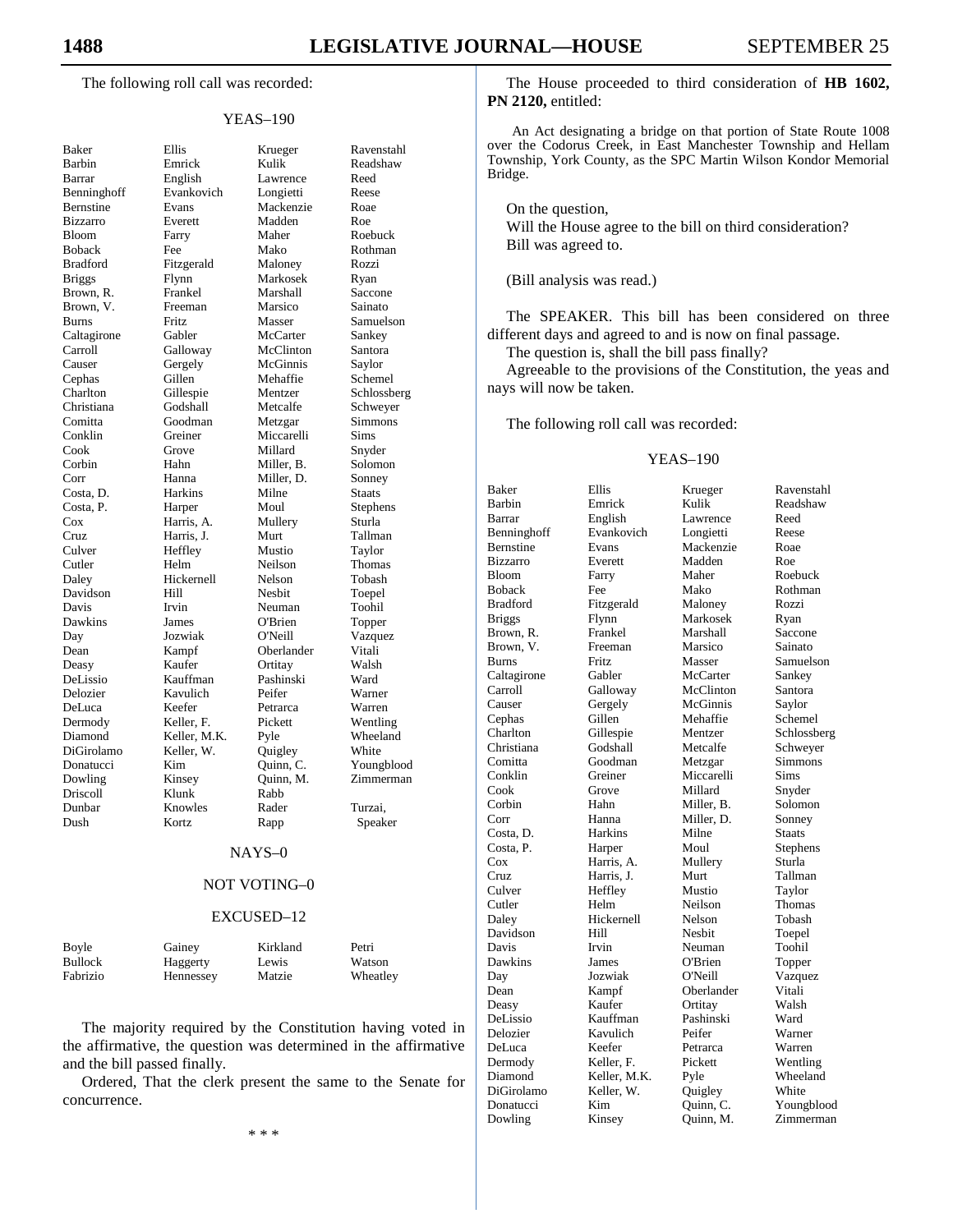| <b>Driscoll</b><br>Dunbar<br>Dush   | Klunk<br>Knowles<br>Kortz       | Rabb<br>Rader<br>Rapp       | Turzai.<br>Speaker          |  |
|-------------------------------------|---------------------------------|-----------------------------|-----------------------------|--|
|                                     |                                 | $NAYS-0$                    |                             |  |
|                                     |                                 | NOT VOTING-0                |                             |  |
| EXCUSED-12                          |                                 |                             |                             |  |
| Boyle<br><b>Bullock</b><br>Fabrizio | Gainey<br>Haggerty<br>Hennessey | Kirkland<br>Lewis<br>Matzie | Petri<br>Watson<br>Wheatley |  |

 The majority required by the Constitution having voted in the affirmative, the question was determined in the affirmative and the bill passed finally.

 Ordered, That the clerk present the same to the Senate for concurrence.

\* \* \*

 The House proceeded to third consideration of **HB 1608, PN 2126,** entitled:

An Act designating the bridge carrying U.S. Route 22 over the Juniata River, Norfolk Southern Corporation rail tracks and State Route 1010 (Penn Street) in Smithfield and Henderson Townships, Huntingdon County, as the Trooper Landon E. Weaver Memorial Bridge.

 On the question, Will the House agree to the bill on third consideration? Bill was agreed to.

(Bill analysis was read.)

 The SPEAKER. This bill has been considered on three different days and agreed to and is now on final passage.

The question is, shall the bill pass finally?

 Agreeable to the provisions of the Constitution, the yeas and nays will now be taken.

The following roll call was recorded:

#### YEAS–190

| Baker            | Ellis        | Krueger   | Ravenstahl  |
|------------------|--------------|-----------|-------------|
| Barbin           | Emrick       | Kulik     | Readshaw    |
| Barrar           | English      | Lawrence  | Reed        |
| Benninghoff      | Evankovich   | Longietti | Reese       |
| <b>Bernstine</b> | Evans        | Mackenzie | Roae        |
| <b>Bizzarro</b>  | Everett      | Madden    | Roe         |
| <b>Bloom</b>     | Farry        | Maher     | Roebuck     |
| <b>Boback</b>    | Fee          | Mako      | Rothman     |
| <b>Bradford</b>  | Fitzgerald   | Maloney   | Rozzi       |
| <b>Briggs</b>    | Flynn        | Markosek  | Ryan        |
| Brown, R.        | Frankel      | Marshall  | Saccone     |
| Brown, V.        | Freeman      | Marsico   | Sainato     |
| <b>Burns</b>     | <b>Fritz</b> | Masser    | Samuelson   |
| Caltagirone      | Gabler       | McCarter  | Sankey      |
| Carroll          | Galloway     | McClinton | Santora     |
| Causer           | Gergely      | McGinnis  | Saylor      |
| Cephas           | Gillen       | Mehaffie  | Schemel     |
| Charlton         | Gillespie    | Mentzer   | Schlossberg |

| Christiana | Godshall       | Metcalfe      | Schweyer      |
|------------|----------------|---------------|---------------|
| Comitta    | Goodman        | Metzgar       | Simmons       |
| Conklin    | Greiner        | Miccarelli    | Sims          |
| Cook       | Grove          | Millard       | Snyder        |
| Corbin     | Hahn           | Miller, B.    | Solomon       |
| Corr       | Hanna          | Miller, D.    | Sonney        |
| Costa, D.  | <b>Harkins</b> | Milne         | <b>Staats</b> |
| Costa, P.  | Harper         | Moul          | Stephens      |
| Cox        | Harris, A.     | Mullery       | Sturla        |
| Cruz       | Harris, J.     | Murt          | Tallman       |
| Culver     | Heffley        | Mustio        | Taylor        |
| Cutler     | Helm           | Neilson       | Thomas        |
| Daley      | Hickernell     | Nelson        | Tobash        |
| Davidson   | Hill           | <b>Nesbit</b> | Toepel        |
| Davis      | Irvin          | Neuman        | Toohil        |
| Dawkins    | James          | O'Brien       | Topper        |
| Day        | Jozwiak        | O'Neill       | Vazquez       |
| Dean       | Kampf          | Oberlander    | Vitali        |
| Deasy      | Kaufer         | Ortitay       | Walsh         |
| DeLissio   | Kauffman       | Pashinski     | Ward          |
| Delozier   | Kavulich       | Peifer        | Warner        |
| DeLuca     | Keefer         | Petrarca      | Warren        |
| Dermody    | Keller, F.     | Pickett       | Wentling      |
| Diamond    | Keller, M.K.   | Pyle          | Wheeland      |
| DiGirolamo | Keller, W.     | Quigley       | White         |
| Donatucci  | Kim            | Quinn, C.     | Youngblood    |
| Dowling    | Kinsey         | Quinn, M.     | Zimmerman     |
| Driscoll   | Klunk          | Rabb          |               |
| Dunbar     | Knowles        | Rader         | Turzai,       |
| Dush       | Kortz          | Rapp          | Speaker       |
|            |                |               |               |

#### NAYS–0

#### NOT VOTING–0

#### EXCUSED–12

| Boyle    | Gainey    | Kirkland | Petri    |
|----------|-----------|----------|----------|
| Bullock  | Haggerty  | Lewis    | Watson   |
| Fabrizio | Hennessey | Matzie   | Wheatley |

 The majority required by the Constitution having voted in the affirmative, the question was determined in the affirmative and the bill passed finally.

 Ordered, That the clerk present the same to the Senate for concurrence.

#### **CALENDAR CONTINUED**

# **BILLS ON SECOND CONSIDERATION**

 The House proceeded to second consideration of **HB 1594, PN 2103,** entitled:

An Act amending the act of April 16, 1992 (P.L.155, No.28), known as the Assessors Certification Act, further providing for definitions and for duties of board; repealing provisions relating to qualifications; further providing for certification; providing for employees of political subdivisions; and further providing for disciplinary and correction measures and for unlawful practice.

 On the question, Will the House agree to the bill on second consideration? Bill was agreed to.

\* \* \*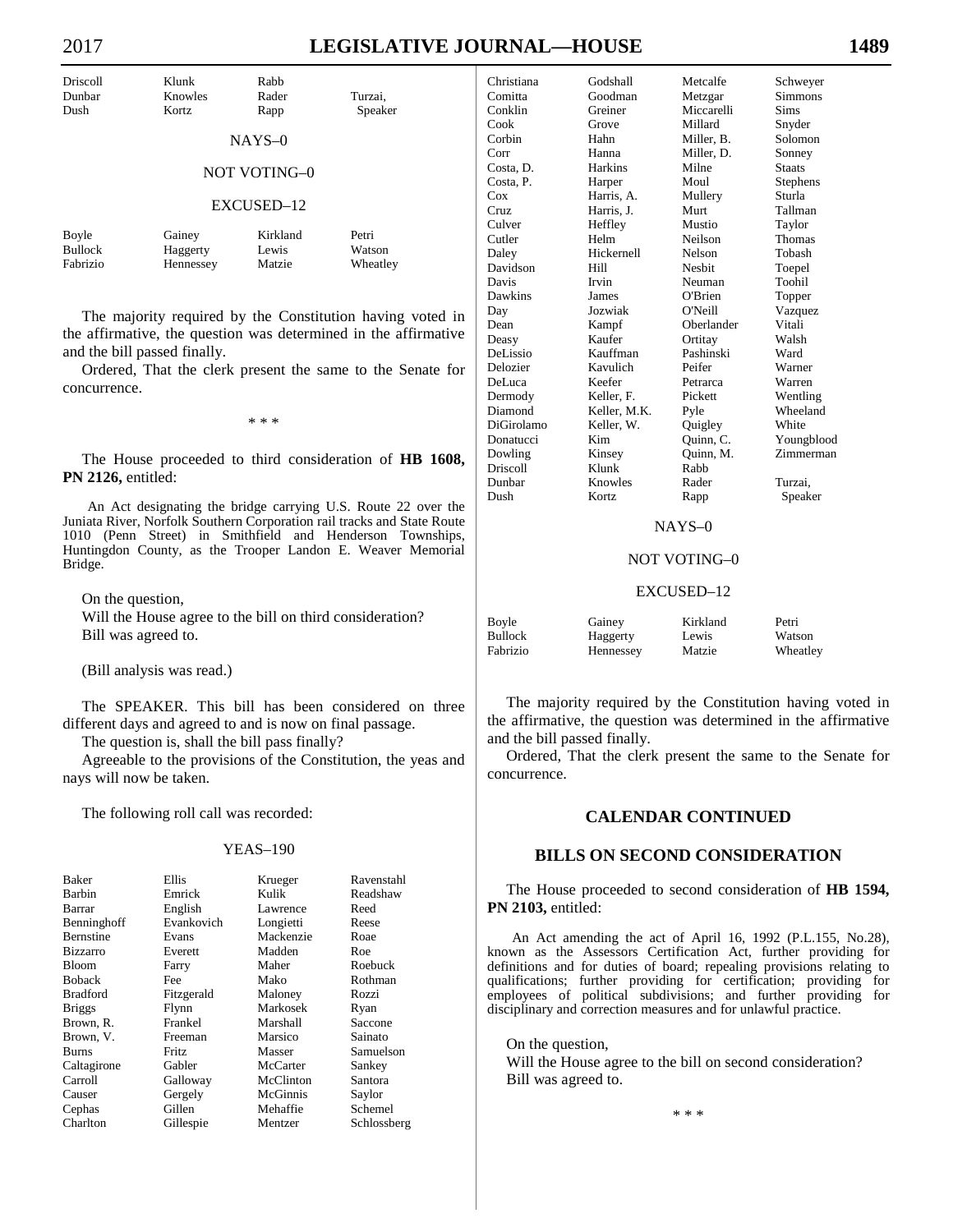6

7

 $\overline{Q}$ 

10

 The House proceeded to second consideration of **HB 1444, PN 1836,** entitled:

An Act amending Title 75 (Vehicles) of the Pennsylvania Consolidated Statutes, in fees, further providing for annual hauling permits; and, in size, weight and load, further providing for permit for movement during course of manufacture.

On the question,

 Will the House agree to the bill on second consideration? Bill was agreed to.

\* \* \*

 The House proceeded to second consideration of **HB 1095, PN 1357,** entitled:

An Act requiring identification of lawful presence in the United States as a prerequisite to the receipt of public benefits.

 On the question, Will the House agree to the bill on second consideration?

The SPEAKER. There are quite a few amendments.

 We are going to begin with Representative Heffley's own amendment.

# **LEAVE OF ABSENCE CANCELED**

 The SPEAKER. I do see that Representative Kevin Boyle is on the House floor. He should be placed back on the master roll.

# **CONSIDERATION OF HB 1095 CONTINUED**

 On the question recurring, Will the House agree to the bill on second consideration?

 Mr. **HEFFLEY** offered the following amendment No. **A03316:**

Amend Bill, page 2, line 21, by striking out ", unemployment benefit"

Amend Bill, page 4, lines 6 through 8, by striking out "for an alien who has" in line 6, all of line 7 and "Homeland Security" in line 8

 On the question, Will the House agree to the amendment?

# AMENDMENT WITHDRAWN

 The SPEAKER. Representative Heffley has just indicated that he has withdrawn that amendment; 3316 is withdrawn.

 On the question recurring, Will the House agree to the bill on second consideration?

 The SPEAKER. Representative Matt Bradford is at the podium and is prepared.

 Representative Bradford, to my count you have eight amendments. Is there any in particular you wish to call up first? Mr. BRADFORD. Thank you, Mr. Speaker.

 Amendment 1408 would be great. Thank you. Amendment 1408, please.

The SPEAKER. Yes.

On the question recurring,

Will the House agree to the bill on second consideration?

 Mr. **BRADFORD** offered the following amendment No. **A01408:**

Amend Bill, page 2, line 21, by striking out ", unemployment benefit"

Amend Bill, page 4, lines 6 through 8, by striking out "for an alien who has" in line 6, all of line 7 and "Homeland Security" in line 8 Amend Bill, page 7, lines 14 through 25, by striking out all of

said lines Amend Bill, page 7, line 26, by striking out "7" and inserting

Amend Bill, page 8, line 2, by striking out "8" and inserting

Amend Bill, page 8, line 5, by striking out "9" and inserting 8

Amend Bill, page 8, line 17, by striking out "10" and inserting

Amend Bill, page 8, line 30, by striking out "11" and inserting

Amend Bill, page 9, line 10, by striking out "12" and inserting 11

 On the question, Will the House agree to the amendment?

# **LEAVE OF ABSENCE**

 The SPEAKER. Representative Jim COX has requested to be placed on leave. Without objection, that will be granted.

# **CONSIDERATION OF HB 1095 CONTINUED**

 The SPEAKER. On the question, the Chair recognizes the sponsor of the amendment, Representative Matt Bradford.

Mr. BRADFORD. Thank you, Mr. Speaker.

 I stand to offer amendment 1408. Amendment 1408 would remove unemployment compensation as a public benefit for the purposes of this bill. And I believe this is also similar to the amendment that Representative Heffley just pulled down.

 The SPEAKER. Representative Heffley, on the amendment, sir.

Mr. HEFFLEY. Thank you, Mr. Speaker.

 After diving into this and really examining everything, I think it is important that we leave this check in there. These are public benefits, and I think it is important that anybody that is going to be applying for unemployment compensation be able to prove, obviously, that they are eligible for them, and this does provide them the option to sign an affidavit if they do not have any ID. And I think it is going to be a very small percentage. Most people, as somebody that worked in HR (Human Resources) would know, that when you go for a job you have to have all this proof of ID and your employer generally maintains that proof of ID, so I do not think it is, I do not think it is unacceptable to ask somebody just to have identification. I think when most people are applying for public benefits, they are going to make sure they have that identification; if not, there is the exemption there to fill out the affidavit so they can get that taken care of.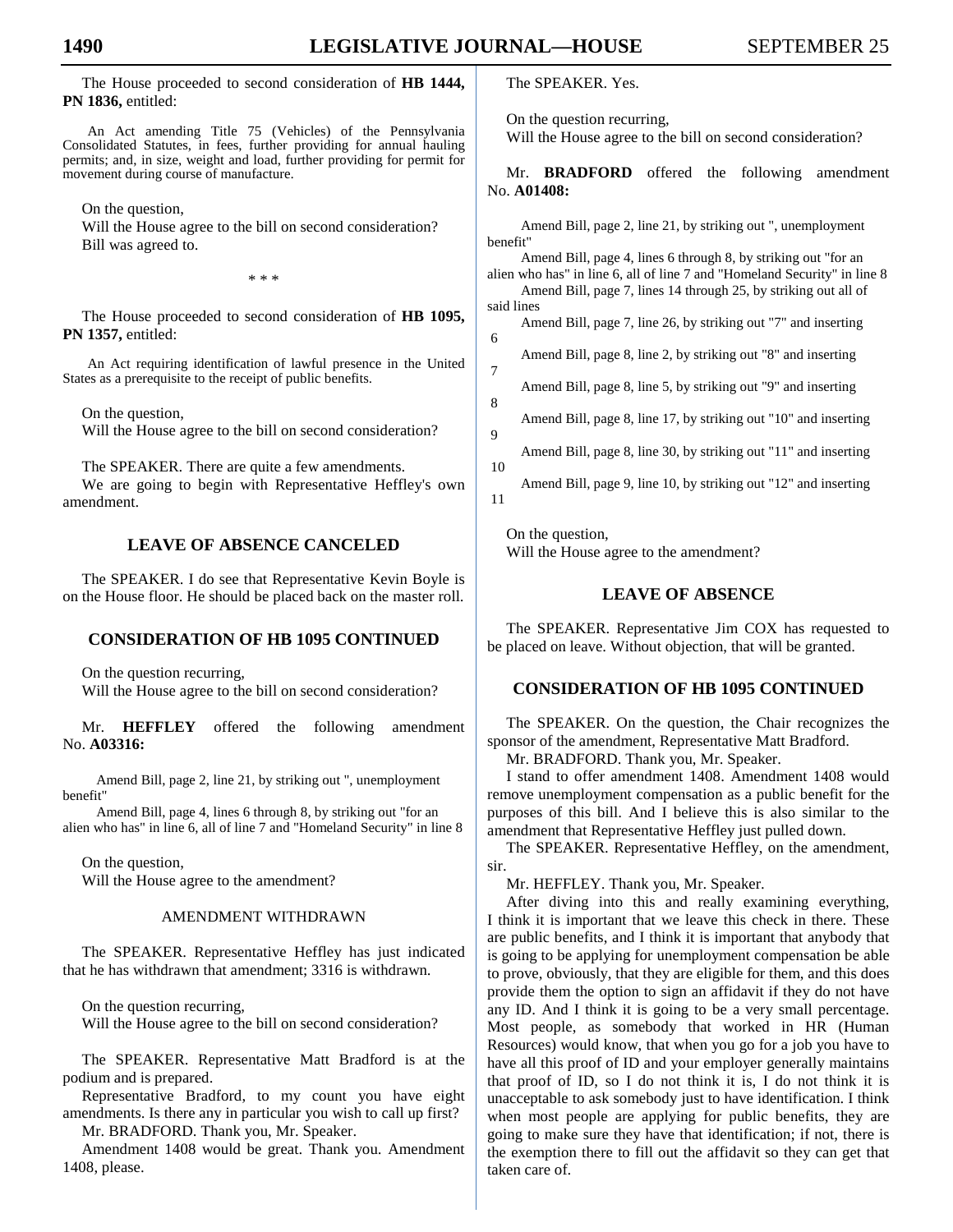So I do think this amendment, sponsored by the gentleman from Montgomery County, is unnecessary, and I would ask for a "no" vote.

 The SPEAKER. Representative Bradford, do you wish to go again? You may.

 Mr. BRADFORD. Mr. Speaker, with all due respect to the gentleman, I would point out that he had an amendment that I think evidences the fact that it is pretty clear that L&I (Labor and Industry) has processes and procedures in place that prevent such an occurrence from happening. And L&I has let this body know that there is about a \$20 million cost in this additional check. While I believe a belt-and-suspenders approach makes sense, I think, at a time in which we are faced with these kinds of budget dilemmas, it is doing something that serves more of a political purpose than an actual public policy purpose.

 And again I would just note that the gentleman had a similar amendment just moments ago, so I think there is a recognition that L&I already has such safeguards in place.

# **LEAVE OF ABSENCE CANCELED**

 The SPEAKER. Representative Tim Hennessey is on the House floor and should be placed back on the master roll.

# **CONSIDERATION OF HB 1095 CONTINUED**

 The SPEAKER. Does anybody else wish to speak on the amendment on the House floor?

 Representative Heffley, do you wish to speak for a second time or no? You may proceed.

Mr. HEFFLEY. Mr. Speaker, thank you.

 I would say, yes, I had considered this, and after delving into it and really looking into it, I think that the numbers that were put out I think are way off. Last session we had similar legislation; we were looking at a much smaller cost. I think you are looking at really the exception. There are going to be very, very few people, if anybody, that are going to come in and have to fill out an affidavit so that they would have to do this check.

 So I do think the amendment, while well-intentioned, is unnecessary at this time. So I would ask for a "no" vote on the amendment. Thank you.

 On the question recurring, Will the House agree to the amendment?

The following roll call was recorded:

# YEAS–69

| <b>Bizzarro</b> | Deasy           | Kavulich   | Rabb        |
|-----------------|-----------------|------------|-------------|
| Boyle           | DeLissio        | Keller, W. | Ravenstahl  |
| <b>Bradford</b> | DeLuca          | Kim        | Readshaw    |
| <b>Briggs</b>   | Dermody         | Kinsey     | Roebuck     |
| Brown, V.       | Donatucci       | Kortz      | Rozzi       |
| Caltagirone     | <b>Driscoll</b> | Krueger    | Samuelson   |
| Carroll         | Evans           | Kulik      | Schlossberg |
| Cephas          | Fitzgerald      | Madden     | Schwever    |
| Comitta         | Flynn           | Markosek   | Sims        |
| Conklin         | Frankel         | McCarter   | Snyder      |
| Costa, D.       | Freeman         | McClinton  | Solomon     |
| Costa, P.       | Galloway        | Miller, D. | Sturla      |
| Cruz            | Gergely         | Mullery    | Thomas      |

| Daley    | Goodman    | Neilson         | Vazquez    |
|----------|------------|-----------------|------------|
| Davidson | Hanna      | Neuman          | Vitali     |
| Davis    | Harkins    | O'Brien         | Warren     |
| Dawkins  | Harris, J. | Pashinski       | Youngblood |
| Dean     |            |                 |            |
|          |            | <b>NAYS-122</b> |            |
|          |            |                 |            |

| <b>Baker</b> | Fritz        | Maloney    | Reese         |
|--------------|--------------|------------|---------------|
| Barbin       | Gabler       | Marshall   | Roae          |
| Barrar       | Gillen       | Marsico    | Roe           |
| Benninghoff  | Gillespie    | Masser     | Rothman       |
| Bernstine    | Godshall     | McGinnis   | Ryan          |
| <b>Bloom</b> | Greiner      | Mehaffie   | Saccone       |
| Boback       | Grove        | Mentzer    | Sainato       |
| Brown, R.    | Hahn         | Metcalfe   | Sankey        |
| Burns        | Harper       | Metzgar    | Santora       |
| Causer       | Harris, A.   | Miccarelli | Saylor        |
| Charlton     | Heffley      | Millard    | Schemel       |
| Christiana   | Helm         | Miller, B. | Simmons       |
| Cook         | Hennessey    | Milne      | Sonney        |
| Corbin       | Hickernell   | Moul       | <b>Staats</b> |
| Corr         | Hill         | Murt       | Stephens      |
| Culver       | Irvin        | Mustio     | Tallman       |
| Cutler       | James        | Nelson     | Taylor        |
| Day          | Jozwiak      | Nesbit     | Tobash        |
| Delozier     | Kampf        | O'Neill    | Toepel        |
| Diamond      | Kaufer       | Oberlander | Toohil        |
| DiGirolamo   | Kauffman     | Ortitay    | Topper        |
| Dowling      | Keefer       | Peifer     | Walsh         |
| Dunbar       | Keller, F.   | Petrarca   | Ward          |
| Dush         | Keller, M.K. | Pickett    | Warner        |
| Ellis        | Klunk        | Pyle       | Wentling      |
| Emrick       | Knowles      | Quigley    | Wheeland      |
| English      | Lawrence     | Quinn, C.  | White         |
| Evankovich   | Longietti    | Quinn, M.  | Zimmerman     |
| Everett      | Mackenzie    | Rader      |               |
| Farry        | Maher        | Rapp       | Turzai,       |
| Fee          | Mako         | Reed       | Speaker       |
|              |              |            |               |

# NOT VOTING–0

#### EXCUSED–11

| <b>Bullock</b> | Gainey   | Lewis  | Watson   |
|----------------|----------|--------|----------|
| Cox            | Haggerty | Matzie | Wheatley |
| Fabrizio       | Kirkland | Petri  |          |

 Less than the majority having voted in the affirmative, the question was determined in the negative and the amendment was not agreed to.

 On the question recurring, Will the House agree to the bill on second consideration?

 The SPEAKER. Representative Bradford, amendment 1605? Mr. BRADFORD. Mr. Speaker, my hope is actually not to offer that amendment, if that is okay.

The SPEAKER. Okay. Is that withdrawn?

Mr. BRADFORD. It is withdrawn.

The SPEAKER. Okay.

 Mr. BRADFORD. If it is okay, I would propose that we bring up amendment 3287.

The SPEAKER. Yep.

 On the question recurring, Will the House agree to the bill on second consideration?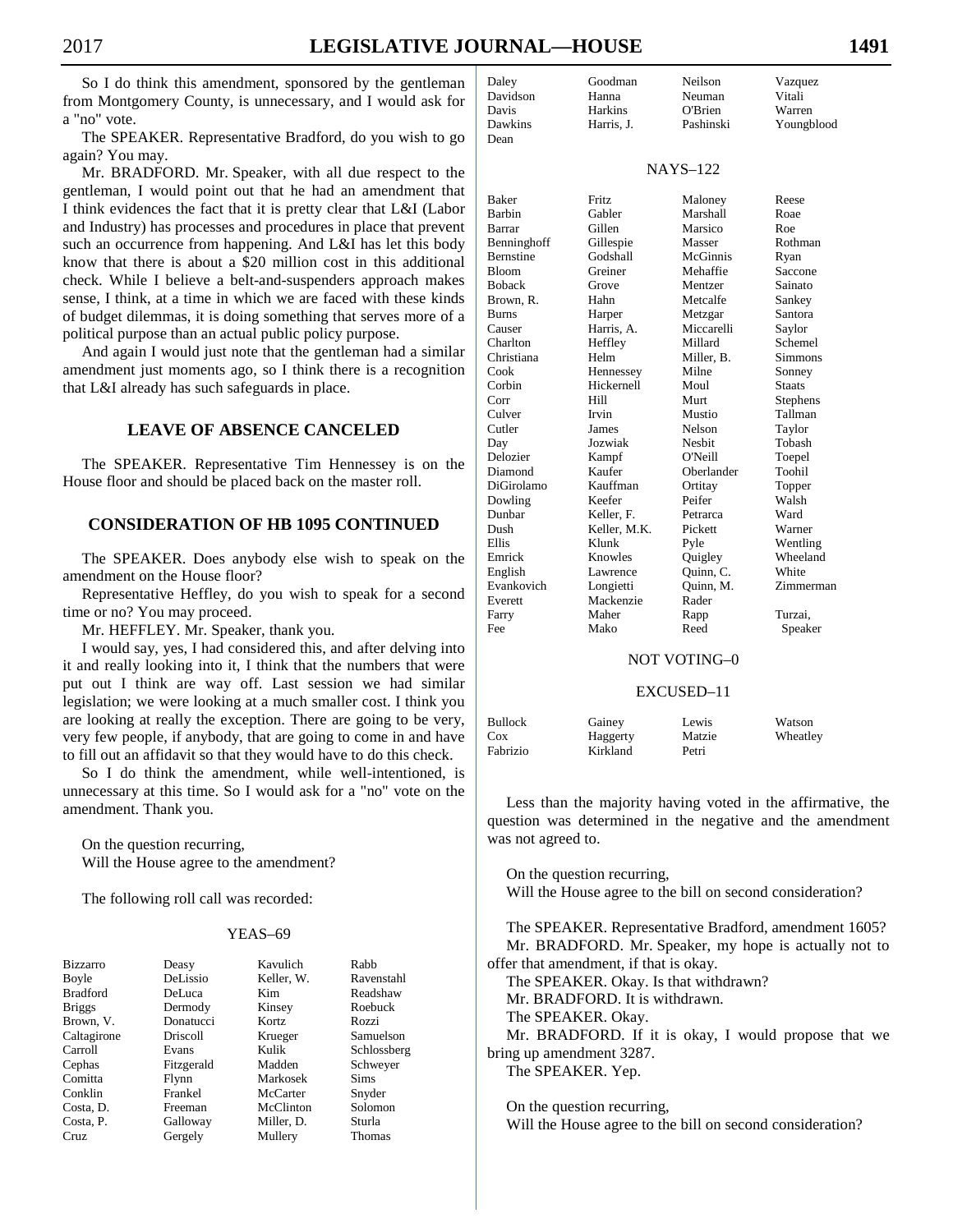Mr. **BRADFORD** offered the following amendment No. **A03287:**

Amend Bill, page 5, by inserting between lines 15 and 16 (vii) Any other document recognized by statute, regulation or guidance by the Federal Government to establish citizenship or an eligible immigration status.

On the question,

Will the House agree to the amendment?

 The SPEAKER. On the question, the Chair recognizes Representative Bradford, on the amendment.

 Sir, what we typically do is the sponsor of the amendment is called upon first to explain the amendment and to make comments on it.

Mr. BRADFORD. Thank you, Mr. Speaker.

 As I mentioned in offering the last amendment, at this point I would like to offer amendment 3287. This simply states that any guidance that the Federal government already gives that is sufficient for establishing residency should be accepted. To do otherwise obviously results in duplication. When we talk about the belt-and-suspenders approach, I think we are taking it to an absurd level. We are creating more government, more bureaucracy, more costs, and a less sufficient system. It may make good political reading, but the simple reality is, there is no purpose for it in law, and so that is why I offer this amendment.

Thank you, Mr. Speaker.

The SPEAKER. Yes, sir.

Does anybody else wish to be recognized?

 Then I will go to Representative Heffley, and then I will go to Representative Bradford.

Representative Carroll, do you wish to― Okay.

Representative Heffley, on the amendment.

Mr. HEFFLEY. Thank you, Mr. Speaker.

 And I would say that the underlying legislation is very much necessary. And to point to that fact, the Commonwealth of Pennsylvania had to pay \$48.8 million back to the Federal government because it was caught providing benefits to people that were not eligible for them, so I think this is a necessary step. And I think the amendment, while very well-intentioned, I think a lot of the provisions that are talked about in this amendment, if you read through the list, are already acceptable forms of identification. So I would say we really put a lot of thought and work into this legislation to ensure that nobody is going to be denied benefits. If anybody does not have ID, they can fill out an affidavit, at which then they will be run through the SAVE (Systematic Alien Verification for Entitlements) system to make sure that they are – not just have an ID or they would be otherwise eligible for those benefits. So we want to make sure that everybody that is eligible is going be receiving them.

 So I think this amendment, once again, is unnecessary, and I would ask for a "no" vote.

The SPEAKER. Representative John Maher.

Mr. MAHER. Thank you, Mr. Speaker.

I would like to interrogate the maker of the amendment.

 The SPEAKER. Yes, sir. The individual has indicated he will so stand, and you may proceed, sir.

Mr. MAHER. Thank you very much.

 The amendment provides that any other document that might be recognized under Federal statute or regulation in connection with somebody's citizenship would be permitted. There is an extensive list in this bill of documentation that is acceptable. What would be permitted under your amendment that is not already permitted in the bill?

 Mr. BRADFORD. I am sorry, would the gentleman restate his question? I am not clear as to what he is getting at.

 Mr. MAHER. What I am getting at is that your amendment is not clear about what would be accepted if your amendment is adopted that is not already enumerated in the bill.

 I did not mean to stump the gentleman. That concludes my interrogation.

Thank you, Mr. Speaker. Let us vote "no."

The SPEAKER. Yes, sir. You may proceed.

Representative Bradford, are you responding―

 Mr. BRADFORD. I believe – yes. There was supposed to be interrogation.

The SPEAKER. ―because that does not count as a time.

 Mr. BRADFORD. I appreciate the gentleman ending his interrogation so quickly.

 I do not want my pregnant pause to be anything other than something that often is missed here, which would be a thoughtful response.

 Let me give the gentleman the answer to his question. Obviously, there are current documents and there are future documents. And it is saying that any document that is accepted by the Federal government would be accepted. Again, I know that the gentleman talks about the need to limit government and shrink it, but when the political winds blow and the time is right for bills like this that really argue for insane and absurd results, I would argue that it is time to say, hey, maybe you guys want to put some truth behind the argument that you do not support redundant government and stop putting on such requirements—

The SPEAKER. Representative Bradford.

Mr. BRADFORD. — that are occurred in practice—

The SPEAKER. Representative Bradford—

Mr. BRADFORD. —and reality.

The SPEAKER. —if you could just suspend for a minute.

 You may make that remark, but that is going into your remarks on the bill. If you are just responding to the interrogation, I think we are a little beyond that. But if you want to be called on to speak for the second time.

 Representative Maher, sir, you may proceed. Still on interrogation, first time.

Mr. MAHER. Thank you, Mr. Speaker.

The SPEAKER. First time.

Mr. MAHER. So to be clear, I believe—

 The SPEAKER. Wait. Hold on. Members, it is not― Representative Bradford was not counted as speaking in his answer to Representative Maher because it was part of the interrogation; otherwise that would have been his second time speaking. So you are incorrect. And it is still the interrogation of the good gentlemen from Allegheny County and Washington County. He may proceed. They are still having a discussion.

You may proceed with the interrogation.

Mr. MAHER. Thank you, Mr. Speaker.

 And if it would make my colleagues happier, let us count this as my second time on the amendment. So I hope everybody is pleased now.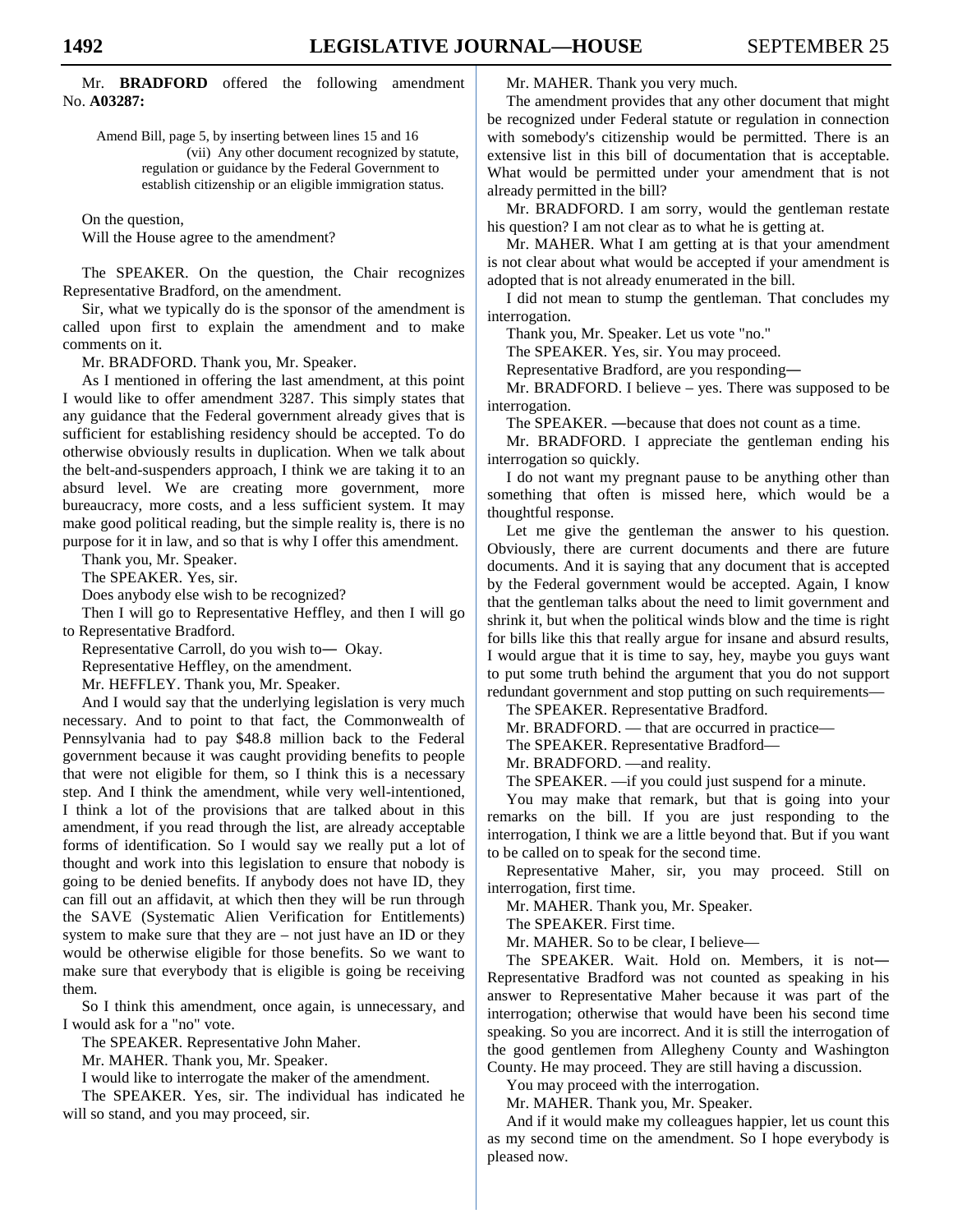But after that very thoughtful and expansive answer, we still have identified under the gentleman's amendment, exactly zero documents that are not already permitted in the bill that would be permitted. He says he is imagining maybe there will be some future documents. Well, I do not know what that is and I do not want to vote for whatever is in his imagination, so I would encourage us to just vote "no."

 The SPEAKER. Does anybody else wish to speak on the amendment?

Representative Daley.

Ms. DALEY. Thank you, Mr. Speaker.

 We actually had this question come on a Facebook message to my office from a constituent over the weekend, so we were looking into exactly how these reviews are made. And the Federal rules 42 CFR 435.406 and 8 U.S.C. § 1611 (a)(b)(1A), and 55 Pa. Code 150.11 spell it out. And so I think that Representative Bradford is correct in saying that these rules for how you can apply for these benefits are already, really, spelled out both in Federal rules and in the Pennsylvania Code, and to add something at this point just can potentially be more confusing and delay any benefits.

 We have already gotten this done. If we are looking for streamlining government and making it more transparent, I do not see how adding additional layers actually really helps this, because we already have, the Federal government and the State government already have this in place.

 So I am not sure that— This is why I would agree with Representative Bradford and ask that you vote for this, because we already have these things in place, the documents. I think we have already done that job.

 The SPEAKER. Representative Doyle Heffley, for the second time.

Mr. HEFFLEY. Thank you, Mr. Speaker.

 And just to respond to some of the conversations or arguments that were made here, I would just have to cite that, once again, the settlement that Pennsylvania had to make with the Federal government for providing benefits to people that were not eligible for them and had to pay that money back as a need for some type of legislation to ensure that the people that are entitled to the benefits, that desperately need these benefits are receiving them, and they are not, these benefits are not being stolen, in a sense, by people that are not eligible. And I think that this legislation really puts in effect, if you do not have all the information that you need and you are going to get it, you can fill out an affidavit and you will receive the benefits right away. There is no delay at any time in this process for public benefits to people if they fill out the affidavit stating that they are hereby a citizen or another way eligible, because you do not just have to be a citizen to be eligible for these benefits. So when you fill that affidavit out, as long as they are eligible or a citizen and eligible for those benefits, they can fill that affidavit out and they will receive those benefits right away.

 So I think there are a lot of safeguards already built in to ensure that the people that need these public benefits are going to be able to get them in a timely manner. So I would ask for "no" vote on this amendment.

 On the question recurring, Will the House agree to the amendment? The following roll call was recorded:

#### YEAS–74

Barbin Dean Keller, W. Rabb Bizzarro Deasy Kim Ravenstahl<br>Boyle DeLissio Kinsey Readshaw Bradford DeLuca Kortz Roebuck Briggs Dermody Krueger Rozzi Brown, V. Donatucci Kulik Sainato Burns Driscoll Longietti Samuelson Caltagirone Evans Madden Schlossberg Carroll Fitzgerald Markosek Schweyer Cephas Flynn McCarter Sims Comitta Frankel McClinton Snyder Conklin Freeman Miller, D. Solomon Costa, D. Galloway Mullery Sturla Costa, P. Gergely Neilson Thomas Cruz Goodman Neuman Vazquez Daley Hanna O'Brien Vitali Davidson Harkins Pashinski Warren Davis Harris, J. Petrarca Youngblood Dawkins Kavulich

DeLissio Kinsey Readshaw

# NAYS–117

| <b>Baker</b>  | Gabler       | Marshall   | Roae          |
|---------------|--------------|------------|---------------|
| Barrar        | Gillen       | Marsico    | Roe           |
| Benninghoff   | Gillespie    | Masser     | Rothman       |
| Bernstine     | Godshall     | McGinnis   | Ryan          |
| Bloom         | Greiner      | Mehaffie   | Saccone       |
| <b>Boback</b> | Grove        | Mentzer    | Sankey        |
| Brown, R.     | Hahn         | Metcalfe   | Santora       |
| Causer        | Harper       | Metzgar    | Saylor        |
| Charlton      | Harris, A.   | Miccarelli | Schemel       |
| Christiana    | Heffley      | Millard    | Simmons       |
| Cook          | Helm         | Miller, B. | Sonney        |
| Corbin        | Hennessey    | Milne      | <b>Staats</b> |
| Corr          | Hickernell   | Moul       | Stephens      |
| Culver        | Hill         | Murt       | Tallman       |
| Cutler        | Irvin        | Mustio     | Taylor        |
| Day           | James        | Nelson     | Tobash        |
| Delozier      | Jozwiak      | Nesbit     | Toepel        |
| Diamond       | Kampf        | O'Neill    | Toohil        |
| DiGirolamo    | Kaufer       | Oberlander | Topper        |
| Dowling       | Kauffman     | Ortitay    | Walsh         |
| Dunbar        | Keefer       | Peifer     | Ward          |
| Dush          | Keller, F.   | Pickett    | Warner        |
| Ellis         | Keller, M.K. | Pyle       | Wentling      |
| Emrick        | Klunk        | Quigley    | Wheeland      |
| English       | Knowles      | Quinn, C.  | White         |
| Evankovich    | Lawrence     | Quinn, M.  | Zimmerman     |
| Everett       | Mackenzie    | Rader      |               |
| Farry         | Maher        | Rapp       | Turzai.       |
| Fee           | Mako         | Reed       | Speaker       |
| Fritz         | Maloney      | Reese      |               |

#### NOT VOTING–0

#### EXCUSED–11

| <b>Bullock</b> | Gainey   | Lewis  | Watson   |
|----------------|----------|--------|----------|
| Cox            | Haggerty | Matzie | Wheatley |
| Fabrizio       | Kirkland | Petri  |          |

 Less than the majority having voted in the affirmative, the question was determined in the negative and the amendment was not agreed to.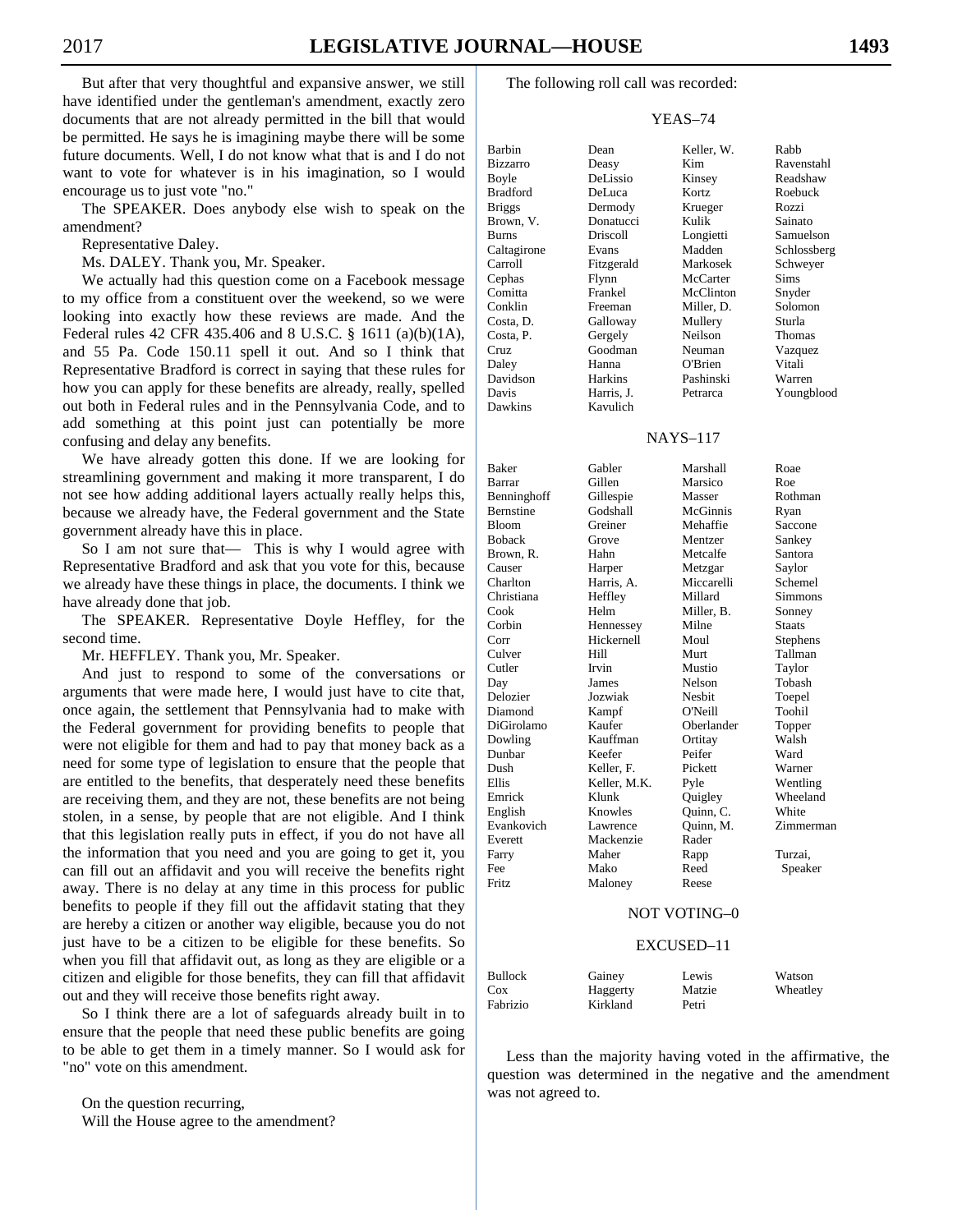On the question recurring, Will the House agree to the bill on second consideration?

The SPEAKER. Representative Bradford.

Mr. BRADFORD. Thank you, Mr. Speaker.

The SPEAKER. Which amendment, sir?

 Mr. BRADFORD. At this time I would ask we call up amendment 3295.

 The SPEAKER. Members, we will have in front of us amendment 3295.

 On the question recurring, Will the House agree to the bill on second consideration?

 Mr. **BRADFORD** offered the following amendment No. **A03295:**

Amend Bill, page 6, by inserting between lines 22 and 23 (f) Assistance to be provided to applicants.–An agency that administers public benefits shall provide assistance to all persons applying or renewing applications for public benefits who claim they are eligible for such benefits but lack the documents required under subsection  $(b)(1)$ . The following apply:

(1) No application or renewal of public benefits shall be denied if a person has met all other conditions of eligibility for a public benefit and is cooperating with the agency in obtaining the documents required under this section. Every 60 days, the agency shall establish contact with the person to determine whether the individual is continuing to cooperate in obtaining the documents.

(2) Any individual denied a public benefit under this act shall have access to any and all administrative review provided by the agency or political subdivision in question with right of appeal to the relevant Commonwealth agency or appropriate court of law.

 On the question, Will the House agree to the amendment?

 The SPEAKER. On the amendment, the Chair recognizes Representative Bradford.

Mr. BRADFORD. Thank you, Mr. Speaker.

 After hearing some of the arguments on some of the prior amendments, it is clear that there is a lot of empathy on both sides of the aisle, and these gentlemen have made clear that their intent is to help those who would otherwise be denied benefits they are lawfully entitled to because of their situation, their world status, maybe refugee or otherwise, that they do not currently have those documents in their possession.

 But this is simply offering the Christian thing, which is the right to help these folks get those documents and saying that every one of our offices will be so welcoming to those individuals. If the intent of the gentleman is truly to make this a welcoming but also a compliant State, I think that one needs to be equally welcoming as they are compliant.

Thank you, Mr. Speaker.

 The SPEAKER. On the amendment, Representative Doyle Heffley.

Mr. HEFFLEY. Thank you, Mr. Speaker.

 And once again I would say the amendment offered by my good friend from Montgomery County is unnecessary. If somebody would come in applying for benefits and they did not have an ID, they would just have to fill out the affidavit, so if that person handed in the affidavit to fill out, then they would be

getting those benefits right away. So I would have to say once again that this amendment is unnecessary, and I would ask for a "no" vote.

 The SPEAKER. Representative Bradford, for a second time. Mr. BRADFORD. Thank you, Mr. Speaker.

 With all due respect to my good colleague from Carbon, if you desire to put these types of duplicative requirements in place, I think it is the only appropriate thing, it is the only compassionate thing, it is the only thing that shows any sense of empathy for those who find themselves on our shores who need assistance, who may not have documents because maybe they are fleeing oppression or war or famine, that these individuals would at least have the assistance, a hand from government that will say, we will help you get those documents. We are not giving assistance. We are not doing anything other than saying that we are going to put a duty on ourselves to at least give these individuals who show themselves on our step some compassion.

 So this amendment, I would argue, is simply an effort, a willingness to show compassion for those of us who need that assistance.

 Thank you, Mr. Speaker. The SPEAKER. Thank you, sir. Representative Heffley, on the amendment. Mr. HEFFLEY. Thank you, Mr. Speaker.

 I would say once again that if somebody comes into the office looking for benefits and they do not have the ID, they would fill out the affidavit. The affidavit is stated not that they are just a citizen; if they are a citizen, they can fill out the affidavit and say that they are citizen or that they are otherwise eligible for benefits. So I mean, we have already provided that alternative for the affidavit. So I would say that once again this amendment is unnecessary and ask for a "no" vote.

 On the question recurring, Will the House agree to the amendment?

The following roll call was recorded:

#### YEAS–71

| Deasy      | Keller, W. | Ravenstahl                 |
|------------|------------|----------------------------|
| DeLissio   | Kim        | Readshaw                   |
| DeLuca     | Kinsey     | Roebuck                    |
| Dermody    | Kortz      | Rozzi                      |
| Donatucci  | Krueger    | Samuelson                  |
| Driscoll   | Kulik      | Schlossberg                |
| Evans      | Madden     | Schweyer                   |
| Fitzgerald | Markosek   | Sims                       |
| Flynn      | McCarter   | Snyder                     |
| Frankel    | McClinton  | Solomon                    |
| Freeman    | Miller, D. | Sturla                     |
| Galloway   | Mullery    | Thomas                     |
| Gergely    | Murt       | Tobash                     |
| Goodman    | Neilson    | Vazquez                    |
| Hanna      | Neuman     | Vitali                     |
| Harkins    | O'Brien    | Warren                     |
| Harris, J. | Pashinski  | Youngblood                 |
| Kavulich   | Rabb       |                            |
|            |            |                            |
| Fritz      |            | Reese                      |
| Gabler     | Marshall   | Roae                       |
| Gillen     | Marsico    | Roe                        |
|            |            | <b>NAYS-120</b><br>Maloney |

Benninghoff Gillespie Masser Rothman Bernstine Godshall McGinnis Ryan Bloom Greiner Mehaffie Saccone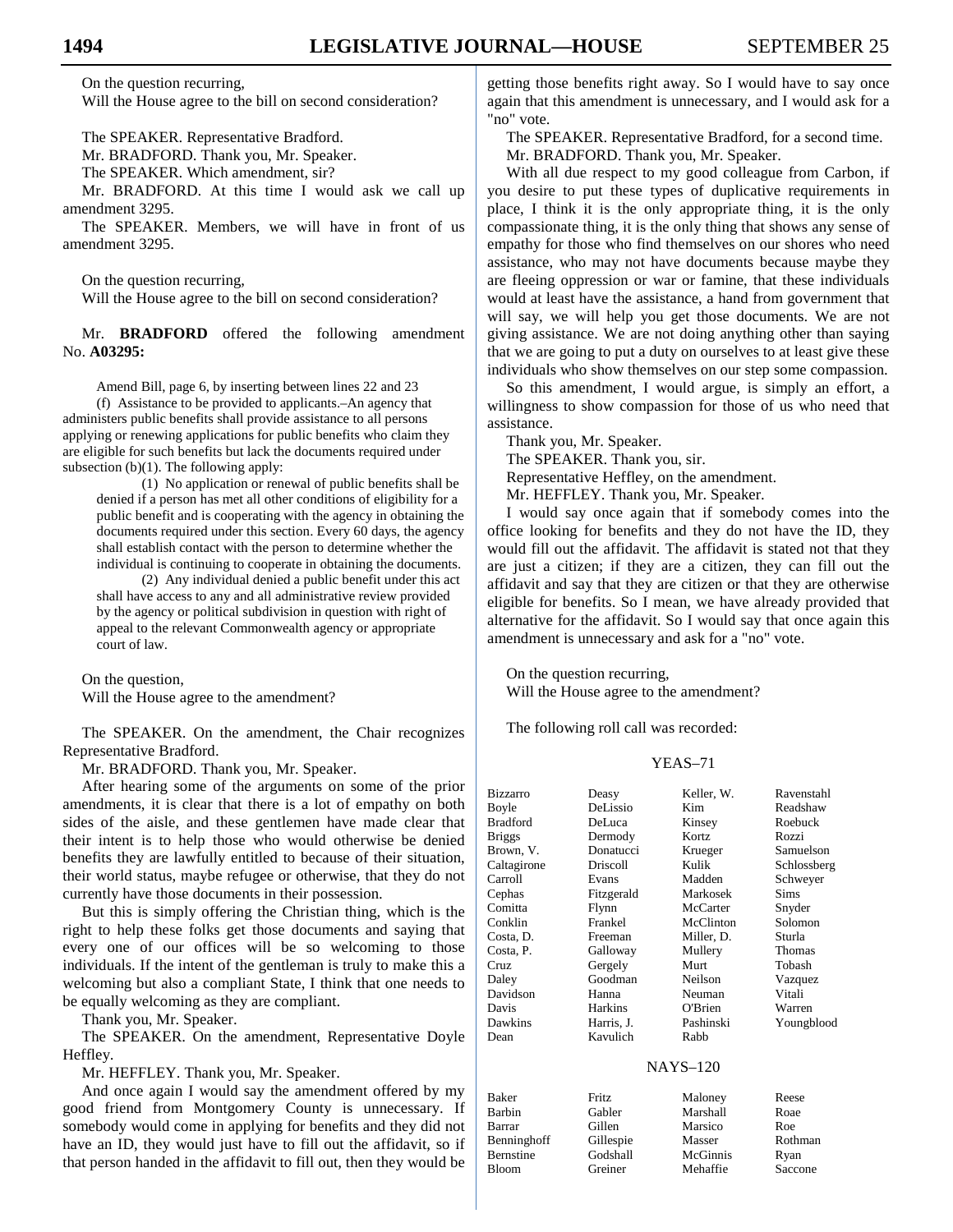# 2017 **LEGISLATIVE JOURNAL—HOUSE 1495**

| <b>Boback</b> | Grove        | Mentzer       | Sainato         |
|---------------|--------------|---------------|-----------------|
| Brown, R.     | Hahn         | Metcalfe      | Sankey          |
| <b>Burns</b>  | Harper       | Metzgar       | Santora         |
| Causer        | Harris, A.   | Miccarelli    | Saylor          |
| Charlton      | Heffley      | Millard       | Schemel         |
| Christiana    | Helm         | Miller, B.    | <b>Simmons</b>  |
| Cook          | Hennessey    | Milne         | Sonney          |
| Corbin        | Hickernell   | Moul          | <b>Staats</b>   |
| Corr          | Hill         | Mustio        | <b>Stephens</b> |
| Culver        | Irvin        | Nelson        | Tallman         |
| Cutler        | James        | <b>Nesbit</b> | Taylor          |
| Day           | Jozwiak      | O'Neill       | Toepel          |
| Delozier      | Kampf        | Oberlander    | Toohil          |
| Diamond       | Kaufer       | Ortitay       | Topper          |
| DiGirolamo    | Kauffman     | Peifer        | Walsh           |
| Dowling       | Keefer       | Petrarca      | Ward            |
| Dunbar        | Keller, F.   | Pickett       | Warner          |
| Dush          | Keller, M.K. | Pyle          | Wentling        |
| Ellis         | Klunk        | Quigley       | Wheeland        |
| Emrick        | Knowles      | Quinn, C.     | White           |
| English       | Lawrence     | Quinn, M.     | Zimmerman       |
| Evankovich    | Longietti    | Rader         |                 |
| Everett       | Mackenzie    | Rapp          | Turzai.         |
| Farry         | Maher        | Reed          | Speaker         |
| Fee           | Mako         |               |                 |
|               |              |               |                 |

# NOT VOTING–0

#### EXCUSED–11

| Bullock  | Gainey   | Lewis  | Watson   |
|----------|----------|--------|----------|
| Cox      | Haggerty | Matzie | Wheatley |
| Fabrizio | Kirkland | Petri  |          |

 Less than the majority having voted in the affirmative, the question was determined in the negative and the amendment was not agreed to.

#### On the question recurring,

Will the House agree to the bill on second consideration?

 The SPEAKER. The good gentleman had earlier indicated to me that – so this was not out of order – the other four amendments have been withdrawn: 3288 is withdrawn, 3289 is withdrawn, 3291 is withdrawn, and 3293 is withdrawn. Those are all withdrawn.

 Representative Dean, I believe, is offering two amendments: 3284 and 3290.

 Representative Dean, do you intend to offer both of them? Okay. So we will begin with 3284, please.

On the question recurring,

Will the House agree to the bill on second consideration?

Mrs. **DEAN** offered the following amendment No. **A03284:**

Amend Bill, page 7, line 14, by striking out "Possession or use" and inserting Use

Amend Bill, page 7, line 17, by striking out "possesses or" Amend Bill, page 7, line 19, by striking out "possesses or" Amend Bill, page 7, line 21, by striking out "possesses or"

 On the question, Will the House agree to the amendment?

 The SPEAKER. On the amendment, the Chair recognizes Representative Madeleine Dean.

Mrs. DEAN. Thank you, Mr. Speaker.

 My amendment is a very small amendment that simply removes two words. The words are "possesses or," "possesses or." So what this offense is, it says in the language of this bill, "A person commits an offense if the person…is not an authorized cardholder and possesses or uses an access device…." I think it is an overstatement in this language that we would want to make a felon out of someone who might find a lost wallet, pick it up, and have an ACCESS card in his or her possession. That shows no intent to commit a crime. They may be trying to find the owner of this wallet. I simply ask that we remove the word "possession" because it has no connection to intent to commit a felony. I do not think we want people simply holding a card, whether found or on behalf of somebody else – not going to use it, simply possessing it – to become a felon. So I ask that this very small amendment removing the word "possessor" be accepted.

Thank you, Mr. Speaker.

 The SPEAKER. Thank you, Representative Dean. Representative Doyle Heffley, on the amendment. Mr. HEFFLEY. Thank you, Mr. Speaker.

 And this part of the legislation I think is very important. It was brought to my attention by our local police departments who had, in the course of their routine work, come across many individuals who had multiple ACCESS cards, and it was further brought to my attention that many in the drug trade and drug trafficking will use ACCESS benefits cards as same as cash for drug transactions. One individual had 13 different ACCESS cards in their possession. And I think we want to make sure that these public access cards, that those benefits are going to go to the people that need them. And you have a lot of families that are struggling to put food on the table, and these ACCESS cards provide those public benefits to feed the family. Each family is entitled to just two cards, and so if one person has an addiction issue in that family and takes those cards and trades them for drugs, then nobody gets anything. So I think it is important to make sure that the people who are authorized to use these cards are doing that. And there are many provisions in here that already establish who would be allowed to have access to that, to these cards, but what we are really looking at is going after folks that are using these public benefits cards illegally.

And I would ask for a "no" vote on this amendment.

The SPEAKER. Representative Dean, for the second time.

 Mrs. DEAN. Thank you. And I appreciate my colleague's comments, but certainly exactly what he describes, the anecdote he describes would become a felony as soon as that person or the person to whom he exchanges it with accesses the device. There is the crime, there is the intent, there is the criminal behavior. Not a good Samaritan picking up a card. Not, for example, this bill as it is written now, with that one word, would prohibit a lawful present immigrant, such as those on a student or work visa, from possessing an ACCESS card on behalf of their citizen child. That would mean the parent could not, without becoming a felon, possess the card for their child. The crime comes in when you access the benefits and you should not be. This bill covers that. This is just a slight overstatement, a slight overwriting of the bill. I ask for a "yes" vote.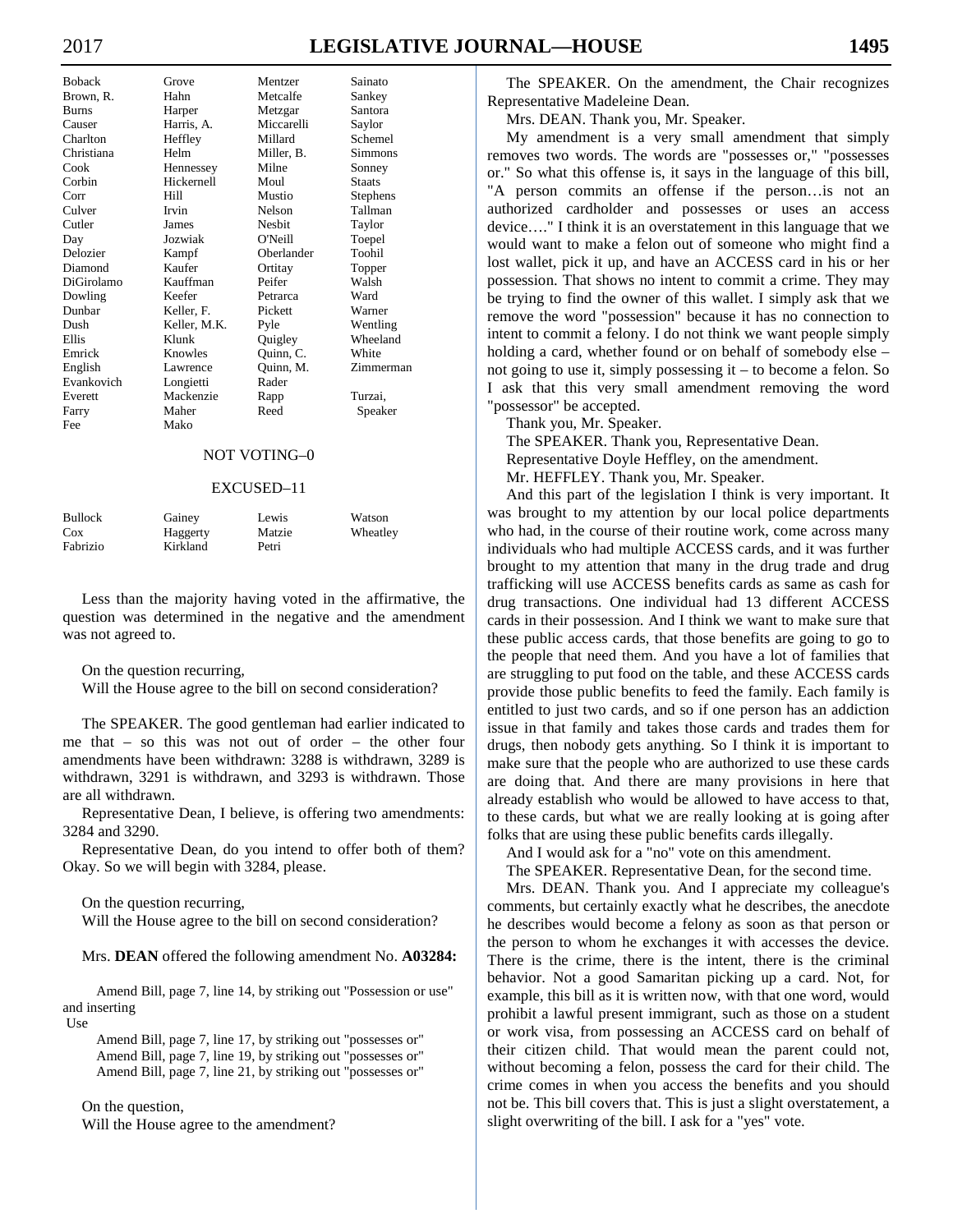The SPEAKER. Representative Heffley, do you wish to go a second time?

You may proceed.

Mr. HEFFLEY. Thank you, Mr. Speaker.

 You know, these are facts. These are things that actually happened. Police have been reporting back to us that these cards are being used in these types of transactions and therefore the people that are not entitled to them. I would not understand why anybody would have 13 or 14 cards in their possession along with several fake IDs and why we would want to allow that person to continue to have these ACCESS cards. If somebody is a caregiver of a minor, they would be exempt; obviously, they would be able to use these cards for public benefit. So I think that once again this amendment also is unnecessary and is already addressed in the underlying bill.

I would ask for a "no" vote on this amendment.

 On the question recurring, Will the House agree to the amendment?

The following roll call was recorded:

#### YEAS–66

| Boyle           | Deasy           | Kavulich   | Rabb        |
|-----------------|-----------------|------------|-------------|
| <b>Bradford</b> | DeLissio        | Keller, W. | Ravenstahl  |
| <b>Briggs</b>   | DeLuca          | Kim        | Readshaw    |
| Brown, V.       | Dermody         | Kinsey     | Roebuck     |
| Caltagirone     | Donatucci       | Kortz      | Rozzi       |
| Carroll         | <b>Driscoll</b> | Krueger    | Samuelson   |
| Cephas          | Evans           | Kulik      | Schlossberg |
| Comitta         | Fitzgerald      | Madden     | Schweyer    |
| Conklin         | Flynn           | Markosek   | <b>Sims</b> |
| Costa, D.       | Frankel         | McCarter   | Solomon     |
| Costa, P.       | Freeman         | McClinton  | Sturla      |
| Cruz            | Galloway        | Miller, D. | Thomas      |
| Daley           | Gergely         | Mullery    | Vazquez     |
| Davidson        | Goodman         | Neilson    | Vitali      |
| Davis           | Hanna           | O'Brien    | Warren      |
| Dawkins         | Harkins         | Pashinski  | Youngblood  |
| Dean            | Harris, J.      |            |             |
| <b>NAYS-125</b> |                 |            |             |

| <b>Baker</b>     | <b>Fritz</b> | Marshall   | Roae          |
|------------------|--------------|------------|---------------|
| <b>Barbin</b>    | Gabler       | Marsico    | Roe           |
| Barrar           | Gillen       | Masser     | Rothman       |
| Benninghoff      | Gillespie    | McGinnis   | Ryan          |
| <b>Bernstine</b> | Godshall     | Mehaffie   | Saccone       |
| <b>Bizzarro</b>  | Greiner      | Mentzer    | Sainato       |
| <b>Bloom</b>     | Grove        | Metcalfe   | Sankey        |
| <b>Boback</b>    | Hahn         | Metzgar    | Santora       |
| Brown, R.        | Harper       | Miccarelli | Saylor        |
| <b>Burns</b>     | Harris, A.   | Millard    | Schemel       |
| Causer           | Heffley      | Miller, B. | Simmons       |
| Charlton         | Helm         | Milne      | Snyder        |
| Christiana       | Hennessey    | Moul       | Sonney        |
| Cook             | Hickernell   | Murt       | <b>Staats</b> |
| Corbin           | Hill         | Mustio     | Stephens      |
| Corr             | Irvin        | Nelson     | Tallman       |
| Culver           | James        | Nesbit     | Taylor        |
| Cutler           | Jozwiak      | Neuman     | Tobash        |
| Day              | Kampf        | O'Neill    | Toepel        |
| Delozier         | Kaufer       | Oberlander | Toohil        |
| Diamond          | Kauffman     | Ortitay    | Topper        |
| DiGirolamo       | Keefer       | Peifer     | Walsh         |
| Dowling          | Keller, F.   | Petrarca   | Ward          |
| Dunbar           | Keller, M.K. | Pickett    | Warner        |
|                  |              |            |               |

# English Longietti Quinn, M. Zimmerman

Dush Klunk Pyle Wentling

NOT VOTING–0

#### EXCUSED–11

Bullock Gainey Lewis Watson Cox Haggerty Matzie Wheatley Fabrizio Kirkland Petri

 Less than the majority having voted in the affirmative, the question was determined in the negative and the amendment was not agreed to.

 On the question recurring, Will the House agree to the bill on second consideration?

Mrs. **DEAN** offered the following amendment No. **A03290:**

Amend Bill, page 6, by inserting between lines 22 and 23 (7) A person who seeks emergency disaster relief.

 On the question, Will the House agree to the amendment?

 The SPEAKER. On the amendment, Representative Dean. Mrs. DEAN. Thank you very much, Mr. Speaker.

 You see in the underlying language of this bill that there are some known exceptions that are written in and listed, and I thought it was particularly timely to remember what has happened just recently with Hurricane Harvey and Hurricane Irma. Hurricane Irma particularly hit hard the British Virgin Islands. People there lost absolutely everything money can buy. Everything money can buy. And they may not have thought to grab their documentation. They will, many will be seeking emergency disaster relief. Certainly, I hope we can add this small exception for a person who seeks emergency disaster relief may be accepted from this list of proofs.

 I think it is timely. I think it is human. I think it is humane. And but for the grace of God go some of us, like some of the people on Tortola and many other places, we should not add more burdens to their very difficult path.

Thank you, Mr. Speaker.

 The SPEAKER. Representative Doyle Heffley, on the amendment, please.

Mr. HEFFLEY. Thank you, Mr. Speaker.

 If you look at the Federal statute which gives Pennsylvania authority to enact this bill under section 8 U.S.C. § 1621, section (b), this exemption already applies; therefore, once again, this amendment is unnecessary because it is already covered in the underlying bill.

I would ask for a "no" vote.

 The SPEAKER. Representative Dean, on the amendment for the second time.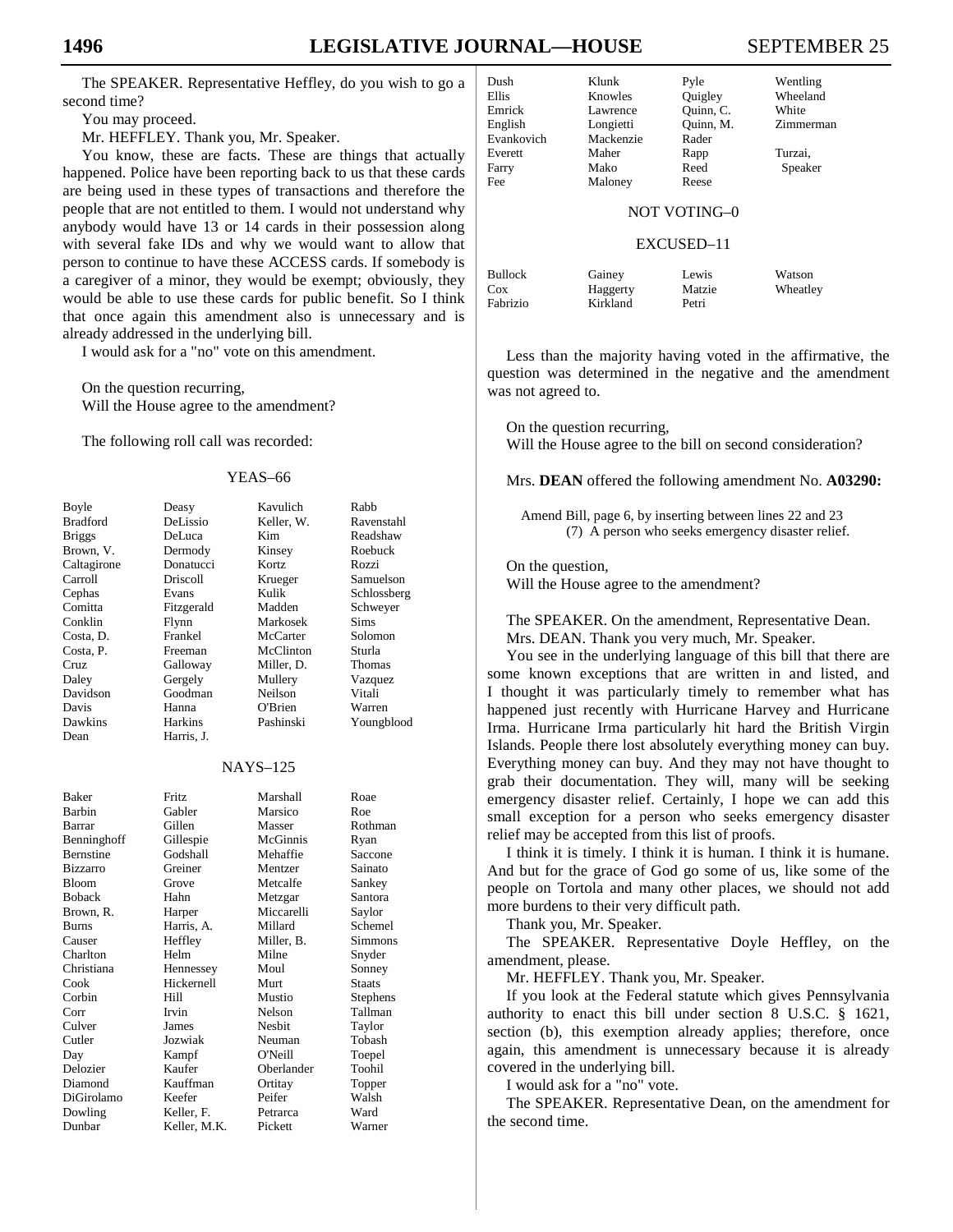Mrs. DEAN. Again for my colleagues, I will just read to you the exact language that we are seeking to add so it is abundantly clear to anybody processing this legislation and impacting people. The exception would be for "a person who seeks emergency disaster relief." I hope we would not stand in the way of their benefit. Thank you.

 On the question recurring, Will the House agree to the amendment?

The following roll call was recorded:

#### YEAS–73

Dean

Barbin Deasy Kavulich Quinn, M.<br>Bizzarro DeLissio Keller, W. Rabb Bizzarro DeLissio Keller, W. Boyle DeLuca Kim Ravenstahl Bradford Dermody Kinsey Readshaw<br>Briggs DiGirolamo Kortz Roebuck Briggs DiGirolamo Kortz Brown, V. Donatucci Krueger Rozzi Caltagirone Driscoll Kulik Samuelson Carroll Evans Madden Schlossberg Comitta Flynn McCarter Sims Conklin Frankel McClinton Snyder<br>
Costa D Freeman Miller D Solomon Miller, D. Costa, P. Galloway Mullery Sturla Cruz Gergely Murt Thomas<br>
Daley Goodman Neilson Vazquez Daley Goodman Neilson Vazquez Davidson Hanna Neuman Vitali Davis Harkins O'Brien Warren Dawkins Harris, J. Pashinski Youngblood

Schweyer

#### NAYS–118

Baker Gabler Maloney Roae Barrar Gillen Marshall Roe Benninghoff Gillespie Marsico Rothman Bernstine Godshall Masser Ryan Bloom Greiner McGinnis Saccone Boback Grove Mehaffie Sainato Brown, R. Hahn Mentzer Sankey Burns Harper Metcalfe Santora Causer Harris, A. Metzgar Saylor Charlton Heffley Miccarelli Schemel Christiana Helm Millard Simmons<br>
Cook Hennessey Miller, B. Sonney Cook Hennessey Miller, B. Sonney Hickernell Corr Hill Moul Stephens Culver Irvin Mustio Tallman Cutler James Nelson Taylor Day Jozwiak Nesbit Tobash Delozier Kampf O'Neill Toepel Diamond Kaufer Oberlander Toohil Dowling Kauffman Ortitay Topper Keefer Dush Keller, F. Petrarca Ward Keller, M.K. Pickett Emrick Klunk Pyle Wentling<br>
English Knowles Ouigley Wheeland Evankovich Lawrence Quinn, C. White<br>
Everett Longietti Rader Zimme Farry Mackenzie Rapp Fee Maher Reed Turzai, Fritz Mako Reese Speaker

Wheeland Zimmerman

#### NOT VOTING–0

# EXCUSED–11

Bullock Gainey Lewis Watson<br>Cox Haggerty Matzie Wheatley Haggerty Fabrizio Kirkland Petri

 Less than the majority having voted in the affirmative, the question was determined in the negative and the amendment was not agreed to.

On the question recurring,

Will the House agree to the bill on second consideration?

Mr. **RABB** offered the following amendment No. **A03294:**

Amend Bill, page 8, by inserting between lines 29 and 30 Section 11. Collection of information and reports.

(a) Report.–Each agency shall gather and study the impact of implementing this act and shall report, at least annually, to the Governor and the General Assembly, as to:

(1) The cost of implementing this act. The cost shall include:

> (i) Resources necessary to implement policies, procedures and implementation plans.

> > (ii) Changes or additions to paper forms.

(iii) Changes or additions to existing electronic systems.

(iv) Time required by the agency to comply with this act per application or reapplication.

(v) Personnel needed by the agency to comply with this act.

(vi) Resources related to the storage and retrieval of affidavits required under section 3.

(vii) Charges to verify the immigration status of each noncitizen applicant as required under section 4(a).

(viii) Charges to implement, including all training costs, the Systematic Alien Verification for Entitlements (SAVE) Program, or its successor, as required under section 4(a).

(2) The number of applications and renewals of applications for public benefits from United States citizens or individuals lawfully present in the United States pursuant to Federal law that were withdrawn or denied because the person lacked the documents required under section 3.

(3) The cost of compiling and providing the documents required under section 3 by individuals, businesses and organizations in the public and private sectors.

(b) Monitoring of SAVE program.–An agency that administers public benefits shall monitor the SAVE Program, or its successor, for verification errors and delays and shall provide an annual public report:

(1) Describing the extent of the errors and delays.

(2) Offering recommendations to ensure that the application of the SAVE program is not erroneously denying benefits to individuals lawfully residing in the United States pursuant to Federal law.

(c) Report.–An agency shall report errors under subsection (b) to the Department of Homeland Security.

Amend Bill, page 8, line 30, by striking out "11" and inserting 12

Amend Bill, page 9, line 10, by striking out "12" and inserting 13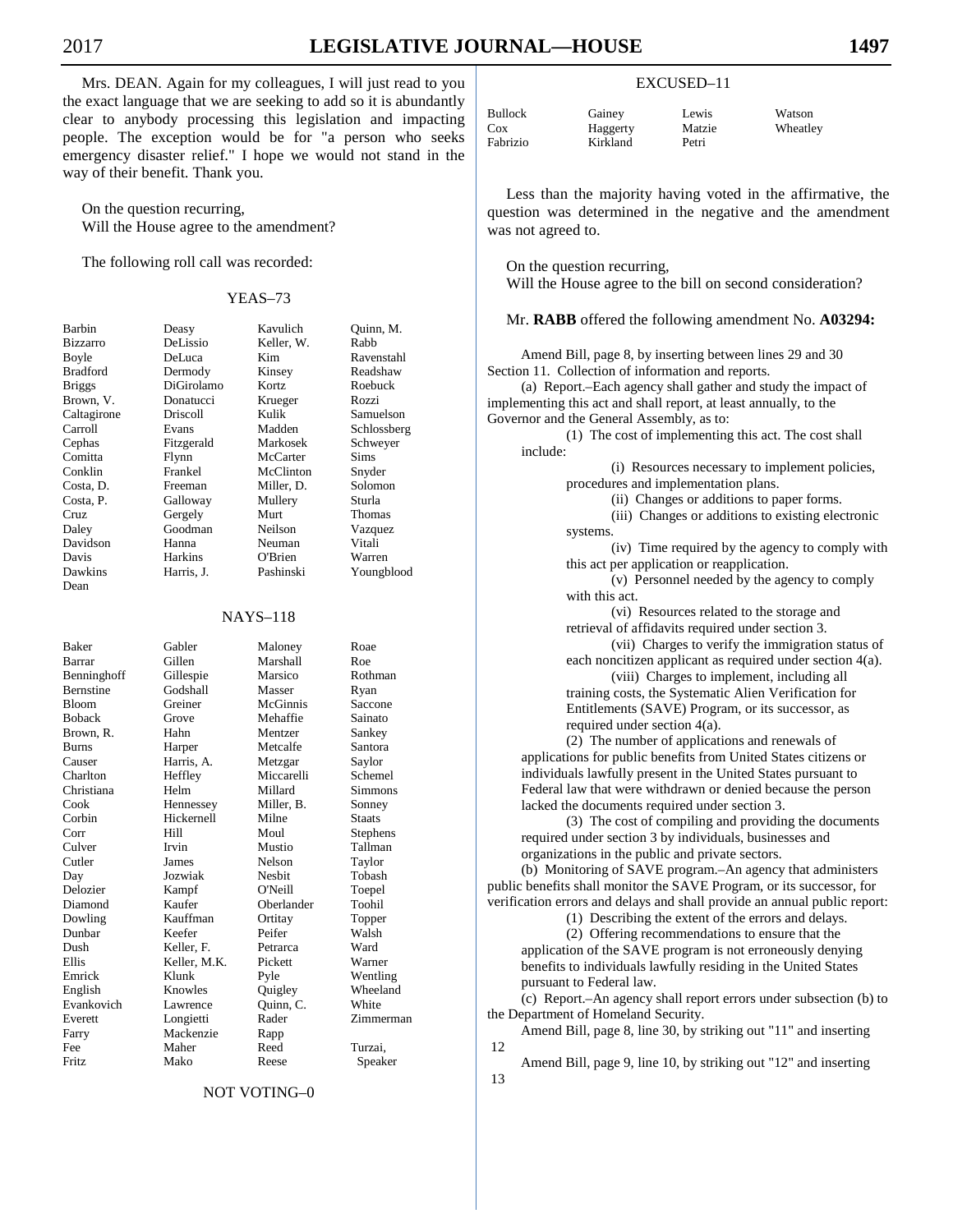On the question,

Will the House agree to the amendment?

 The SPEAKER. On the question, the Chair recognizes Representative Rabb.

Mr. RABB. Thank you, Mr. Speaker.

 As stated, this amendment simply requires each agency to gather and study the impact of implementing this act and report at least annually to gather, to share with the General Assembly and to the Governor the number of applicants and renewals of applications for public benefits from U.S. citizens or persons lawfully present; the cost of compiling and providing the documents required by individuals, businesses and organizations in the public and private sectors. This is essentially due diligence. We need to know how much this is going to cost and how this is going to impact various State agencies. This seems like a basic and reasonable thing; a conservative, fiscally responsible, and rigorous amendment for a bill that will have a significant impact on the Commonwealth.

The SPEAKER. Thank you, sir.

On the amendment, Representative Doyle Heffley.

Mr. HEFFLEY. Thank you, Mr. Speaker.

 And I would just add that the savings would really be, if you look at the fact that we had to pay back \$48.8 million to the Federal government for benefits that were paid out, that was \$48.8 million that was not going out to people that need those public benefits. I think that this amendment, while wellintentioned, would actually add costs because now we are asking these agencies to do more. It is kind of like giving a cost analysis on the cost analysis, and it is just going to really  $-$  it is redundant and it is going to add costs. Last session similar legislation the Senate Appropriations staff had put on a cost of about \$500,000, but if you are looking at the savings in ensuring that public benefits are only given out to those that are here to receive them, then I think that would, you know, speak for itself.

I would ask for "no" vote on this amendment.

The SPEAKER. Representative Rabb.

 Mr. RABB. I appreciate your response to my initial comments. This is essentially performance-based. This is exactly what our body has been dealing with for months and months. And I get it, I am a freshman, so I have only had 10 months of exposure to what I thought was performancebased budgeting, etc., so you will have to forgive me, but from my perspective, this seems to be the norm in the majority party. This is due diligence.

 I am curious, frankly, how this might impact those people who are, say, pro-veteran. I imagine we have some veterans here and people who support veterans. There are veterans who are undocumented Americans. They are not kicked out of their service. What happens if they fall on hard times? I would like to know how this bill is going to impact Americans who serve.

 I understand the political moment. I understand how this may make some people look tough on crime or protecting our borders, perhaps, but it is disingenuous in the context of, at the end of the day, this impacts people's lives – the lives of children, the lives of children whose parents, irrespective of their documentation, pay taxes too, who are farm workers in many of our districts, who work in restaurants in many of our districts, who work in hospitality, perhaps in some of the hotels where we stay after we leave here. I would just love to know what the impact is because, frankly, the very people who are the most vulnerable are the folks we often need the most to sustain the industries that sustain us and our economy, outside of the fact that all of these people who are being impacted are human beings.

Thank you, Mr. Speaker.

The SPEAKER. Representative Steve Samuelson.

Mr. SAMUELSON. Thank you, Mr. Speaker.

 I notice that the bill in chief, HB 1095, does not have a fiscal note attached. I do know the gentleman from Carbon reported a statistic from a previous year. Without the fiscal note available on this legislation, I think it is a very reasonable request the gentleman from Philadelphia makes that we have an annual report on the cost of implementation. So I urge a "yes" vote for Representative Rabb's amendment.

Thank you, Mr. Speaker.

 On the question recurring, Will the House agree to the amendment?

The following roll call was recorded:

#### YEAS–74

| Barbin      | Dean         | Keller, W.      | Rabb        |
|-------------|--------------|-----------------|-------------|
| Bizzarro    | Deasy        | Kim             | Ravenstahl  |
| Boyle       | DeLissio     | Kinsey          | Readshaw    |
| Bradford    | DeLuca       | Kortz           | Roebuck     |
| Briggs      | Dermody      | Krueger         | Rozzi       |
| Brown, V.   | Donatucci    | Kulik           | Sainato     |
| Burns       | Driscoll     | Longietti       | Samuelson   |
| Caltagirone | Evans        | Madden          | Schlossberg |
| Carroll     | Fitzgerald   | Markosek        | Schweyer    |
| Cephas      | Flynn        | McCarter        | Sims        |
| Comitta     | Frankel      | McClinton       | Snyder      |
| Conklin     | Freeman      | Miller, D.      | Solomon     |
| Costa, D.   | Galloway     | Mullery         | Sturla      |
| Costa, P.   | Gergely      | Neilson         | Thomas      |
| Cruz        | Goodman      | Neuman          | Vazquez     |
| Daley       | Hanna        | O'Brien         | Vitali      |
| Davidson    | Harkins      | Pashinski       | Warren      |
| Davis       | Harris, J.   | Petrarca        | Youngblood  |
| Dawkins     | Kavulich     |                 |             |
|             |              |                 |             |
|             |              | <b>NAYS-117</b> |             |
|             |              |                 |             |
| Baker       | Gabler       | Marshall        | Roae        |
| Barrar      | Gillen       | Marsico         | Roe         |
| Benninghoff | Gillespie    | Masser          | Rothman     |
| Bernstine   | Godshall     | McGinnis        | Ryan        |
| Bloom       | Greiner      | Mehaffie        | Saccone     |
| Boback      | Grove        | Mentzer         | Sankey      |
| Brown, R.   | Hahn         | Metcalfe        | Santora     |
| Causer      | Harper       | Metzgar         | Saylor      |
| Charlton    | Harris, A.   | Miccarelli      | Schemel     |
| Christiana  | Heffley      | Millard         | Simmons     |
| Cook        | Helm         | Miller, B.      | Sonney      |
| Corbin      | Hennessey    | Milne           | Staats      |
| Corr        | Hickernell   | Moul            | Stephens    |
| Culver      | Hill         | Murt            | Tallman     |
| Cutler      | Irvin        | Mustio          | Taylor      |
| Day         | James        | Nelson          | Tobash      |
| Delozier    | Jozwiak      | Nesbit          | Toepel      |
| Diamond     | Kampf        | O'Neill         | Toohil      |
| DiGirolamo  | Kaufer       | Oberlander      | Topper      |
| Dowling     | Kauffman     | Ortitay         | Walsh       |
| Dunbar      | Keefer       | Peifer          | Ward        |
| Dush        | Keller, F.   | Pickett         | Warner      |
| Ellis       | Keller, M.K. | Pyle            | Wentling    |
| Emrick      | Klunk        | Quigley         | Wheeland    |
| English     | Knowles      | Quinn, C.       | White       |
| Evankovich  | Lawrence     | Ouinn, M.       | Zimmerman   |
|             |              |                 |             |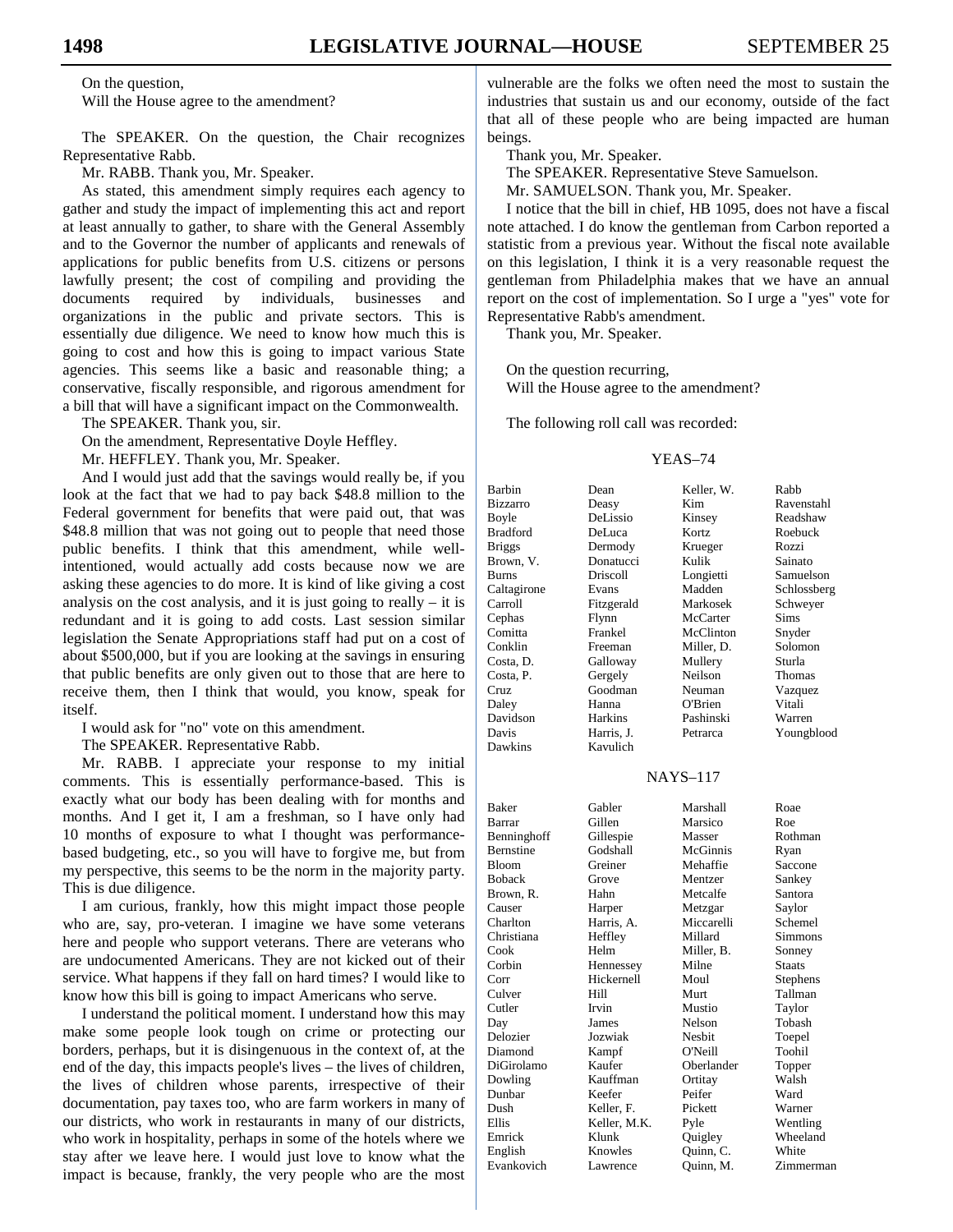| Everett | Mackenzie | Rader |         |
|---------|-----------|-------|---------|
| Farry   | Maher     | Rapp  | Turzai. |
| Fee     | Mako      | Reed  | Speaker |
| Fritz   | Maloney   | Reese |         |
|         |           |       |         |

#### NOT VOTING–0

#### EXCUSED–11

| Bullock  | Gainey   | Lewis  | Watson   |
|----------|----------|--------|----------|
| Cox      | Haggerty | Matzie | Wheatley |
| Fabrizio | Kirkland | Petri  |          |

 Less than the majority having voted in the affirmative, the question was determined in the negative and the amendment was not agreed to.

On the question recurring,

Will the House agree to the bill on second consideration?

 Mr. **McCARTER** offered the following amendment No. **A03309:**

Amend Bill, page 6, by inserting between lines 22 and 23 (7) A person who has been honorably discharged from the armed forces of the United States.

 On the question, Will the House agree to the amendment?

 The SPEAKER. On the amendment, the Chair recognizes Representative McCarter.

Mr. McCARTER. Thank you, Mr. Speaker.

 This is a very straightforward amendment that deals with the fact that we have over 65,000 noncitizen soldiers actively on duty in the United States. Many of them have served with distinction; many of them have done things that surely all of us could honor every day in the United States, and yet to subject them to this same thing while we are giving exemptions for various different things in this bill seems to me to be out of place.

 So I would respectfully ask for your support of the idea that all of the noncitizens who are honorably discharged from the American Armed Forces, that they would be exempt from this particular measure. Thank you.

The SPEAKER. Representative Doyle Heffley.

Mr. HEFFLEY. Thank you, Mr. Speaker.

 And I share my colleague's passion for our veterans and those that served as citizens and noncitizens. And once again, to go back to the affidavit, what the affidavit, when they are signing that affidavit, they can either say that they are a citizen or that they otherwise qualify for those benefits. But if we do not have some way to either provide an ID or an affidavit just to show – how do we know that they are a veteran and that they were honorably discharged? We want to make sure that they have all of those benefits and I think that the affidavit does that. I mean, if they are eligible for those benefits and they sign that affidavit, they are going to receive them. We are not denying anybody any benefits that they are eligible for.

 So once again, I think this amendment is unnecessary. You do not have to be a citizen to serve in the military or to get these public benefits, but you do have to qualify for them, and that is what that affidavit is stating that they do.

 So I would ask for a "no" vote. Thank you. The SPEAKER. Representative Bryan Barbin.

Mr. BARBIN. Thank you, Mr. Speaker.

 I rise in support of this amendment, and I would note just one thing: there is additional requirement here for people that have served in the military and have been discharged honorably. And I think it is very ironic that we are looking at the devastated island of Puerto Rico and 4 million Puerto Ricans have fought for the United States in the military without ever having the right to vote for President. Now we want to put an affidavit requirement on them. It is wrong. They served honorably. There should be no additional requirements. I am in favor of this amendment.

The SPEAKER. Representative Cris Dush.

Mr. DUSH. Thank you, Mr. Speaker.

 While I applaud the maker's passion for the members who have served in the military, and I have served along some of those noncitizens myself, there are methods by which they can become ineligible. That said, as I said here earlier on the floor of the House, the core values of the Air Force and the other service branches pretty much coincide with one another, and "Integrity first" is the one for the Air Force. Now, we do not get to pick and choose what laws we abide by, and that should also go for other members of the military regardless of whether or not they hope to become U.S. citizens or not. But it is my belief that we should always abide by, the laws of the Commonwealth and the laws of the United States government, and to sacrifice that core value of the military I think would compromise the integrity of the individual.

Thank you, Mr. Speaker.

The SPEAKER. Representative Doyle Heffley.

Mr. HEFFLEY. Thank you, Mr. Speaker.

 Just to clarify once again, for the residents that, or the noncitizens that served from the hurricane that devastated Puerto Rico – and God, we want to pray for those folks and bless them – but they would all, they are U.S. citizens, so they would qualify for these benefits. And any veteran that has served, they would still have to sign something or say something that they were a veteran and that they served. If they go to the VA (Veterans' Administration), they would have to produce their DD 214. So all we are asking is that if they lost everything and they do not have any ID or anything and they need public benefits, they come in, they sign the affidavit saying that they are eligible for public benefits. We are not asking them to produce anything or do anything. We are just asking them to sign an affidavit so that they can get these public benefits and that there will not be a delay.

 So I think this bill is important for veterans, to make sure that the people that are coming in to get these benefits are eligible for them. The last thing we want to do is not have benefits for people that served and have somebody that is cheating the system receiving those benefits. So I think this is a good safeguard, and I have spoken to several veterans and I have never run into anybody who would be opposed to signing anything to say who they are.

 I would ask for a "no" vote on this amendment. I think it is unnecessary.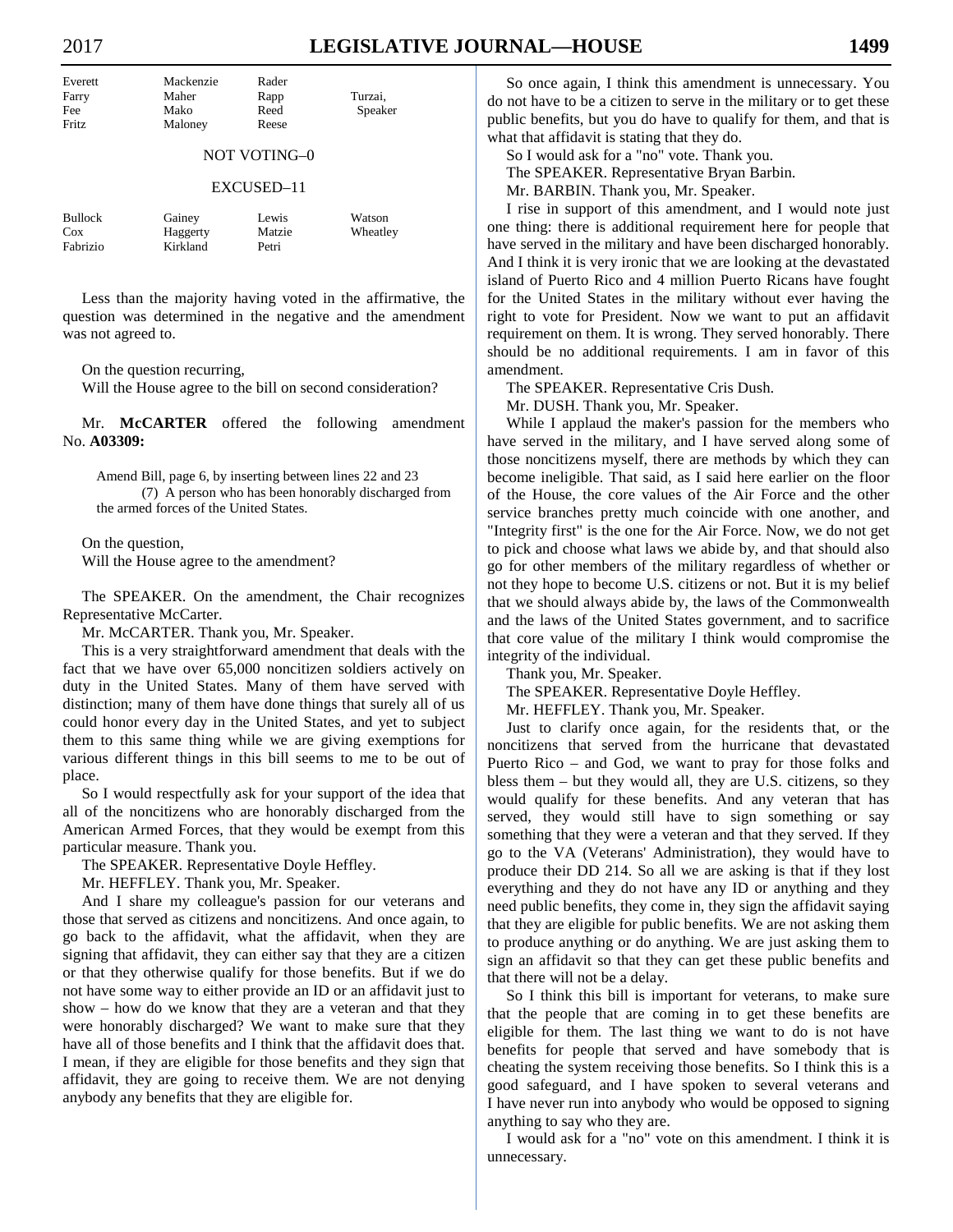The SPEAKER. Representative McCarter, on the amendment.

Mr. McCARTER. Thank you, Mr. Speaker.

 You know, I think it is unfortunate; again, we can look at various different circumstances that we are talking about here and again remember who we are talking about. Very specifically, we are talking about members of our society who are noncitizens, and in many cases, who have served the U.S. military honorably. These are people that – unfortunately, all of us in our communities also know that we have large numbers of homeless who are military veterans that are out on the streets that have been impacted by the opiate crisis, in many cases. These are people often in those circumstances that do not carry around documents, but they did serve this country honorably. They did come and help us. And they should not be treated any differently, obviously, than anyone else except that if they come and they say they served their country, they should not have to sign another document to prove that they served us and helped us any more than someone who lost their credentials in a flood in Florida or in Houston or anywhere else, or in the State of Pennsylvania, if that should happen again here, and well, it surely likely will in the future.

 I find it irresponsible and reprehensible that we would conduct that type of scrutiny over people who have served this country and would say that they were a serviceman, and they should be exempted from this.

Thank you, Mr. Speaker.

 On the question recurring, Will the House agree to the amendment?

The following roll call was recorded:

#### YEAS–77

Kavulich Rabb Keller, W. Ravenstahl Kim Readshaw<br>
Roebuck<br>
Roebuck

Krueger Samuelson<br>Kulik Schlossberg Kulik Schlossberg<br>Madden Schwever

Youngblood

| Barbin          | Deasy      | Harris, J. | Petrarca        |
|-----------------|------------|------------|-----------------|
| <b>Bizzarro</b> | DeLissio   | Kavulich   | Rabb            |
| Boyle           | DeLuca     | Keller, W. | <b>Ravensta</b> |
| <b>Bradford</b> | Dermody    | Kim        | Readshav        |
| <b>Briggs</b>   | DiGirolamo | Kinsey     | Roebuck         |
| Brown, V.       | Donatucci  | Kortz      | Rozzi           |
| Caltagirone     | Driscoll   | Krueger    | Samuelso        |
| Carroll         | Evans      | Kulik      | Schlossbe       |
| Cephas          | Fitzgerald | Madden     | Schweyer        |
| Comitta         | Flynn      | Markosek   | <b>Sims</b>     |
| Conklin         | Frankel    | McCarter   | Snyder          |
| Corr            | Freeman    | McClinton  | Solomon         |
| Costa, D.       | Galloway   | Miller, D. | <b>Stephens</b> |
| Costa, P.       | Gergely    | Mullery    | Sturla          |
| Cruz            | Gillen     | Murt       | Thomas          |
| Daley           | Goodman    | Neilson    | Vazquez         |
| Davidson        | Hanna      | Neuman     | Vitali          |
| Davis           | Harkins    | O'Brien    | Warren          |
| Dawkins         | Harper     | Pashinski  | Youngblo        |
| Dean            |            |            |                 |
|                 |            |            |                 |
|                 |            |            |                 |

| <b>NAYS-114</b> |            |            |         |  |
|-----------------|------------|------------|---------|--|
| <b>Baker</b>    | Gabler     | Marshall   | Roae    |  |
| Barrar          | Gillespie  | Marsico    | Roe     |  |
| Benninghoff     | Godshall   | Masser     | Rothman |  |
| Bernstine       | Greiner    | McGinnis   | Ryan    |  |
| <b>Bloom</b>    | Grove      | Mehaffie   | Saccone |  |
| <b>Boback</b>   | Hahn       | Mentzer    | Sainato |  |
| Brown, R.       | Harris, A. | Metcalfe   | Sankey  |  |
| <b>Burns</b>    | Heffley    | Metzgar    | Santora |  |
| Causer          | Helm       | Miccarelli | Saylor  |  |
| Charlton        | Hennessey  | Millard    | Schemel |  |

| Christiana | Hickernell   | Miller, B. | Simmons   |
|------------|--------------|------------|-----------|
| Cook       | Hill         | Milne      | Sonney    |
| Corbin     | Irvin        | Moul       | Staats    |
| Culver     | James        | Mustio     | Tallman   |
| Cutler     | Jozwiak      | Nelson     | Taylor    |
| Day        | Kampf        | Nesbit     | Tobash    |
| Delozier   | Kaufer       | O'Neill    | Toepel    |
| Diamond    | Kauffman     | Oberlander | Toohil    |
| Dowling    | Keefer       | Ortitay    | Topper    |
| Dunbar     | Keller, F.   | Peifer     | Walsh     |
| Dush       | Keller, M.K. | Pickett    | Ward      |
| Ellis      | Klunk        | Pyle       | Warner    |
| Emrick     | Knowles      | Quigley    | Wentling  |
| English    | Lawrence     | Quinn, C.  | Wheeland  |
| Evankovich | Longietti    | Ouinn, M.  | White     |
| Everett    | Mackenzie    | Rader      | Zimmerman |
| Farry      | Maher        | Rapp       |           |
| Fee        | Mako         | Reed       | Turzai,   |
| Fritz      | Maloney      | Reese      | Speaker   |

## NOT VOTING–0

#### EXCUSED–11

| <b>Bullock</b> | Gainey   | Lewis  | Watson   |
|----------------|----------|--------|----------|
| Cox            | Haggerty | Matzie | Wheatley |
| Fabrizio       | Kirkland | Petri  |          |

 Less than the majority having voted in the affirmative, the question was determined in the negative and the amendment was not agreed to.

On the question recurring,

Will the House agree to the bill on second consideration?

 The SPEAKER. Representative Dan Frankel offers two amendments. I have 3323 and 3325. Representative Frankel, we will call up 3323 first.

 Mr. FRANKEL. I will be withdrawing that amendment, Mr. Speaker.

 I will be just offering 3325. The SPEAKER. Yes, sir.

 On the question recurring, Will the House agree to the bill on second consideration?

 Mr. **FRANKEL** offered the following amendment No. **A03325:**

Amend Bill, page 4, by inserting between lines 8 and 9 (x) Services and compensation provided to a victim of a crime as defined under the act of November 24, 1998 (P.L.882, No.111), known as the Crime Victims Act.

 On the question, Will the House agree to the amendment?

The SPEAKER. Representative Frankel.

Mr. FRANKEL. Thank you, Mr. Speaker.

 My amendment would exempt victims of crime from the provisions of this bill so that we can at least advance a simple idea, that the Commonwealth of Pennsylvania cares about victims of crime and wants to ensure we do everything possible to help our fellow citizens. The underlying bill at its heart says that Pennsylvania cares for its residents, but only if they have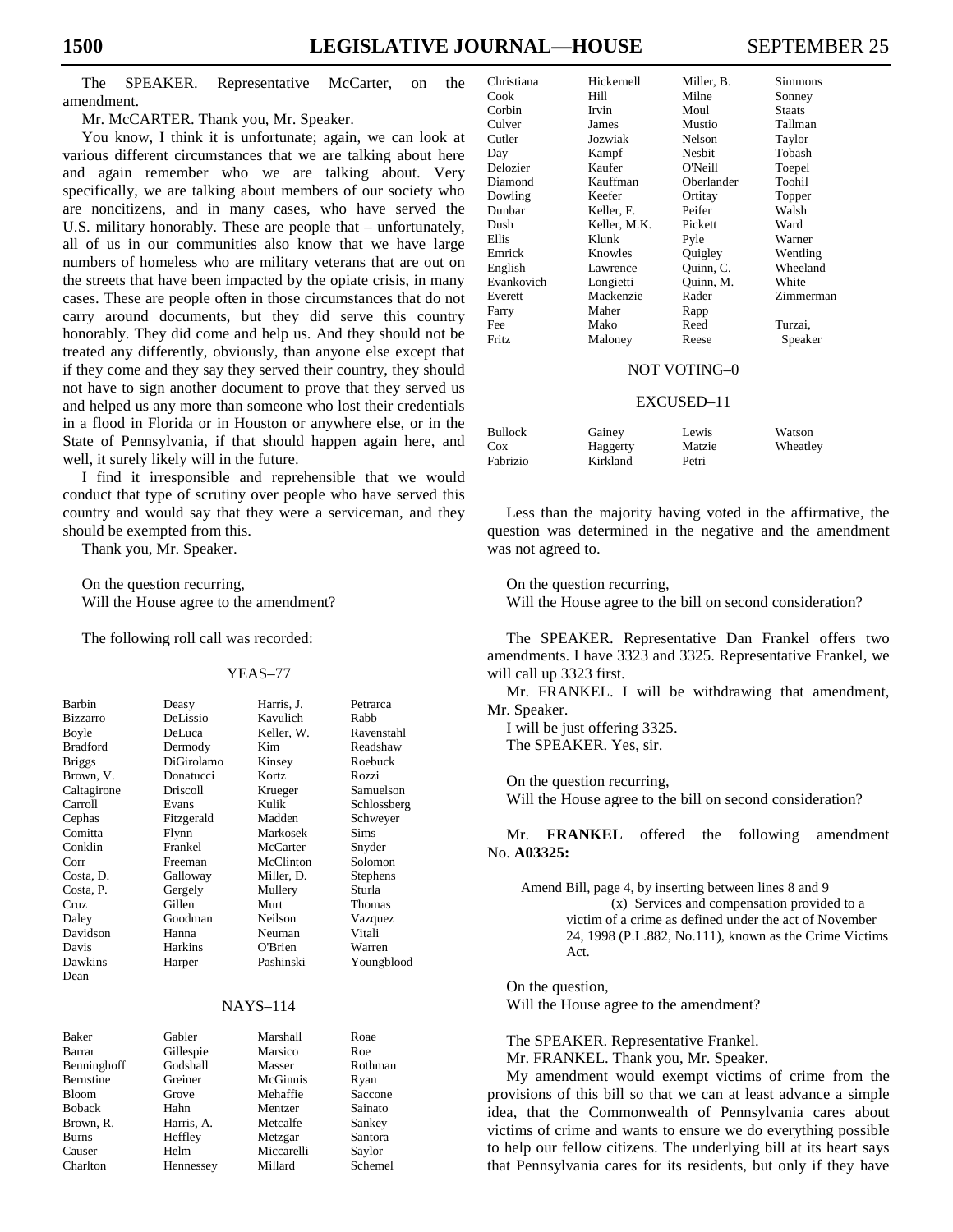the right documents. It represents bureaucracy at its coldest. If you cannot show your paperwork, then we are sorry, we just cannot help. It seems particularly egregious in the cases of crime victims. Imagine the absurdity: People who have been assaulted or are victims of arson or rape better not forget their wallets when seeking help. People fleeing terrible situations of domestic violence or human trafficking who do not have access to their documents will need to file extra paperwork verifying why they do not have their paperwork. Does it get more absurd?

 In fact, per the Commission on Crime and Delinquency, for this legislation to take effect, our Crime Victims Act would need to be amended, because currently when victims show up on the doorsteps of social service agencies, the people answering the door do not ask, "Show me your ID."

 So what kinds of crimes fall under the Crime Victims Act: robbery, arson, sex offenses, kidnapping, assault. Who can be helped in Pennsylvania according to the Crime Victims Act: victims of robbery, arson, sex offenses, kidnapping, assault, witnesses, or parents of children who have been harmed. And what kind of support do we provide to those victims: medical care and treatment, psychological counseling, dentistry, wheelchairs, walkers. We provide housing support. Our State law also provides for cleaning a home where the crime occurred. These are basic services to help people in desperate situations. I am proud that our Commonwealth sees fit to have such a fund. Crimes do not occur in one part of the Commonwealth. Victims seek help across our entire State.

 I believe Pennsylvania wants to do right by victims of crime. The underlying bill contradicts that intent making it harder for the Pennsylvania government to take care of people. Again, my amendment would exempt victims of crime from the provisions of this bill so that we can at least advance this simple idea: the Commonwealth cares about victims of crime and wants to ensure we do everything possible to help our fellow residents.

I ask my colleagues for an affirmative vote. Thank you.

 The SPEAKER. On the amendment, Representative Heffley. Mr. HEFFLEY. Thank you, Mr. Speaker.

 And I share my colleague's passion for wanting to ensure that people that need these public benefits are going to be receiving them. And I would say that if they are a U.S. citizen, they are eligible for these benefits. What the circumstance, if they lost their ID or it was stolen, all they have to do is sign the affidavit and they get the benefits.

 Also, for victims of crime, we have already exempted victims of human trafficking in the underlying legislation, and everything else is consistent with Federal law. So anybody that was a victim of human trafficking would be eligible.

 Like I said before several times in the discussion today is signing the affidavit is that you are therefore a citizen or otherwise authorized for those benefits. So if you are a victim of human trafficking, you would be then eligible for those benefits. So when you sign that affidavit, you do not have to prove that you are a citizen, but if you are a victim of human trafficking, you would for eligible for those benefits.

 So once again, I see that this amendment, while well-intentioned, and I share my colleague's passion for wanting to make sure that people that have been victimized in our society are going to receive those benefits, I just do not want people cheating the system and receiving those benefits. So I would ask for a "no" vote on this amendment.

 The SPEAKER. Representative Frankel, for the second time, sir.

 Mr. FRANKEL. Let me remind everybody that the Commission on Crime and Delinquency has said that if this takes effect, we need to amend our Crime Victims Act. So this does not meet the standard. And the human trafficking issue at the Federal level is much weaker than our State provisions and we ought to be able to make them consistent.

 Why not support this? It makes it crystal clear that we will support the victims of crime across our State without any ambiguity. This bill is at best ambiguous with respect to that. Make it crystal clear with your affirmative vote. Thank you.

 On the question recurring, Will the House agree to the amendment?

The following roll call was recorded:

#### YEAS–89

| Barbin      | Delozier     | Kim        | Rabb          |
|-------------|--------------|------------|---------------|
| Bizzarro    | DeLuca       | Kinsey     | Ravenstahl    |
| Boyle       | Dermody      | Kortz      | Readshaw      |
| Bradford    | DiGirolamo   | Krueger    | Roe           |
| Briggs      | Donatucci    | Kulik      | Roebuck       |
| Brown, V.   | Driscoll     | Longietti  | Rozzi         |
| Burns       | Evans        | Madden     | Sainato       |
| Caltagirone | Fitzgerald   | Maher      | Samuelson     |
| Carroll     | Flynn        | Markosek   | Santora       |
| Cephas      | Frankel      | McCarter   | Schlossberg   |
| Charlton    | Freeman      | McClinton  | Schweyer      |
| Comitta     | Galloway     | Miccarelli | Sims          |
| Conklin     | Gergely      | Miller, D. | Snyder        |
| Costa, D.   | Gillen       | Mullery    | Solomon       |
| Costa, P.   | Goodman      | Murt       | Stephens      |
| Cruz        | Hanna        | Mustio     | Sturla        |
| Daley       | Harkins      | Neilson    | Thomas        |
| Davidson    | Harper       | Neuman     | Tobash        |
| Davis       | Harris, J.   | O'Brien    | Vazquez       |
| Dawkins     | Kampf        | Pashinski  | Vitali        |
| Dean        | Kavulich     | Petrarca   | Warren        |
| Deasy       | Keller, W.   | Quinn, C.  | Youngblood    |
| DeLissio    |              |            |               |
|             |              |            |               |
|             |              | NAYS-102   |               |
|             |              |            |               |
| Baker       | Fritz        | Maloney    | Reese         |
| Barrar      | Gabler       | Marshall   | Roae          |
| Benninghoff | Gillespie    | Marsico    | Rothman       |
| Bernstine   | Godshall     | Masser     | Ryan          |
| Bloom       | Greiner      | McGinnis   | Saccone       |
| Boback      | Grove        | Mehaffie   | Sankey        |
| Brown, R.   | Hahn         | Mentzer    | Saylor        |
| Causer      | Harris, A.   | Metcalfe   | Schemel       |
| Christiana  | Heffley      | Metzgar    | Simmons       |
| Cook        | Helm         | Millard    | Sonney        |
| Corbin      | Hennessey    | Miller, B. | <b>Staats</b> |
| Corr        | Hickernell   | Milne      | Tallman       |
| Culver      | Hill         | Moul       | Taylor        |
| Cutler      | Irvin        | Nelson     | Toepel        |
| Day         | James        | Nesbit     | Toohil        |
| Diamond     | Jozwiak      | O'Neill    | Topper        |
| Dowling     | Kaufer       | Oberlander | Walsh         |
| Dunbar      | Kauffman     | Ortitay    | Ward          |
| Dush        | Keefer       | Peifer     | Warner        |
| Ellis       | Keller, F.   | Pickett    | Wentling      |
| Emrick      | Keller, M.K. | Pyle       | Wheeland      |
| English     | Klunk        | Quigley    | White         |
| Evankovich  | Knowles      | Quinn, M.  | Zimmerman     |
| Everett     | Lawrence     | Rader      |               |
| Farry       | Mackenzie    | Rapp       | Turzai,       |
| Fee         | Mako         | Reed       | Speaker       |
|             |              |            |               |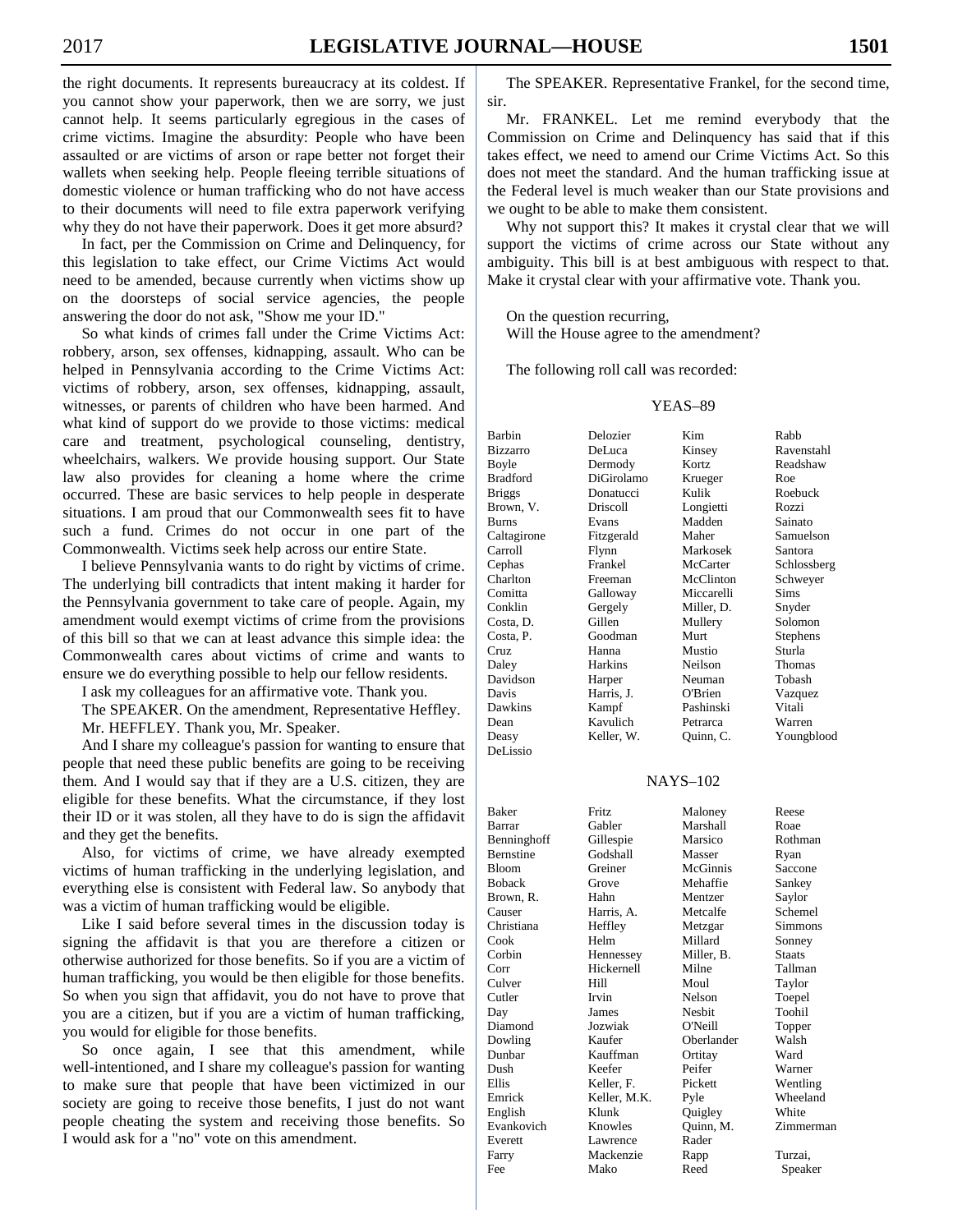## NOT VOTING–0

#### EXCUSED–11

| Bullock  | Gainey   | Lewis  | Watson   |
|----------|----------|--------|----------|
| Cox      | Haggerty | Matzie | Wheatley |
| Fabrizio | Kirkland | Petri  |          |

 Less than the majority having voted in the affirmative, the question was determined in the negative and the amendment was not agreed to.

On the question recurring,

Will the House agree to the bill on second consideration?

The SPEAKER. I do not see any further amendments.

 Do any other members have any amendments to offer that I am missing?

 I believe that is all the amendments for this evening on this bill.

On the question recurring,

 Will the House agree to the bill on second consideration? Bill was agreed to.

# **ANNOUNCEMENT BY SPEAKER**

 The SPEAKER. Before we go to the next bill, on September 14 – an important day – the Chief Clerk celebrated his 39th birthday. Will you all please give him a "happy birthday."

 On September 20 the macebearer celebrated a similar 39th birthday. Will you please give him a round of applause.

# **BILL ON SECOND CONSIDERATION**

 The House proceeded to second consideration of **HB 171, PN 135,** entitled:

An Act amending the act of June 3, 1937 (P.L.1333, No.320), known as the Pennsylvania Election Code, in district election officers, further providing for appointment of watchers.

On the question,

Will the House agree to the bill on second consideration?

 The SPEAKER. So those are watchers at election sites, I believe, at voting sites.

 Now, there are a number of amendments: 948, 949, 950, 951, 952, 953, 954, 955, 956, 957, 958, and 3322 are all filed by Representative Matt Bradford.

 The Chair has been requested, or it has been brought to the attention by the Parliamentarian to look at the amendments, and in consultation with the Parliamentarian, Mr. Bradford's amendments to HB 171, certain of those amendments are out of order. Amendments 956 and 957 are in order; 956 and 957 are in order. Amendments 948, 949, 950, 951, 952, 953, 954, 955, 958, and 3322 are ruled out of order. They are ruled out of order because they are violative of House rule 20, which provides that no bill shall be passed containing more than one subject, and it is also set forth in our Pennsylvania State Constitution, Article III, section 3. The subject of the bill, at its broadest level, is poll watchers at election voting sites. Amendments 956 and 957 are of the same subject. The other amendments are not.

 The Pennsylvania Supreme Court has held, in *Commonwealth* v. *Neiman*, that the subject matter of proposed amendments must relate to the same subject as that contained in the underlying bill. And the Supreme Court has also held, in the *City of Philadelphia* v. *Commonwealth*, that there must be a single subject to which all the provisions of the act are relevant. In *Leach* v. *Commonwealth*, the court also held that by inserting a different subject, the original purpose of the bill is changed, and thus, also violates Article III, section 1, of the Pennsylvania Constitution, and that is House rule 27. House rule 27 reflects that provision of the State Constitution.

 I am at this time going to call up the amendments 956 and 957. Those are in order. And then after that, if anybody has an objection to my ruling, please feel free, but let us do 956 and 957, and then we can go to the ones that I called out of order and take any procedural questions on that.

 On the question recurring, Will the House agree to the bill on second consideration?

 Mr. **BRADFORD** offered the following amendment No. **A00956:** 

Amend Bill, page 1, line 11, by inserting after "providing" for compensation of district election officers and

Amend Bill, page 1, lines 15 through 17, by striking out all of said lines and inserting

Section 1. Section 412.2(a) of the act of June 3, 1937 (P.L.1333, No.320), known as the Pennsylvania Election Code, is amended and the section is amended by adding a subsection to read:

Section 412.2. Compensation of District Election Officers.–(a) [In] Prior to January 1, 2019, and thereafter for the purposes of calculations in subsection (c), in all counties regardless of class, the compensation of judges of election, inspectors of election, clerks and machine operators shall be fixed by the county board of elections for each election in accordance with the following:

| <b>Election Officers</b>                            | Minimum | Maximum                   |
|-----------------------------------------------------|---------|---------------------------|
|                                                     |         | Compensation Compensation |
| Judges of election                                  | \$75    | \$200                     |
| Inspectors of election                              | \$75    | \$195                     |
| Clerks and machine operators                        | \$70    | \$195                     |
| $\sim$ 1) $\sim$ $\sim$ $\sim$ $\sim$ $\sim$ $\sim$ | 1.0010  |                           |

(a.1) Beginning January 1, 2019, in all counties regardless of class, the compensation of judges of election, inspectors of election, clerks and machine operators shall be established at the discretion of the county board of elections under subsection (c) or shall be fixed by the county board of elections for each election in accordance with the following, whichever is greater:

| $10110$ will, which $\sigma$ is greater. |         |                           |
|------------------------------------------|---------|---------------------------|
| <b>Election Officers</b>                 | Minimum | Maximum                   |
|                                          |         | Compensation Compensation |
| Judges of election                       | \$150   | \$200                     |
| Inspectors of election                   | \$150   | \$195                     |
| Clerks and machine operators             | \$140   | \$195                     |
| * * *                                    |         |                           |
|                                          |         |                           |

Section 2. Section 417(b) of the act is amended to read: Amend Bill, page 3, line 7, by striking out "2" and inserting 3

On the question,

Will the House agree to the amendment?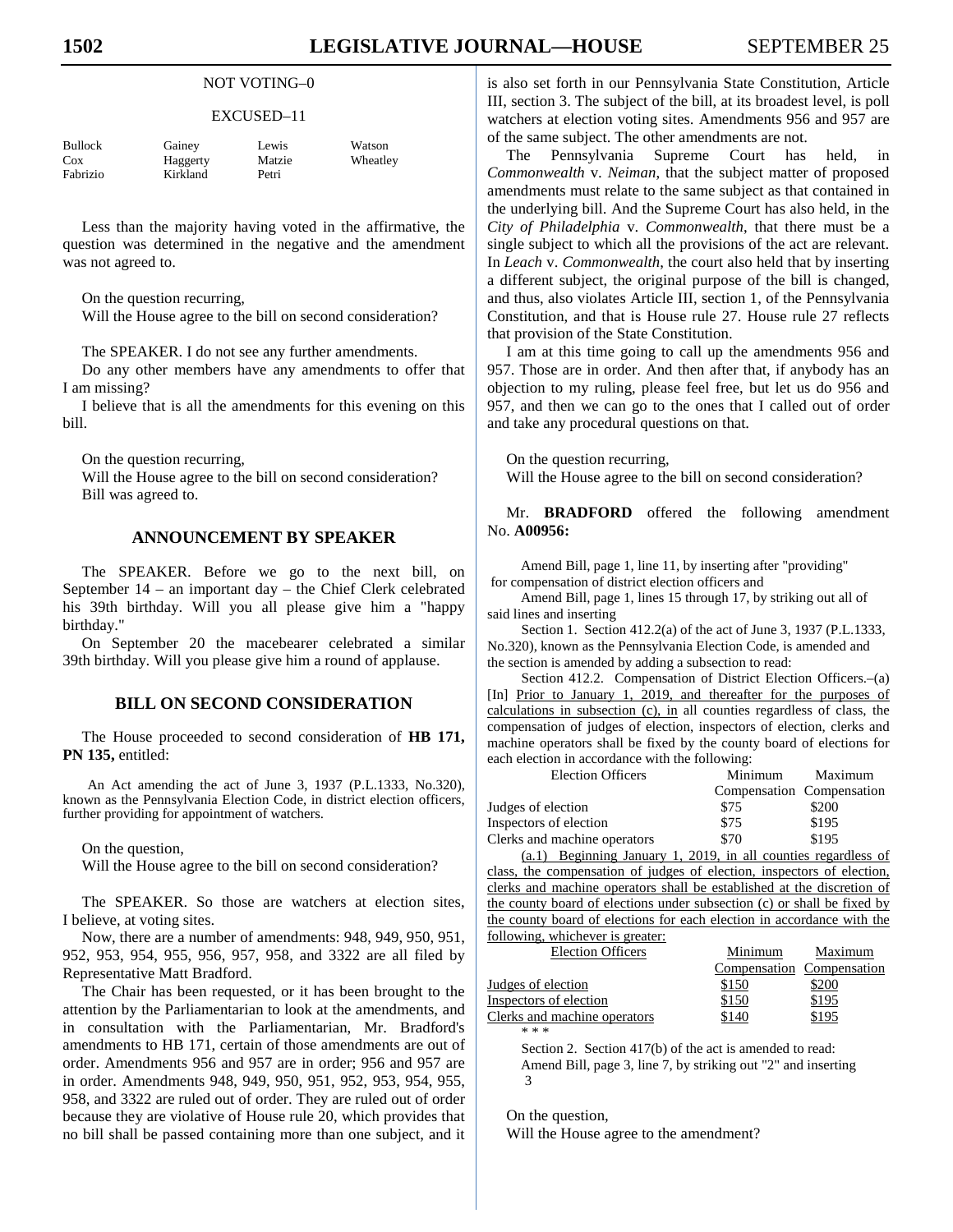# **PARLIAMENTARY INQUIRY**

 The SPEAKER. On the amendment, Representative Bradford is recognized.

Mr. BRADFORD. Parliamentary inquiry, Mr. Speaker.

The SPEAKER. Yes, sir. You may proceed.

 Mr. BRADFORD. So I am clear on the ruling of the Chair, you are going to let me preserve my ability to appeal the ruling of the Chair on the amendments that you just found out of order, but we are going to go ahead to other amendments, but you are going to let me preserve that right to have a debate?

 The SPEAKER. I just wanted to deal with all the amendments, but right now 956 and 957 are in order. We will take the votes on those, and then with respect to all the other amendments that have been ruled out of order, you may proceed procedurally in any manner that you see fit under the rules of our chamber.

 Mr. BRADFORD. Understood. But so I understand what you are saying, you are going to allow me to go back to them to appeal to them after we deal with these first two? Is that correct?

 The SPEAKER. I am hoping you are going to think better of it, but I understand that you may make that appeal and that it is perfectly appropriate.

Mr. BRADFORD. I do not want to surprise you.

Thank you, Mr. Speaker.

 I believe the two amendments that the Speaker has brought up deal with compensation of election day workers. Amendment 956, in particular, increases pay for election officers, judge of elections, inspectors of elections, clerk, and machine operators would see their current pay ranging from \$140 to \$150 going up to \$195 to \$200.

 I believe this amendment encourages more confidence in our election system. As we know, year after year it is difficult to hire election officials. I believe that goes to the underlying point of this bill. The gentleman obviously wants to attract more election workers and cast a wider net. Those who may believe in a free market system, I think hiring people at a salary more commensurate with the minimum wage, at the very least, if not a living wage of \$10.10 an hour or something similar, would attract such individuals. So this amendment particularly gives a raise to those workers who spend their day ensuring the integrity of our elections.

Thank you, Mr. Speaker.

The SPEAKER. Representative Saccone.

Mr. SACCONE. Thank you, Mr. Speaker.

 I appreciate Chairman Bradford's amendment, but one, that would be an unfunded mandate to put on our counties. Number two, he is dealing with payment to poll workers. My bill is very narrowly crafted dealing with poll watchers, and poll watchers are volunteers. You do not get paid.

 So I do not think this amendment belongs on my bill. He should put in a bill for it dealing with this expressly. My bill is dealing with poll watchers, and I would ask everyone to vote "no" on this amendment and both amendments.

 The SPEAKER. Representative Curtis Thomas, on the amendment.

Mr. THOMAS. Thank you, Mr. Speaker.

 Mr. Speaker, to make sure that we are all on the same page, what I am reading on page 8 of this report, it talks about judges of elections, inspectors of elections, clerks and machine operators. I do not see anything on here on poll watchers. So I would be responding to the Bradford amendment, which deals with election boards: officers, clerks, and inspectors.

 Mr. Speaker, I really do not like having to stand up and acknowledge some basic facts. One basic fact is it has been 29 years since we have increased the minimum wage in the Commonwealth of Pennsylvania. Number two, the average election board worker is over 60 years of age. Three, every election cycle, more and more election board officers are unable to show up on time and unable to spend 15, 16 hours a day to make sure your butt gets reelected or unelected. Number four, Mr. Speaker, there is nothing wrong with increasing the compensation for our election board workers, whether it be hourly or whether it be lump sum. Bring them into the 21st century. Bring them into the 21st century. We know that many of our election board workers are people, in many cases, that watched us come into the world, watched us grow up, and watched us go back and forth to school, so they do not do this for a wage. They do it because they believe in democracy and the election process. But because they do this from their hearts and their minds does not mean we should slap them or treat them without dignity.

 This reasonable increase that is being requested by the Honorable Bradford is not asking a lot. Vote "yes" on the Bradford amendment. Thank you, Mr. Speaker.

The SPEAKER. Thank you, Representative Thomas.

Representative John Lawrence, on the amendment.

Mr. LAWRENCE. Thank you, Mr. Speaker.

 Mr. Speaker, may I interrogate somebody, either the maker of the bill or perhaps the maker of the amendment?

 The SPEAKER. That is not standard practice for the House. You can ask Representative Saccone or one of the leaders if they want to stand for interrogation.

 Representative Saccone, will you stand for interrogation? Representative Lawrence, I am sorry—

 Mr. LAWRENCE. My question was, may I interrogate somebody, and I ended on, may I interrogate the maker of the amendment?

 The SPEAKER. Oh, yes, you can, definitely, if he will so stand.

 You may proceed. The facts were presented differently to me. I apologize.

Mr. LAWRENCE. Thank you, Mr. Speaker.

 Mr. Speaker, is there a fiscal note with regard to this amendment?

 Mr. BRADFORD. To the gentleman, my understanding is that it is typically the majority party's Appropriations Committee that would file the fiscal note. If Mr. Saylor has an answer, I would love to hear it.

Mr. LAWRENCE. Thank you, Mr. Speaker.

 So it sounds like there is not a fiscal note. Is that the understanding of the maker of the amendment, Mr. Speaker?

 Mr. BRADFORD. I do not know what goes on in Representative Saylor's head.

 Mr. LAWRENCE. Mr. Speaker, it is my understanding – and since I know the answer to this question, I am not going to pose it as a question – but it is my understanding that counties typically pay for poll workers on election day, and I think every member of this institution values their service tremendously. With that in mind, does the gentleman, Mr. Speaker, have any knowledge or any calculation as to what the effect of his amendment might cost – in my case, it would be Chester County and the gentleman's, perhaps, Montgomery County –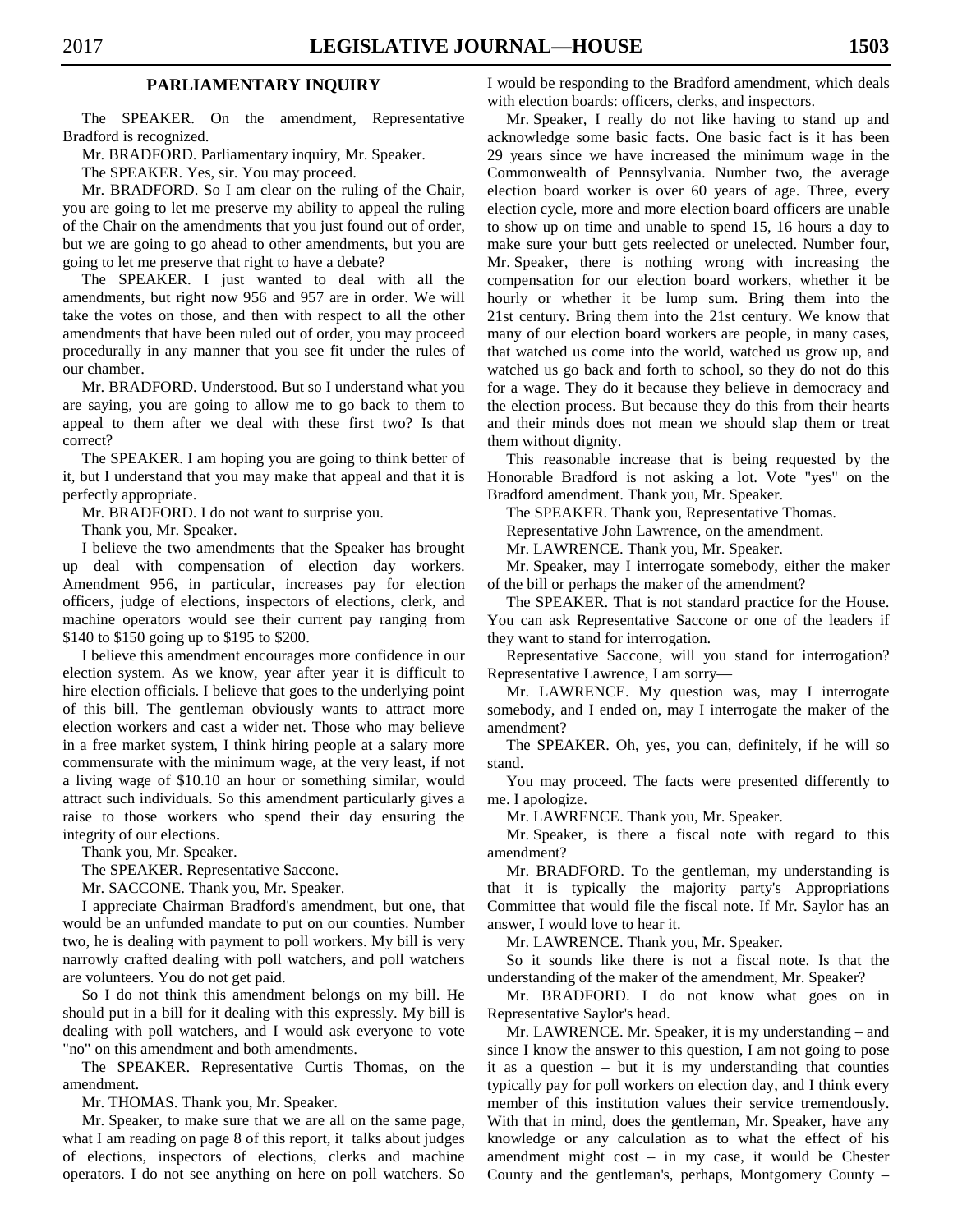what the increased cost to the counties would be with regard to hiring poll workers on election day?

 Mr. BRADFORD. Let me throw it at you this way, and I do not know if this is going to give you the answer you are looking for at the bottom line. Right now, I believe, current law for judge of elections is \$75. This would move it to somewhere between \$150 and \$200, so it would increase it by about double for the cost of judge of elections. So you could extrapolate that for how many precincts you have in Chester County. But I would say this: if you do the math and if you are concerned about that, right now on an hourly basis we are paying these workers about \$4.68. Now, if you think that is a fair wage, then you think Walmart is overpaying. So it would double it and it would move us into something closer to the minimum-wage realm.

 Mr. LAWRENCE. Thank you, Mr. Speaker, and I appreciate the comment with regard to Walmart. I do not know that it is germane to the legislation in front of us. I do not know how many precincts and wards there are, for example, in the city of first class. I imagine it is quite a few and I imagine this amendment would add a significant cost, not just to the city of first class, but to every county in the Commonwealth.

 Since it seems that we do not have any clear idea of what this amendment will cost, I would encourage a negative vote. That concludes my interrogation. Thank you, Mr. Speaker.

The SPEAKER. Thank you, sir.

 Does anybody else wish to be recognized on the amendment?

### **LEAVE OF ABSENCE**

 The SPEAKER. Representative MEHAFFIE has requested to be placed on leave. Without objection, that will be granted.

#### **CONSIDERATION OF HB 171 CONTINUED**

 The SPEAKER. Representative Rick Saccone, on the amendment.

Mr. SACCONE. Thank you, Mr. Speaker.

 I just want to address the comments of my colleague, my good colleague from Philadelphia, because on the amendment, I do not think he understands and I just want to make sure he does. I want to make sure I explain it right, that I, too, empathize with those that actually work in the polls. I know their motives are pure and they are doing it at very low wages and they are doing it for their community and they are doing it for all the right reasons. But that is a separate argument. That is not the argument in my bill. My bill is very narrowly crafted to deal with poll watchers. Poll watchers are people selected by the candidate that are volunteers that go in and just make sure that things are running smoothly in the polls, that rules are not being violated. It has nothing to do with those that are actually working and being paid in the polls. That is why I say, if you believe that – and you make a very compelling argument, Mr. Speaker, for that – then you should put in a bill for it. I would love to engage in the debate on it. I think it is a very worthwhile topic, but it is not the topic for this bill.

 My bill is for poll watchers. So I would ask that you vote "no" on both amendments. Thank you, Mr. Speaker.

 The SPEAKER. Representative Curtis Thomas for a second time, then Representative Todd Stephens.

Representative Curtis Thomas.

 Mr. THOMAS. Mr. Speaker, I am not confused about your bill, okay? Even though I am from Philadelphia, I can read. I can read.

The SPEAKER. Representative Thomas.

 Mr. THOMAS. I understand. I understand. I did not get up here and make comments without paying attention to the bill and the amendment. The amendment represents a blessing to the bill. I will say that again. The amendment represents a blessing to the bill. You opened the door that gives us an opportunity to do something that we have been negligent on, and that is working the heck out of old people and people on election day and will not even buy them a sandwich. The election boards are critical to the future of the electoral process. They come out at 5, 6 o'clock in the morning. They are there at 8 and 9 o'clock in the evening while you and I are drinking the victory. Why not take this opportunity to provide them with reasonable compensation for their time. It is a thank-you. It is a financial incentive saying thank you for their contribution. And no, Representative Bradford did not start out with this as a freestanding bill but, Mr. Speaker, because you opened the door, Representative Saccone, thank you.

 Now, I want to see how you are going to vote on these election boards—

 The SPEAKER. Representative Thomas. Representative Thomas, please, please, no references by name. Just the good gentleman from Allegheny and Washington County will work, and we need to continue to show respect to each and every member.

At this time, who else wishes to speak?

Representative Todd Stephens.

Mr. STEPHENS. Thank you, Mr. Speaker.

Will the gentleman stand for brief interrogation?

The SPEAKER. Representative Bradford will so stand.

Mr. STEPHENS. Thank you.

 Mr. Speaker, just so I am clear here, I am trying to get the effects in our home county, in Montgomery County. This would not affect the maximum possible compensation, right, just the minimum compensation that is available?

 Mr. BRADFORD. I believe it is both. It would move the minimum compensation from what it currently is, \$70 to \$75 to \$140, to a maximum of \$195 to \$200.

 Mr. STEPHENS. So everything that the bill does our current county commissioners could do right now on their own, right?

Mr. BRADFORD. I do not believe that is the case.

 Mr. STEPHENS. Well, you are not changing the maximums. You are only changing the minimums, right?

 Mr. BRADFORD. No, I believe we are changing both was my answer.

 Mr. STEPHENS. I think the maximums – I thought the maximums stayed the same. Maybe I misunderstood.

 Mr. BRADFORD. I apologize. You are correct. The maximums do stay the same. It is just the minimums.

 Mr. STEPHENS. So the maximums stay the same, you are just increasing the minimums. And right now our county commissioners could go ahead and, on their own, they could set the fee at what you are establishing as the new minimum, right?

 Mr. BRADFORD. Correct. It is just like the minimum wage in that regard.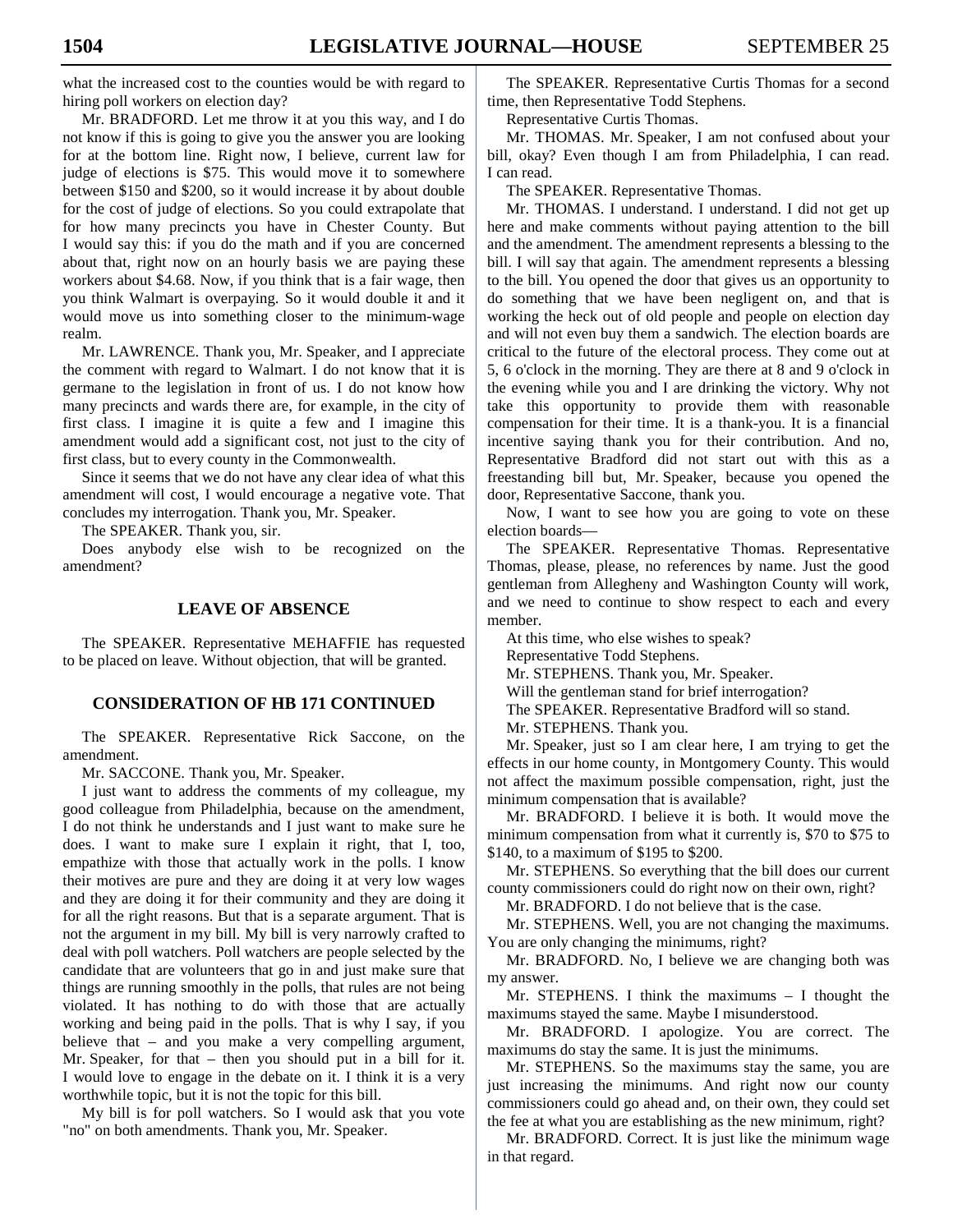Mr. STEPHENS. Okay. Have you communicated your interest in this subject with our county commissioners back home?

Mr. BRADFORD. Yes, I have.

Mr. STEPHENS. All right. Are they supportive of the idea?

Mr. BRADFORD. It was the prior board.

Mr. STEPHENS. I cannot hear you, actually.

 Mr. BRADFORD. I had spoken to the prior board. But to be honest, to your question, I would like to see this across Pennsylvania, because I believe in a living wage for every Pennsylvanian, no matter where they live. Not everyone is fortunate to live in the great county of Montgomery.

 Mr. STEPHENS. I am just trying to find out if our own county commissioners at home share your feelings about it or not.

 Mr. BRADFORD. I am currently unaware of the new chairman, the new chairman of the election board.

 Mr. STEPHENS. Okay. Thank you very much, Mr. Speaker. That concludes my interrogation.

 The SPEAKER. Does anybody else wish to speak on the amendment?

Representative Bradford, you may proceed.

Mr. BRADFORD. Thank you, Mr. Speaker.

 This amendment offers a very simple question. Do you believe it is appropriate for any State government, any county, Montgomery or other, to pay their workers what equates to less than \$5 an hour? If you believe in a living wage, if you believe in the Fight for \$15, if you believe in the battle for \$10.10, but do we not at least agree on seven and a quarter? At what point do we say there needs to be a floor, that there is no race to the bottom that the Commonwealth of Pennsylvania and its subdivisions will not embrace? Is there no wage too small that we say, "This is abhorrent"? My God, we are talking about \$4.68 an hour. Do you not believe in what we fought against when we talked about child labor laws?

 Listen, I understand the modern Republican Party is deeply concerned about the impact of what paying people \$9 an hour would cause – businesses would shut down, governments would go bankrupt – but for the love of God, do we not believe that people should be able to make a wage that is somewhat reflective of the work that they perform, whether it is for 1 day or 40 hours a week? Is there no low? Is there no floor that you will not put under? Should we not get rid of the minimum wage entirely? Maybe \$7.25, it is a hindrance to job growth; \$4.68 is too high, it is too much to ask of our counties. If you are against this bill, maybe we should offer another amendment to decrease it. Maybe we should pay people less. This is too high.

 I would simply argue, we can come up and rationalize a lot of things, but rationalizing paying people \$4.68 an hour for their labor is unconscionable, and you know it and it is wrong and this body should not be tainted by paying those kinds of wages. We would expect more from China. We would expect more from Vietnam. We would expect more from people who abuse their workers. For the love of God, do the right thing. Vote to give these people a decent wage.

Thank you, Mr. Speaker.

 On the question recurring, Will the House agree to the amendment? The following roll call was recorded:

## YEAS–75

| Barbin          | Dean       | Kavulich   | Rabb        |
|-----------------|------------|------------|-------------|
| <b>Bizzarro</b> | Deasy      | Keller, W. | Ravenstahl  |
| Boyle           | DeLissio   | Kim        | Readshaw    |
| <b>Bradford</b> | DeLuca     | Kinsey     | Roebuck     |
| <b>Briggs</b>   | Dermody    | Kortz      | Rozzi       |
| Brown, V.       | DiGirolamo | Krueger    | Sainato     |
| Burns           | Donatucci  | Kulik      | Samuelson   |
| Caltagirone     | Driscoll   | Longietti  | Schlossberg |
| Carroll         | Evans      | Madden     | Schweyer    |
| Cephas          | Fitzgerald | Markosek   | Sims        |
| Comitta         | Flynn      | McCarter   | Snyder      |
| Conklin         | Frankel    | McClinton  | Solomon     |
| Costa, D.       | Freeman    | Miller, D. | Sturla      |
| Costa, P.       | Galloway   | Mullery    | Thomas      |
| Cruz            | Gergely    | Neilson    | Vazquez     |
| Daley           | Goodman    | Neuman     | Vitali      |
| Davidson        | Hanna      | O'Brien    | Warren      |
| Davis           | Harkins    | Pashinski  | Youngblood  |
| Dawkins         | Harris, J. | Petrarca   |             |

#### NAYS–115

| <b>Baker</b>     | Gillen       | Marshall      | Roae          |
|------------------|--------------|---------------|---------------|
| Barrar           | Gillespie    | Marsico       | Roe           |
| Benninghoff      | Godshall     | Masser        | Rothman       |
| <b>Bernstine</b> | Greiner      | McGinnis      | Ryan          |
| <b>Bloom</b>     | Grove        | Mentzer       | Saccone       |
| <b>Boback</b>    | Hahn         | Metcalfe      | Sankey        |
| Brown, R.        | Harper       | Metzgar       | Santora       |
| Causer           | Harris, A.   | Miccarelli    | Saylor        |
| Charlton         | Heffley      | Millard       | Schemel       |
| Christiana       | Helm         | Miller, B.    | Simmons       |
| Cook             | Hennessey    | Milne         | Sonney        |
| Corbin           | Hickernell   | Moul          | <b>Staats</b> |
| Corr             | Hill         | Murt          | Stephens      |
| Culver           | Irvin        | Mustio        | Tallman       |
| Cutler           | James        | Nelson        | Taylor        |
| Day              | Jozwiak      | <b>Nesbit</b> | Tobash        |
| Delozier         | Kampf        | O'Neill       | Toepel        |
| Diamond          | Kaufer       | Oberlander    | Toohil        |
| Dowling          | Kauffman     | Ortitay       | Topper        |
| Dunbar           | Keefer       | Peifer        | Walsh         |
| Dush             | Keller, F.   | Pickett       | Ward          |
| Ellis            | Keller. M.K. | Pyle          | Warner        |
| Emrick           | Klunk        | Quigley       | Wentling      |
| English          | Knowles      | Quinn, C.     | Wheeland      |
| Evankovich       | Lawrence     | Quinn, M.     | White         |
| Everett          | Mackenzie    | Rader         | Zimmerman     |
| Farry            | Maher        | Rapp          |               |
| Fee              | Mako         | Reed          | Turzai.       |
| <b>Fritz</b>     | Maloney      | Reese         | Speaker       |
| Gabler           |              |               |               |

#### NOT VOTING–0

#### EXCUSED–12

| <b>Bullock</b> | Gainey   | Lewis    | Petri    |
|----------------|----------|----------|----------|
| Cox            | Haggerty | Matzie   | Watson   |
| Fabrizio       | Kirkland | Mehaffie | Wheatley |

 Less than the majority having voted in the affirmative, the question was determined in the negative and the amendment was not agreed to.

 On the question recurring, Will the House agree to the bill on second consideration?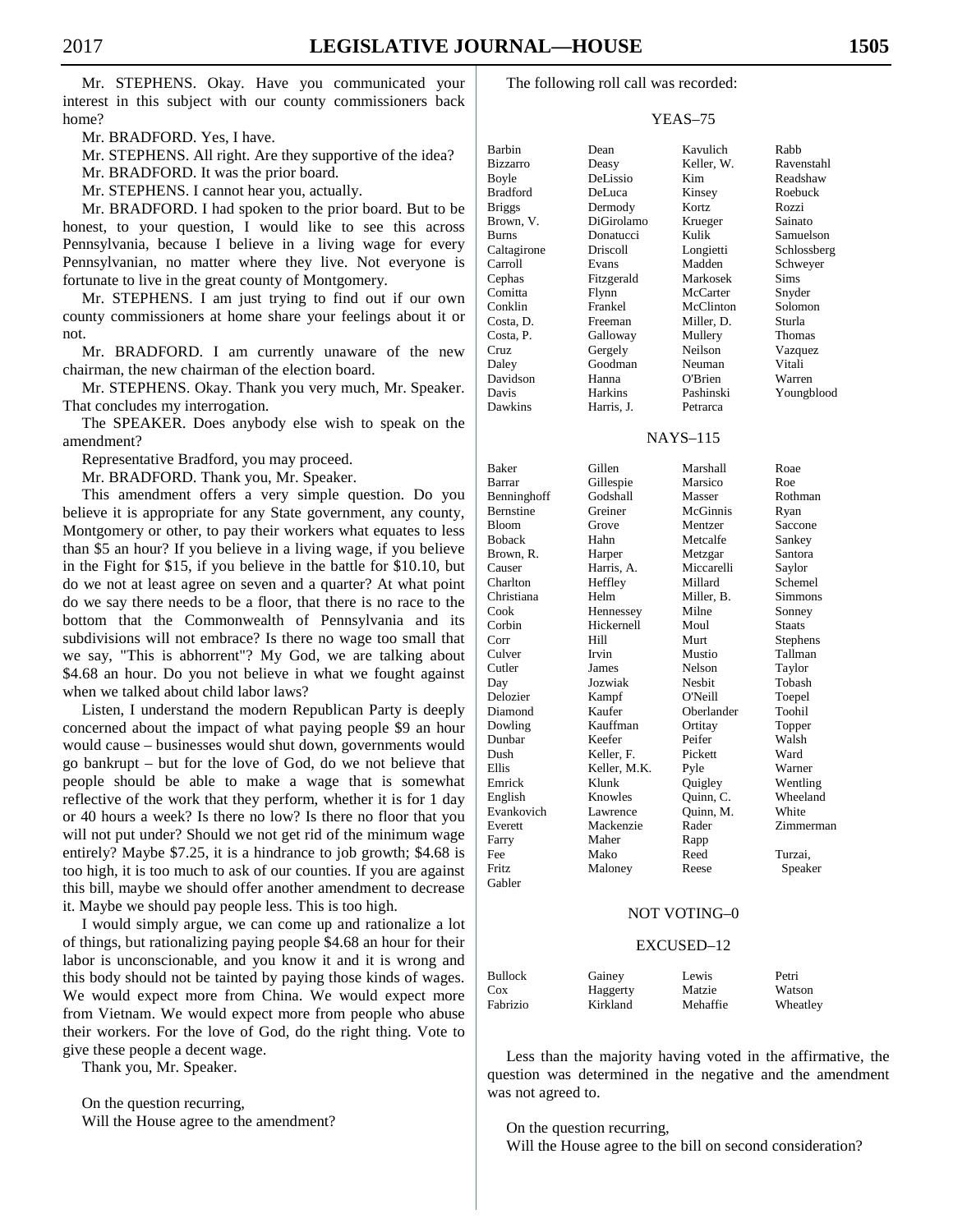## Mr. **BRADFORD** offered the following amendment No. **A00957:**

Amend Bill, page 1, line 11, by inserting after "providing" for compensation of district election officers and

Amend Bill, page 1, lines 15 through 17, by striking out all of said lines and inserting

Section 1. Section 412.2(a) of the act of June 3, 1937 (P.L.1333, No.320), known as the Pennsylvania Election Code, is amended and the section is amended by adding a subsection to read:

Section 412.2. Compensation of District Election Officers.–(a) [In] Prior to January 1, 2019, and thereafter for the purposes of calculations under subsection (c), in all counties regardless of class, the compensation of judges of election, inspectors of election, clerks and machine operators shall be fixed by the county board of elections for each election in accordance with the following:

| <b>Election Officers</b>     | Minimum | Maximum                   |
|------------------------------|---------|---------------------------|
|                              |         | Compensation Compensation |
| Judges of election           | \$75    | \$200                     |
| Inspectors of election       | \$75    | \$195                     |
| Clerks and machine operators | \$70    | \$195                     |

(a.1) Beginning January 1, 2019, in all counties regardless of class, the compensation of judges of election, inspectors of election, clerks and machine operators shall be established at the discretion of the county board of elections under subsection (c) or shall be fixed by the county board of elections for each election in accordance with the following, whichever is greater:

| <b>Election Officers</b>     | <b>Hourly Wage</b> |
|------------------------------|--------------------|
| Judges of election           | $$10.10$ per hour  |
| Inspectors of election       | $$10.10$ per hour  |
| Clerks and machine operators | $$10.10$ per hour  |
| * * *                        |                    |

Section 2. Section 417(b) of the act is amended to read: Amend Bill, page 3, line 7, by striking out "2" and inserting 3

On the question,

Will the House agree to the amendment?

 The SPEAKER. On the amendment, the Chair recognizes Representative Bradford.

Mr. BRADFORD. Thank you, Mr. Speaker.

 I offer amendment 957, because I think the last vote was an aberration. I believe, with a thoughtful opportunity to reconsider and a realization that  $$10.10$  an hour is the right thing to do – we would ask it from McDonald's and we would ask it from fast food restaurants and we know it is the right thing for every subdivision of our Commonwealth to pay its workers. This is not including benefits. This is not some great package. It is \$10.10 an hour. It is what, \$400 a week? Good luck trying to feed and clothe your family with that.

 Now, I recognize it is for 1 day of labor, but again, I would say, for the love of God, if you cannot vote for a minimum wage, where have we come in 70 years of workers' rights? If you are a fan of organized labor, or at least not a determined foe, if you believe that everyone should have the dignity of their work recognized by a fair wage, then vote "yes" on this amendment. Make sure that last vote was an aberration and vote for \$10.10 an hour for every poll worker in the Commonwealth of Pennsylvania.

Thank you, Mr. Speaker.

 The SPEAKER. Representative Saccone, on the amendment, sir.

Mr. SACCONE. Thank you, Mr. Speaker.

 As we said on the previous amendment, this is an unfunded mandate. It pertains to poll workers. My bill pertains to volunteers. They are not compensated. If you want this kind of legislation, you should put it in a bill, a separate bill. As they say on "Shark Tank," for all these reasons, I am out.

Please vote "no" on this amendment. Thank you.

 On the question recurring, Will the House agree to the amendment?

The following roll call was recorded:

#### YEAS–74

| Barbin          | Dean           | Keller, W. | Rabb        |
|-----------------|----------------|------------|-------------|
| Bizzarro        | Deasy          | Kim        | Ravenstahl  |
| Boyle           | DeLissio       | Kinsey     | Readshaw    |
| <b>Bradford</b> | DeLuca         | Kortz      | Roebuck     |
| <b>Briggs</b>   | Dermody        | Krueger    | Rozzi       |
| Brown, V.       | Donatucci      | Kulik      | Sainato     |
| Burns           | Driscoll       | Longietti  | Samuelson   |
| Caltagirone     | Evans          | Madden     | Schlossberg |
| Carroll         | Fitzgerald     | Markosek   | Schweyer    |
| Cephas          | Flynn          | McCarter   | Sims        |
| Comitta         | Frankel        | McClinton  | Snyder      |
| Conklin         | Freeman        | Miller, D. | Solomon     |
| Costa, D.       | Galloway       | Mullery    | Sturla      |
| Costa, P.       | Gergely        | Neilson    | Thomas      |
| Cruz.           | Goodman        | Neuman     | Vazquez     |
| Daley           | Hanna          | O'Brien    | Vitali      |
| Davidson        | <b>Harkins</b> | Pashinski  | Warren      |
| Davis           | Harris, J.     | Petrarca   | Youngblood  |
| Dawkine         | Kavulich       |            |             |

# NAYS–116

| Baker            | Gabler       | Marshall      | Roae          |
|------------------|--------------|---------------|---------------|
| <b>Barrar</b>    | Gillen       | Marsico       | Roe           |
| Benninghoff      | Gillespie    | Masser        | Rothman       |
| <b>Bernstine</b> | Godshall     | McGinnis      | Ryan          |
| Bloom            | Greiner      | Mentzer       | Saccone       |
| <b>Boback</b>    | Grove        | Metcalfe      | Sankey        |
| Brown, R.        | Hahn         | Metzgar       | Santora       |
| Causer           | Harper       | Miccarelli    | Saylor        |
| Charlton         | Harris, A.   | Millard       | Schemel       |
| Christiana       | Heffley      | Miller, B.    | Simmons       |
| Cook             | Helm         | Milne         | Sonney        |
| Corbin           | Hennessey    | Moul          | <b>Staats</b> |
| Corr             | Hickernell   | Murt          | Stephens      |
| Culver           | Hill         | Mustio        | Tallman       |
| Cutler           | Irvin        | Nelson        | Taylor        |
| Day              | James        | <b>Nesbit</b> | Tobash        |
| Delozier         | Jozwiak      | O'Neill       | Toepel        |
| Diamond          | Kampf        | Oberlander    | Toohil        |
| DiGirolamo       | Kaufer       | Ortitay       | Topper        |
| Dowling          | Kauffman     | Peifer        | Walsh         |
| Dunbar           | Keefer       | Pickett       | Ward          |
| Dush             | Keller, F.   | Pyle          | Warner        |
| Ellis            | Keller, M.K. | Quigley       | Wentling      |
| Emrick           | Klunk        | Quinn, C.     | Wheeland      |
| English          | Knowles      | Quinn, M.     | White         |
| Evankovich       | Lawrence     | Rader         | Zimmerman     |
| Everett          | Mackenzie    | Rapp          |               |
| Farry            | Maher        | Reed          | Turzai,       |
| Fee              | Mako         | Reese         | Speaker       |
| Fritz            | Maloney      |               |               |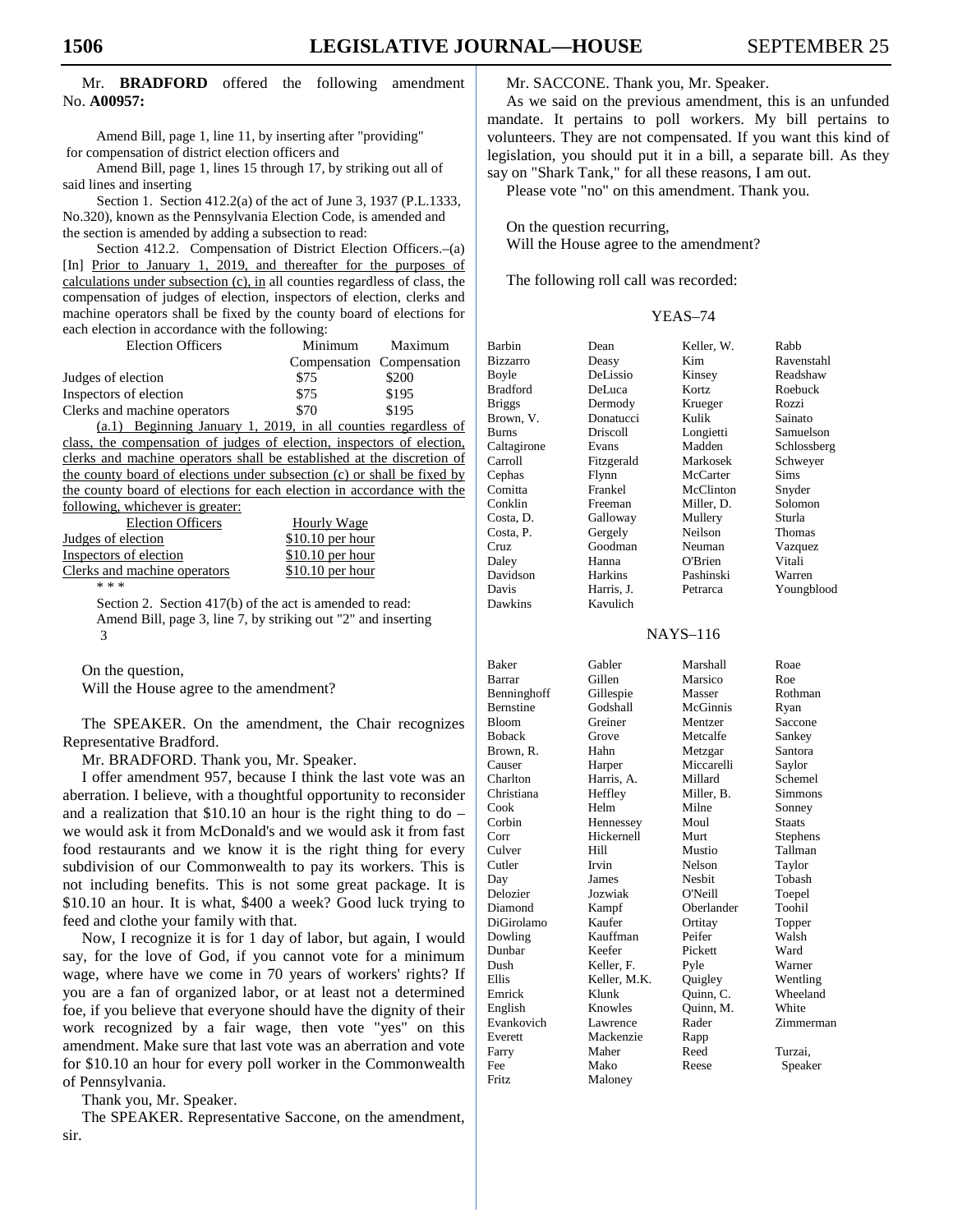#### NOT VOTING–0

#### EXCUSED–12

| Bullock  | Gainey   | Lewis    | Petri    |
|----------|----------|----------|----------|
| Cox      | Haggerty | Matzie   | Watson   |
| Fabrizio | Kirkland | Mehaffie | Wheatley |

 Less than the majority having voted in the affirmative, the question was determined in the negative and the amendment was not agreed to.

On the question recurring,

Will the House agree to the bill on second consideration?

 The SPEAKER. The minority leader has intimated and requested that we go through each of the other amendments separately in terms of ruling them out of order, for the reasons that were set forth. So I will just take each amendment in order.

On the question recurring,

Will the House agree to the bill on second consideration?

 Mr. **BRADFORD** offered the following amendment No. **A00948:** 

Amend Bill, page 1, line 12, by striking out the period after "watchers" and inserting

; and, in primary and election expenses, further providing for definitions, for reporting by candidate and political committees and other persons and for late contributions and independent expenditures and providing for independent expenditures and electioneering communications.

The General Assembly finds and declares as follows:

(1) The Commonwealth has a compelling interest in: (i) Providing voters with relevant information about where political campaign money comes from and how it is spent so that voters can make informed choices in elections.

(ii) Reducing the risk or appearance of undue influence by ensuring political spending is comprehensively disclosed.

(iii) Promoting compliance by candidates and political groups with campaign finance laws.

(2) Under existing law, a person that purchases political advertisements that expressly advocate for the election or defeat of a candidate is subject to disclosure requirements, but a person that purchases advertisements to influence elections without expressly advocating for a candidate is not subject to disclosure requirements.

(3) As a result, Pennsylvania has seen a proliferation of advertisements featuring candidates that are distributed during the campaign season and are intended to influence elections but are not required to be reported under existing law.

(4) Disclosure of expenditures intended to influence elections should begin at an amount that is reasonable and intended to promote full disclosure of the expenditures.

(5) It is the intent of the General Assembly to subject all persons that make expenditures to influence elections, whether through express advocacy or election-targeted issue advocacy, to disclosure requirements.

Amend Bill, page 3, by inserting between lines 6 and 7 Section 2. Section 1621(e) of the act is amended and the section is amended by adding subsections to read:

Section 1621. Definitions.–As used in this article, the following words have the following meanings:

\* \* \*

\* \* \*

(e) The words "independent expenditure" shall mean an expenditure by a person [made for the purpose of influencing an election], other than a political committee or candidate, expressly advocating the election or defeat of a clearly identified candidate, made without cooperation or consultation with any candidate or any political committee authorized by that candidate and which is not made in concert with or at the request or suggestion of any candidate or political committee or agent thereof.

(n) The words "electioneering communication" shall mean a communication by a person, other than a political committee or candidate, that is publicly distributed within 90 days before a primary, municipal or general election and refers to a clearly identified candidate. The term does not include:

(1) A communication distributed by a means other than by any communications media.

(2) Any membership communication.

(3) A communication appearing in a news article, opinion or commentary, provided that the communication is not distributed via any communications media owned or controlled by any candidate, political committee or person purchasing the communication.

(4) A communication made in any candidate debate or forum or which solely promotes such a debate or forum and is made by or on behalf of the person sponsoring the debate or forum.

(5) Any other communication exempted by regulation by the Secretary of the Commonwealth that is consistent with this article.

(o) The words "clearly identified candidate" shall mean that the name, a photograph or a drawing of the candidate appears or the identity of the candidate is otherwise apparent by unambiguous reference.

(p) The words "communications media" shall mean television, radio, newspaper or other periodical, sign, publicly accessible Internet website, mail or telephone.

(q) The words "membership communication" shall mean a newsletter or periodical, telephone call or other routine communication distributed solely to the members, shareholders or employees of an organization or institution.

(r) The words "responsible party" shall mean a natural person who shares or exercises discretion or control over the activities of any entity required to file reports in accordance with section 1626(g). The term includes an officer, director, partner, proprietor or other natural person who exercises discretion or control over the activities of an entity.

(s) The word "sign" shall mean any outdoor billboard, panel or similar display having an area of at least ninety (90) square feet.

Section 3. Sections  $1626(g)$  and  $1628$  of the act are amended to read:

Section 1626. Reporting by Candidate and Political Committees and other Persons.– \* \* \*

(g) Every person, other than a political committee or candidate, who makes independent expenditures [expressly advocating the election or defeat of a clearly identified candidate, or question appearing on the ballot, other than by contribution to a political committee or candidate, in an aggregate amount in excess of one hundred dollars (\$100) during a calendar year shall file with the appropriate supervisor, on a form prepared by the Secretary of the Commonwealth, a report which shall include the same information required of a candidate or political committee receiving such a contribution and, additionally, the name of the candidate or question supported or opposed. Reports required by this subsection shall be filed on dates on which reports by political committees making expenditures are required to report under this section.] or electioneering communications in an aggregate amount exceeding one thousand dollars (\$1,000) during a calendar year shall file a report, on a form prepared by the Secretary of the Commonwealth, with the appropriate supervisor. The following shall apply: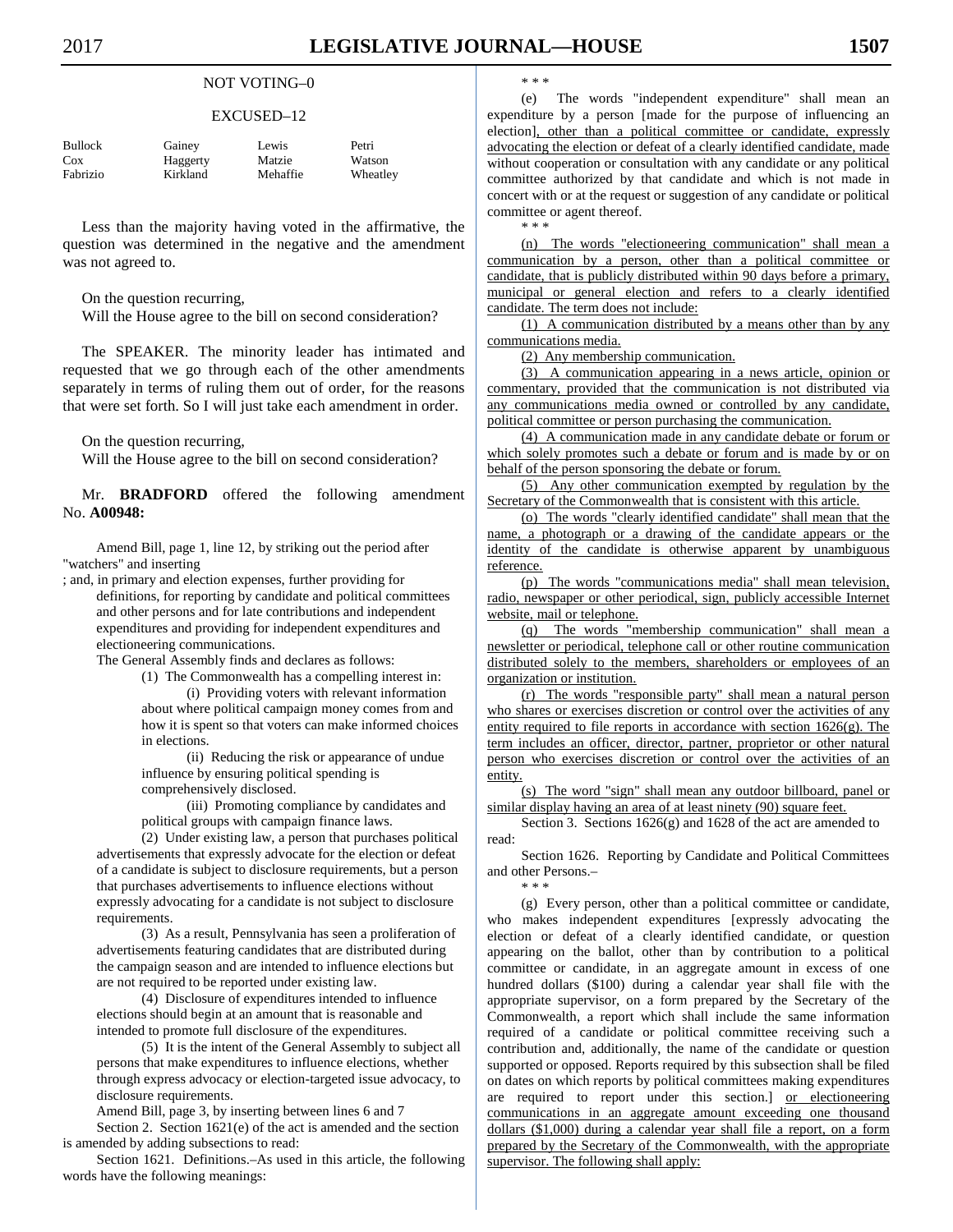(1) The report shall include the following information:

(i) Relating to the person making the independent expenditure or electioneering communication:

(A) The full name and mailing address of the person.

(B) If the person is not an individual, the full name and mailing address of its officers, one of whom shall be an individual named as its treasurer.

(C) A concise statement of the person's purposes or goals.

(D) The name, office sought and party affiliation of any candidate whom the person is supporting or opposing and, if the person is supporting the entire ticket of any party, the name of the party.

(E) If the person files reports with the Federal Election Commission or any out-of-State agency, a statement to that effect, including the name of the agency.

(ii) Relating to other independent expenditures or electioneering communications:

(A) The full name and mailing address of each person to whom any independent expenditure or electioneering communication has been made during the calendar year in an aggregate amount in excess of one hundred dollars (\$100).

(B) The amount, date and purpose of each independent expenditure or electioneering communication.

(C) The name of and office sought by each candidate on whose behalf the independent expenditure or electioneering communication was made.

(iii) The full name and mailing address of each person who has made contributions to the person making the independent expenditure or electioneering communication during the calendar year in an aggregate amount in excess of one hundred dollars (\$100), the total of all contributions from the person during the calendar year, and the amount and date of all contributions from the person during the calendar year.

(iv) If the person that made a contribution under subparagraph (iii) is not an individual, the person shall provide the following information:

(A) The full name and mailing address of any person who, directly or otherwise, owns a legal or equitable interest of fifty (50) per cent or greater in the entity.

(B) One responsible party, if the aggregate amount of contributions made by such entity during the election period exceeds one thousand two hundred dollars (\$1,200).

(v) The aggregate amount of all contributions made to the person that made the independent expenditure or electioneering communication.

(2) Reports required by this subsection shall be filed on dates on which reports by political committees making expenditures are required to be reported under this section.

(3) If a person is required to file another report under this section, the person shall not be required to file a report under this subsection if all of the information has already been filed in the other report. The Secretary of the Commonwealth shall promulgate regulations that exempt a person from reporting duplicative information under this article.

\* \* \*

Section 1628. Late Contributions [and], Independent Expenditures and Electioneering Communications.–Any candidate or political committee, authorized by a candidate and created solely for the purpose of influencing an election on behalf of that candidate, which receives any contribution or pledge of five hundred dollars (\$500) or more, and any person making an independent expenditure[, as defined by this act,] or electioneering communication of five hundred dollars (\$500) or more after the final preelection report has been deemed completed shall report such contribution, pledge or expenditure to the appropriate supervisor. Such report shall be sent by the candidate, chairman or treasurer of the political committee within twenty-four (24) hours of receipt of the contribution. It shall be the duty of the supervisor to confirm the substance of such report. The report shall be made by telegram, mailgram, overnight mail or facsimile transmission. Any candidate in his own behalf, or chairman, treasurer or candidate in behalf of the political committee may also comply with this section by appearing personally before such supervisor and reporting such late contributions or pledges.

Section 4. The act is amended by adding a section to read: Section 1643. Independent Expenditures and Electioneering

Communications.–All independent expenditures and electioneering communications shall prominently include the statement:

Paid for by (name of person paying for the independent expenditure or electioneering communication). Learn more about (name of person paying for the independent expenditure or electioneering communication) at www.dos.pa.gov. Amend Bill, page 3, line 7, by striking out "2" and inserting 5

On the question,

Will the House agree to the amendment?

AMENDMENT RULED OUT OF ORDER

 The SPEAKER. In consultation with the Parliamentarian, amendment 948 has been ruled out of order.

# **PARLIAMENTARY INQUIRIES**

 The SPEAKER. Yes, sir. Representative Bradford. Mr. BRADFORD. Parliamentary inquiry?

The SPEAKER. Yes, sir.

 Mr. BRADFORD. What is the basis for finding 948 out of order?

 The SPEAKER. As I indicated – this will be true for each and every amendment that has been ruled out of order; it is already on the record, but I will repeat it  $-$  they violate House rules 20 and 27 and they violate Article III, section 3, and Article III, section 1, of the Pennsylvania State Constitution.

You may proceed, sir.

Mr. BRADFORD. Further parliamentary inquiry.

The SPEAKER. Yes, sir. You may proceed.

 Mr. BRADFORD. I respect the Speaker's willingness to find two of these amendments to be germane.

The SPEAKER. Yes, sir.

 Mr. BRADFORD. But I would hope that the Speaker is not violating his single-subject admonition in applying the same reasoning for every one of the amendments. Unless, of course, it is the belief of the Speaker that each one of these amendments failed for the exact same reason. Is that the ruling of the Chair?

 The SPEAKER. The ruling is that each one – and we will keep going through each of them – that they are violative. I am saying that the basis, the legal – standard lawyer language – the rules that they are in violation of, in consultation with the Parliamentarian, are House rule 20 and House rule 27. They are also violative of the Pennsylvania Constitution, Article III, section 3, and Article III, section 1.

 We will begin with amendment 948. Does anybody wish to appeal the ruling of the Chair on amendment 948?

Representative Bradford, you may proceed, sir.

 Mr. BRADFORD. Parliamentary inquiry, Mr. Speaker. The SPEAKER. Yes, sir.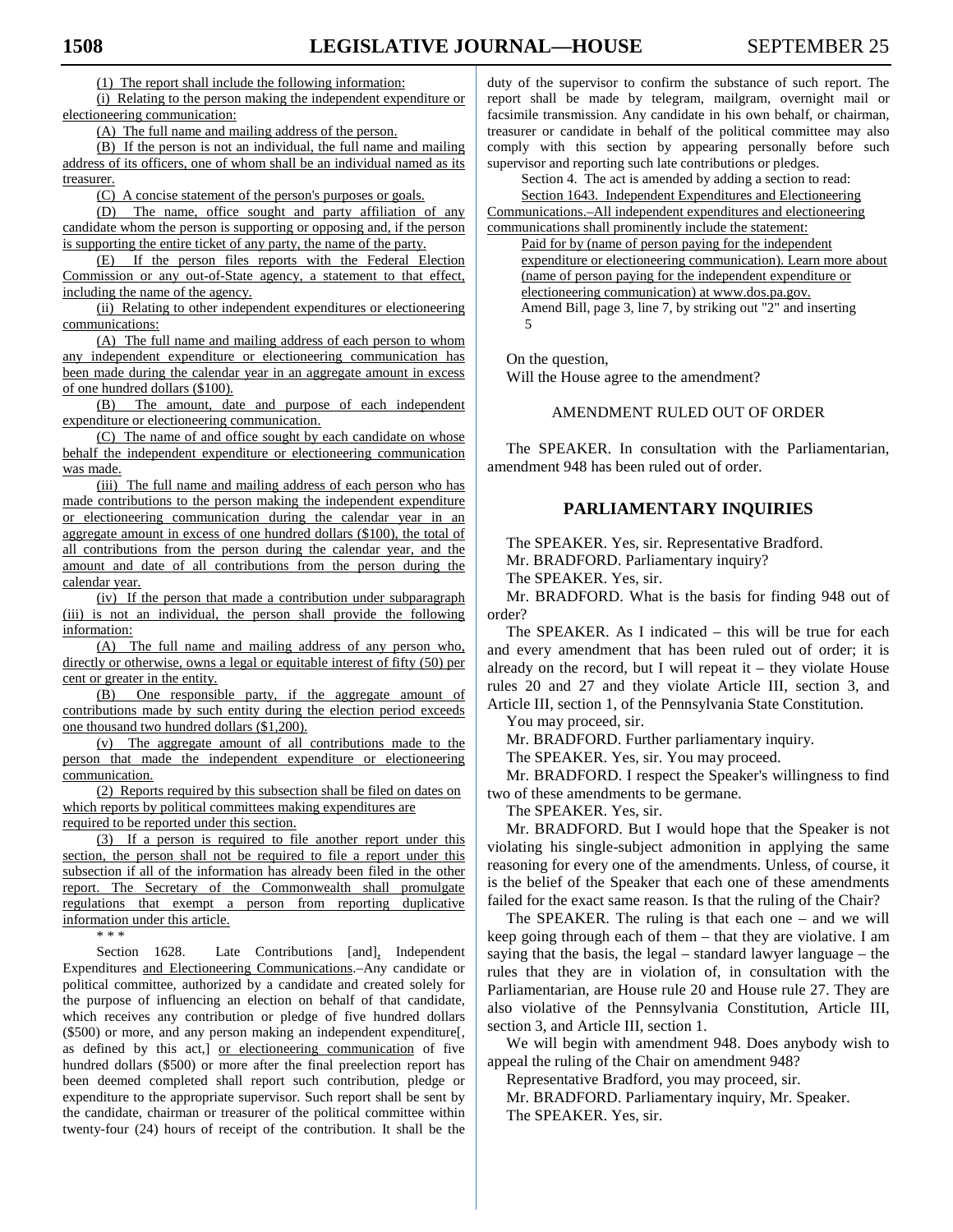Mr. BRADFORD. My understanding is that under the Constitution, questions of constitutionality are not the privilege of the Speaker, but rather are of the membership of the body.

 The SPEAKER. They underline the basis of the particular rules that we have ruled the amendments out of order, House rule 20 and House rule 27. Article III, section 3, of the Pennsylvania Constitution forms the basis of House rule 20, and Article III, section 1, of the Constitution forms the basis for House rule 27.

 Mr. BRADFORD. Thank you. Again on parliamentary inquiry, I understand what the basis for our rules are, and I understand where you are getting that. I guess what I am worried about is the future precedent of the Speaker making rulings on constitutional questions derived from the Constitution.

 I believe under House rule 4, it is pretty clear on such "Questions involving the constitutionality of any matters shall be decided by the House." And that is particularly speaking about constitutionality as derived from the Constitution, not from our House rules. I do not mean to make a false distinction, but I think there is a bootstrapping of the argument there that could be problematic.

 The SPEAKER. Speakers of both parties have ruled amendments out of order on the basis of the issue of single subject. It is House rule 20, and then, of course, the original purpose is House rule 27.

# **RULING OF CHAIR APPEALED**

 The SPEAKER. I will continue to go through each amendment, so is there any – just because you had indicated you were going to appeal the ruling of the Chair on all the amendments, I just want to give you an opportunity to take each one.

 On 948? Okay. Just give me a second to pull up the right page.

 The gentleman has indicated he is appealing the ruling of the Chair on amendment 948, and this is, if I might, I am going to be very precise about this, or do my best.

 The question before the body is this: Shall the decision of the Chair stand as the judgment of the House?

 Those in favor of sustaining the decision that amendment 948 violates House rule 20 and House rule 27 – so those in favor of the Speaker's ruling will be voting "aye." Those who are opposed to the Speaker's ruling will be voting "nay."

On the question,

 Shall the decision of the Chair stand as the judgment of the House?

 The SPEAKER. On that question, the Chair recognizes Representative Bradford.

Mr. BRADFORD. Thank you again, Mr. Speaker.

 As you know, the underlying bill I questioned here deals with the process for conducting an election. This amendment deals with the process for conducting an election. Specifically, this amendment, as you know, deals with the influence of dark money into our elections process. If the gentleman has argued, which he does, that the need for election watchers is to safeguard our democracy, and we can have that debate and we will, I think it is every bit as germane to have the argument whether it is appropriate for unnamed groups not to have to disclose the sources of their money. I believe it is every bit as germane and it goes to the underlying sanctity of our democracy.

Thank you, Mr. Speaker.

The SPEAKER. Thank you, sir.

The majority leader, Representative Dave Reed.

Mr. REED. Thank you very much, Mr. Speaker.

 I would respectfully ask the members to uphold the ruling of the Chair and to respect the Speaker's ruling in this regard. I would ask the members to uphold the ruling of the Chair. Thank you.

 The SPEAKER. All those in favor of upholding the Speaker's ruling, those in favor of sustaining the Chair's decision, the Speaker's ruling, will be voting "aye." Those who do not support the Speaker's ruling, or the Chair's decision, will be voting "no."

On the question recurring,

 Shall the decision of the Chair stand as the judgment of the House?

The following roll call was recorded:

#### YEAS–116

| <b>Baker</b>     | Gabler       | Marshall      | Roae          |
|------------------|--------------|---------------|---------------|
| Barrar           | Gillen       | Marsico       | Roe           |
| Benninghoff      | Gillespie    | Masser        | Rothman       |
| <b>Bernstine</b> | Godshall     | McGinnis      | Ryan          |
| <b>Bloom</b>     | Greiner      | Mentzer       | Saccone       |
| <b>Boback</b>    | Grove        | Metcalfe      | Sankey        |
| Brown, R.        | Hahn         | Metzgar       | Santora       |
| Causer           | Harper       | Miccarelli    | Saylor        |
| Charlton         | Harris, A.   | Millard       | Schemel       |
| Christiana       | Heffley      | Miller, B.    | Simmons       |
| Cook             | Helm         | Milne         | Sonney        |
| Corbin           | Hennessey    | Moul          | <b>Staats</b> |
| Corr             | Hickernell   | Murt          | Stephens      |
| Culver           | Hill         | Mustio        | Tallman       |
| Cutler           | Irvin        | Nelson        | Taylor        |
| Day              | James        | <b>Nesbit</b> | Tobash        |
| Delozier         | Jozwiak      | O'Neill       | Toepel        |
| Diamond          | Kampf        | Oberlander    | Toohil        |
| DiGirolamo       | Kaufer       | Ortitay       | Topper        |
| Dowling          | Kauffman     | Peifer        | Walsh         |
| Dunbar           | Keefer       | Pickett       | Ward          |
| Dush             | Keller, F.   | Pyle          | Warner        |
| Ellis            | Keller, M.K. | Quigley       | Wentling      |
| Emrick           | Klunk        | Ouinn, C.     | Wheeland      |
| English          | Knowles      | Ouinn, M.     | White         |
| Evankovich       | Lawrence     | Rader         | Zimmerman     |
| Everett          | Mackenzie    | Rapp          |               |
| Farry            | Maher        | Reed          | Turzai,       |
| Fee              | Mako         | Reese         | Speaker       |
| <b>Fritz</b>     | Maloney      |               |               |

#### NAYS–74

| Barbin          | Dean       | Keller, W. | Rabb        |
|-----------------|------------|------------|-------------|
| Bizzarro        | Deasy      | Kim        | Ravenstahl  |
| Boyle           | DeLissio   | Kinsey     | Readshaw    |
| <b>Bradford</b> | DeLuca     | Kortz      | Roebuck     |
| <b>Briggs</b>   | Dermody    | Krueger    | Rozzi       |
| Brown, V.       | Donatucci  | Kulik      | Sainato     |
| <b>Burns</b>    | Driscoll   | Longietti  | Samuelson   |
| Caltagirone     | Evans      | Madden     | Schlossberg |
| Carroll         | Fitzgerald | Markosek   | Schwever    |
| Cephas          | Flynn      | McCarter   | <b>Sims</b> |
| Comitta         | Frankel    | McClinton  | Snyder      |
|                 |            |            |             |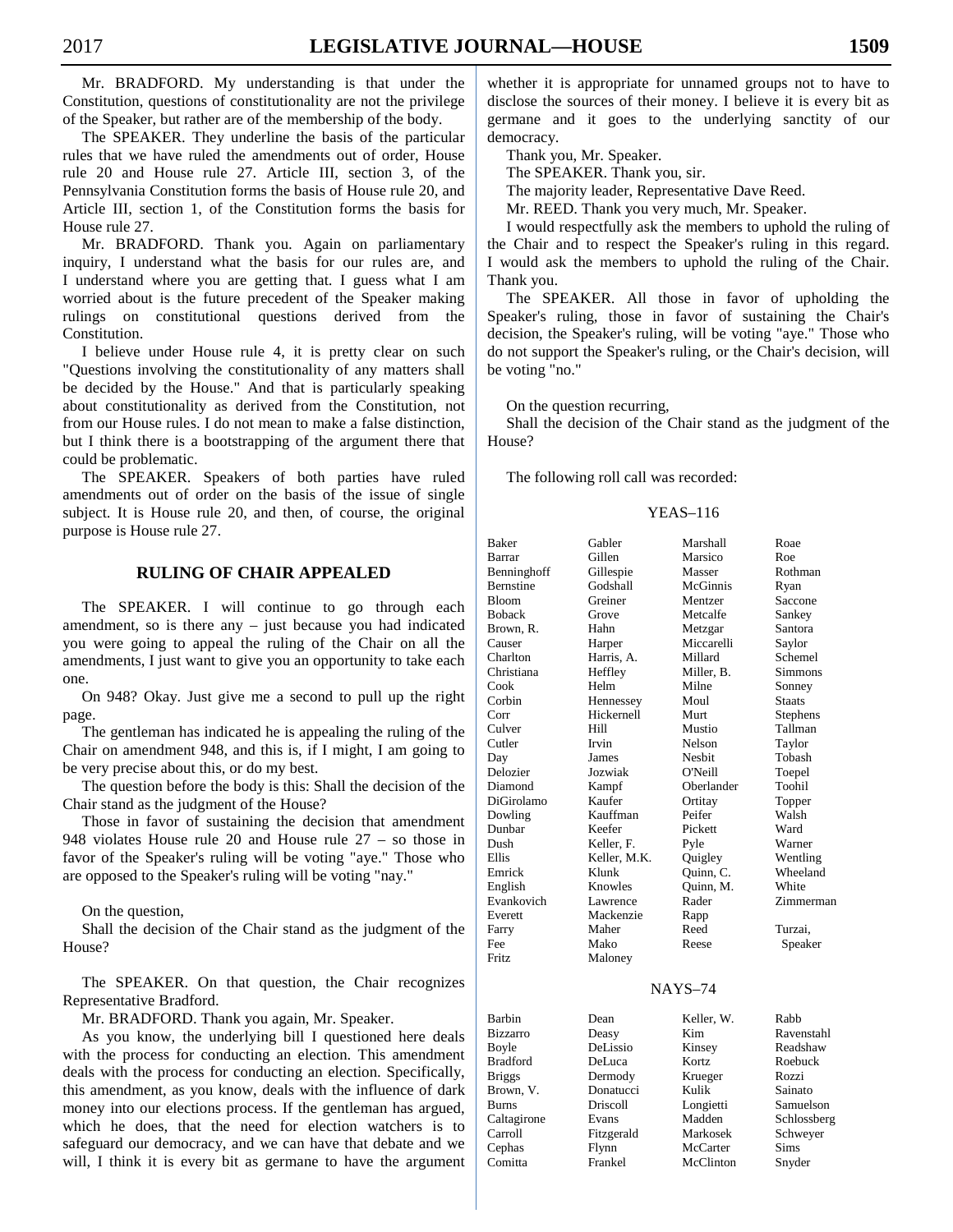# 1510 **LEGISLATIVE JOURNAL—HOUSE** SEPTEMBER 25

| Conklin   | Freeman    | Miller. D. | Solomon       |
|-----------|------------|------------|---------------|
| Costa, D. | Galloway   | Mullery    | Sturla        |
| Costa, P. | Gergely    | Neilson    | <b>Thomas</b> |
| Cruz.     | Goodman    | Neuman     | Vazquez       |
| Daley     | Hanna      | O'Brien    | Vitali        |
| Davidson  | Harkins    | Pashinski  | Warren        |
| Davis     | Harris, J. | Petrarca   | Youngblood    |
| Dawkins   | Kavulich   |            |               |

# NOT VOTING–0

# EXCUSED–12

| <b>Bullock</b> | Gainey   | Lewis    | Petri    |
|----------------|----------|----------|----------|
| Cox            | Haggerty | Matzie   | Watson   |
| Fabrizio       | Kirkland | Mehaffie | Wheatley |

 Less than a majority of the members elected to the House having voted in the negative, the decision of the Chair stood as the judgment of the House.

On the question recurring,

Will the House agree to the bill on second consideration?

 The SPEAKER. Representative Bradford, I am just going to go through each. You can indicate that you are not going to appeal that ruling, but I am going to keep going in order, okay?

On the question recurring,

Will the House agree to the bill on second consideration?

 Mr. **BRADFORD** offered the following amendment No. **A00949:** 

Amend Bill, page 1, line 12, by striking out the period after "watchers" and inserting

; and, in penalties, further prohibiting duress and intimidation of voters and interference with the free exercise of the elective franchise.

Amend Bill, page 1, lines 15 through 17, by striking out all of said lines and inserting

Section 1. Sections 417(b) and 1847 of the act of June 3, 1937 (P.L.1333, No.320), known as the Pennsylvania Election Code, are amended to read:

Amend Bill, page 3, by inserting between lines 6 and 7

Section 1847. Prohibiting Duress and Intimidation of Voters and Interference with the Free Exercise of the Elective Franchise.–Any person or corporation who, directly or indirectly–(a) uses or threatens to use any force, violence or restraint, or inflicts or threatens to inflict any injury, damage, harm or loss, or in any other manner practices intimidation or coercion upon or against any person, in order to induce or compel such person to vote or refrain from voting at any election, or to vote or refrain from voting for or against any particular person, or for or against any question submitted to voters at such election, or to place or cause to be placed or refrain from placing or causing to be placed his name upon a register of voters, or on account of such person having voted or refrained from voting at such election, or having voted or refrained from voting for or against any particular person or persons or for or against any question submitted to voters at such election, or having registered or refrained from registering as a voter; or (b) by abduction, duress or coercion, or any forcible or fraudulent device or contrivance, whatever, impedes, prevents, or otherwise interferes with the free exercise of the elective franchise by any voter, or compels, induces, or prevails upon any voter to give or refrain from giving his vote for or against any particular person at any election; or (c) being an employer, pays his employes the salary or wages due in "pay envelopes" upon which or in which there is written or printed any political motto, device, statement or argument containing threats, express or implied, intended or calculated to influence the political opinions or actions of such employes, or within ninety days of any election or primary puts or otherwise exhibits in the establishment or place where his employes are engaged in labor, any handbill or placard containing any threat, notice, or information that if any particular ticket or candidate is elected or defeated work in his place or establishment will cease, in whole or in part, his establishment be closed up, or the wages of his employes reduced, or other threats, express or implied, intended or calculated to influence the political opinions or actions of his employes, shall be guilty of a misdemeanor of the [second] first degree. Any person or corporation, convicted of a violation of any of the provisions of this section, shall be sentenced to pay a fine not exceeding [five thousand (\$5,000)] ten thousand (\$10,000) dollars, or such person or the officers, directors or agents of such corporation responsible for the violation of this section, shall be sentenced to undergo an imprisonment of not more than [two  $(2)$ ] five  $(5)$  years, or both, in the discretion of the court.

 On the question, Will the House agree to the amendment?

# AMENDMENT WITHDRAWN

 The SPEAKER. My understanding is that that amendment filed by Representative Bradford is withdrawn. There will not be an appeal of the ruling of the Chair, and also, I understand that actually that amendment is withdrawn. So we do not need a ruling of the Chair on that. Is that correct, Representative Bradford?

Mr. BRADFORD. Yes.

 The SPEAKER. The amendment has been with withdrawn. Okay. So amendment 949 has been withdrawn. There is no ruling. We are going to go to amendment 950.

On the question recurring,

Will the House agree to the bill on second consideration?

 Mr. **BRADFORD** offered the following amendment No. **A00950:** 

Amend Bill, page 1, line 12, by inserting after "watchers" ; and providing for early voting in primaries and elections

Amend Bill, page 3, by inserting between lines 6 and 7 Section 2. The act is amended by adding an article to read: ARTICLE XII-A

#### CONDUCT OF EARLY VOTING IN PRIMARIES AND ELECTIONS

Section 1201-A. Early voting period.

The county board of a county shall provide for early voting to begin 15 days prior to the dates of elections and primaries established in accordance with Article VI and to end 14 days after the starting date. Section 1202-A. Early voting sites.

The county board of a county shall designate early voting sites where electors may cast their ballots during the early voting period established in accordance with section 1201-A. The sites shall include the main office of the county board and the other sites designated by the county board. The county board shall make available at the sites the same equipment used on election day as provided for in Article XI.

Section 1203-A. Days and times for opening and closing polls at early voting sites.

The county board of a county shall designate the days and hours that early voting sites will be open, provided that the sites throughout the county shall:

(1) have uniform days and hours;

(2) be open eight hours each weekday;

(3) be open a minimum of an aggregate eight hours each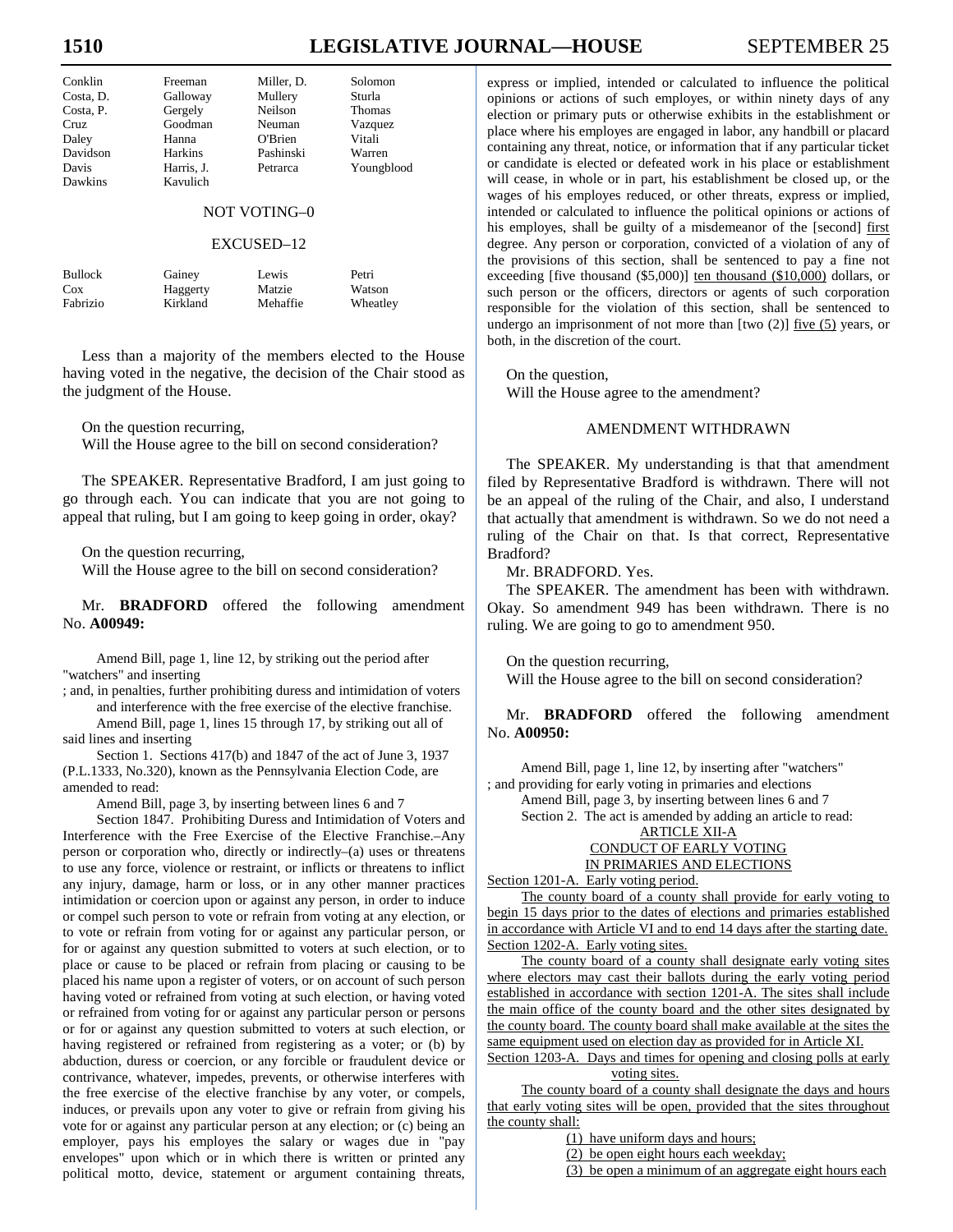weekend; and

(4) not open prior to 7 a.m. Eastern Standard Time or close prior to 7 p.m. Eastern Standard Time.

Section 1204-A. Voter's certificates and elector identification.

As provided under section 1203, the county board shall prepare a suitable number of voter's certificates at an early voting site. An elector who appears to vote at an early voting site shall complete a voter certificate and shall present to an election officer one of the forms of photo identification as established in section 1210.

Section 1205-A. Voting check list.

The county board shall maintain a voting check list as provided for in section 1212 in a way to ensure that electors are prohibited from casting additional ballots at either an early voting site or on election day in their precinct.

Section 1206-A. Disposition of returns.

The county board shall track votes by precinct but may not tabulate votes prior to the close of the polls on election day. Section 1207-A. Applicability of Article XII.

Except as provided in this article, the provisions of Article XII

shall apply to early voting in primaries and elections.

Amend Bill, page 3, line 7, by striking out "2" and inserting 3

 On the question, Will the House agree to the amendment?

# AMENDMENT RULED OUT OF ORDER

 The SPEAKER. The Chair has ruled that, on the basis of House rule 20 and House rule 27, that the amendment is out of order.

# **RULING OF CHAIR APPEALED**

 The SPEAKER. Now, Representative Bradford, you are called upon with respect to, I believe, an appeal of the ruling of the Chair.

 Mr. BRADFORD. Thank you again, Mr. Speaker, and thank you for recognizing me at this time.

 As you know, the basis for this objection goes to germaneness, and again I would simply state that this underlying bill deals with the process for conducting an election, and this amendment clearly deals with the process for conducting said election. This particularly allows for early voting.

 Again, if it is the goal of the gentleman to secure the franchise and the sanctity of our elections, then obviously we should make early voting possible in Pennsylvania. A vast number of States have already done it.

 By the ruling of the Speaker today, we make it harder for Pennsylvania to make its citizens able to vote. I would ask for an appeal of the Chair.

 The SPEAKER. On amendment 950, we recognize the appeal of the ruling of the Chair on amendment 950.

#### On the question,

 Shall the decision of the Chair stand as the judgment of the House?

 The SPEAKER. The Chair calls on Representative Cutler, the majority whip.

Mr. CUTLER. Thank you, Mr. Speaker.

 Mr. Speaker, I urge the members to support the ruling of the Chair. While I understand the gentleman's passion on this particular argument and many of the other amendments, the fact is, they could all be entered as individual bills. And in the nature of ensuring that the prime sponsor's bill could be moved, I would urge that we sustain the ruling that they were out of order.

 The SPEAKER. All those in favor of sustaining the Chair's decision, or upholding the Speaker's decision, will be voting "aye." Those who are opposed to the Chair's decision, the Speaker's ruling, will be voting "nay."

On the question recurring,

 Shall the decision of the Chair stand as the judgment of the House?

The following roll call was recorded:

#### YEAS–116

| Baker           | Gabler              | Marshall   | Roae             |
|-----------------|---------------------|------------|------------------|
| Barrar          | Gillen              | Marsico    | Roe              |
| Benninghoff     | Gillespie           | Masser     | Rothman          |
| Bernstine       | Godshall            | McGinnis   | Ryan             |
| <b>Bloom</b>    | Greiner             | Mentzer    | Saccone          |
| <b>Boback</b>   | Grove               | Metcalfe   | Sankey           |
| Brown, R.       | Hahn                | Metzgar    | Santora          |
| Causer          | Harper              | Miccarelli | Saylor           |
| Charlton        | Harris, A.          | Millard    | Schemel          |
| Christiana      | Heffley             | Miller, B. | Simmons          |
| Cook            | Helm                | Milne      | Sonney           |
| Corbin          | Hennessey           | Moul       | Staats           |
| Corr            | Hickernell          | Murt       | Stephens         |
| Culver          | Hill                | Mustio     | Tallman          |
|                 |                     | Nelson     |                  |
| Cutler          | Irvin               |            | Taylor           |
| Day             | James               | Nesbit     | Tobash           |
| Delozier        | Jozwiak             | O'Neill    | Toepel           |
| Diamond         | Kampf               | Oberlander | Toohil           |
| DiGirolamo      | Kaufer              | Ortitay    | Topper           |
| Dowling         | Kauffman            | Peifer     | Walsh            |
| Dunbar          | Keefer              | Pickett    | Ward             |
| Dush            | Keller, F.          | Pyle       | Warner           |
| Ellis           | Keller, M.K.        | Quigley    | Wentling         |
| Emrick          | Klunk               | Quinn, C.  | Wheeland         |
| English         | Knowles             | Ouinn, M.  | White            |
| Evankovich      | Lawrence            | Rader      | Zimmerman        |
| Everett         | Mackenzie           | Rapp       |                  |
| Farry           | Maher               | Reed       | Turzai,          |
| Fee             | Mako                | Reese      | Speaker          |
| Fritz           | Maloney             |            |                  |
|                 |                     |            |                  |
|                 |                     | $NAYS-74$  |                  |
| Barbin          | Dean                | Keller, W. | Rabb             |
| <b>Bizzarro</b> | Deasy               | Kim        | Ravenstahl       |
| Boyle           | DeLissio            | Kinsey     | Readshaw         |
| <b>Bradford</b> | DeLuca              | Kortz      | Roebuck          |
| <b>Briggs</b>   | Dermody             | Krueger    | Rozzi            |
| Brown, V.       | Donatucci           | Kulik      | Sainato          |
| Burns           | Driscoll            | Longietti  | Samuelson        |
| Caltagirone     | Evans               | Madden     | Schlossberg      |
| Carroll         |                     | Markosek   |                  |
| Cephas          | Fitzgerald<br>Flynn | McCarter   | Schweyer<br>Sims |
| Comitta         | Frankel             | McClinton  |                  |
|                 |                     |            | Snyder           |
| Conklin         | Freeman             | Miller, D. | Solomon          |
| Costa, D.       | Galloway            | Mullery    | Sturla           |
| Costa, P.       | Gergely             | Neilson    | Thomas           |
| Cruz            | Goodman             | Neuman     | Vazquez          |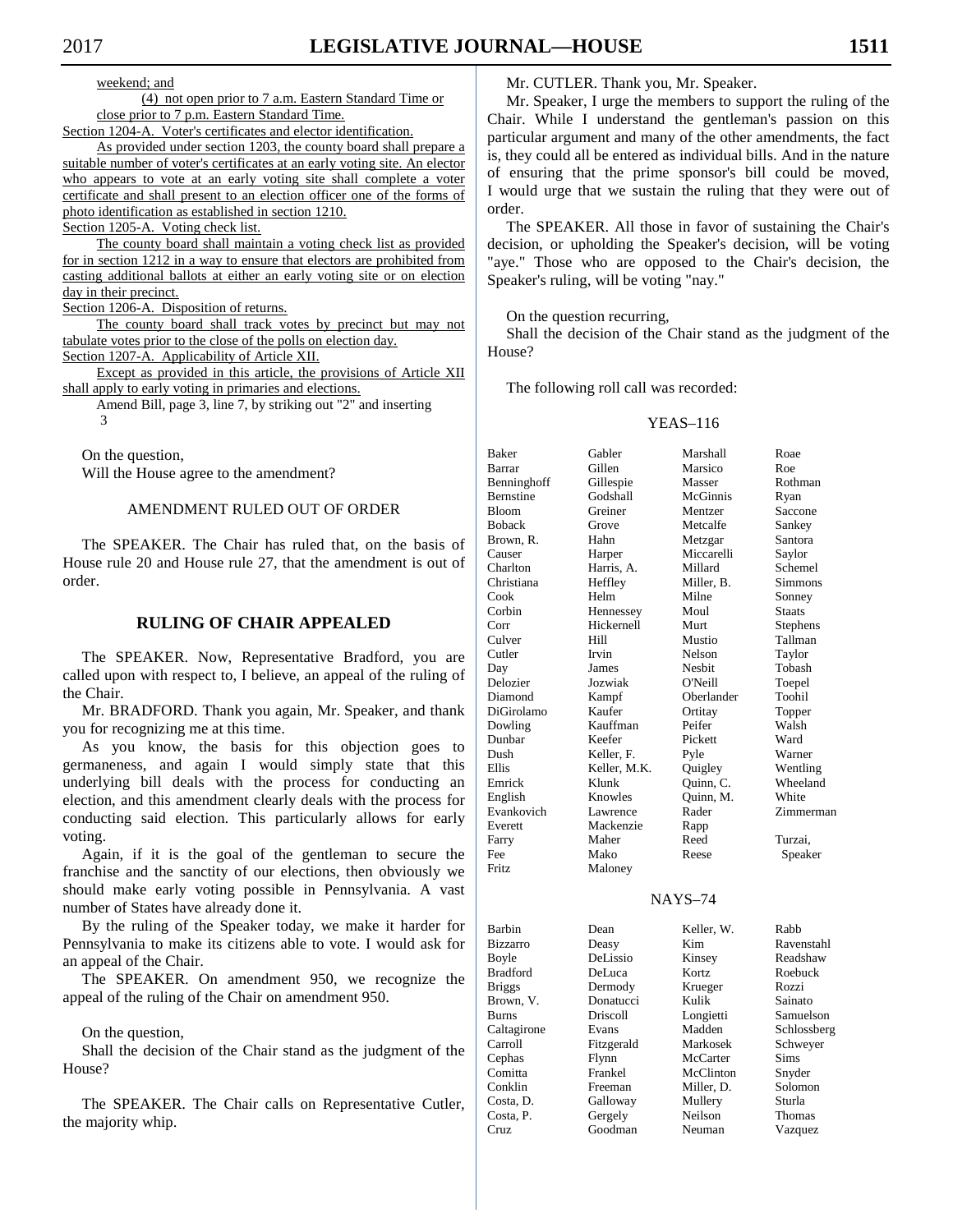# **1512 LEGISLATIVE JOURNAL—HOUSE** SEPTEMBER 25

| Daley    | Hanna      | O'Brien   | Vitali     |
|----------|------------|-----------|------------|
| Davidson | Harkins    | Pashinski | Warren     |
| Davis    | Harris, J. | Petrarca  | Youngblood |
| Dawkins  | Kavulich   |           |            |
|          |            |           |            |

# NOT VOTING–0

#### EXCUSED–12

| Bullock  | Gainey   | Lewis    | Petri    |
|----------|----------|----------|----------|
| Cox      | Haggerty | Matzie   | Watson   |
| Fabrizio | Kirkland | Mehaffie | Wheatley |

 Less than a majority of the members elected to the House having voted in the negative, the decision of the Chair stood as the judgment of the House.

On the question recurring,

Will the House agree to the bill on second consideration?

 Mr. **BRADFORD** offered the following amendment No. **A00951:** 

Amend Bill, page 1, line 12, by striking out the period after "watchers" and inserting

; and, in preparation for and conduct of primaries and elections, providing for protection of employment of voters. Amend Bill, page 3, by inserting between lines 6 and 7 Section 2. The act is amended by adding a section to read: Section 1210.1. Protection of Employment of Voters.–An employer in this Commonwealth shall permit an employe who is entitled to vote in a general, primary or special election a period not to exceed three hours' absence from work on the day of such general, primary or special election in order to vote without penalty or deduction from salary or wages because of the absence.

Amend Bill, page 3, line 7, by striking out "2" and inserting 3

 On the question, Will the House agree to the amendment?

#### AMENDMENT WITHDRAWN

 The SPEAKER. Okay. Are you withdrawing amendment 951? Amendment 951 has been withdrawn.

On the question recurring,

Will the House agree to the bill on second consideration?

 Mr. **BRADFORD** offered the following amendment No. **A00952:** 

Amend Bill, page 1, line 12, by striking out the period after "watchers" and inserting

 ; in qualifications of electors, further providing for qualifications of electors at primaries; in party organization, further providing for only enrolled electors to vote at primaries or hold party offices; in nomination of candidates, further providing for candidates to be nominated and party officers to be elected at primaries; and, in preparation for and conduct of primaries and elections, further providing for persons entitled to vote and challenges.

Amend Bill, page 1, lines 15 through 17, by striking out all of said lines and inserting

Section 1. Sections 417(b), 702, 802, 902 and 1210(d) of the act of June 3, 1937 (P.L.1333, No.320), known as the Pennsylvania

Election Code, are amended to read:

Amend Bill, page 3, by inserting between lines 6 and 7

Section 702. Qualifications of Electors at Primaries.–The qualifications of electors entitled to vote at primaries shall be the same as the qualifications of electors entitled to vote at elections within the election district where the primary is held, provided that no elector who is not registered [and enrolled as a member of a political party], in accordance with the provisions of this act, shall be permitted to vote the ballot of [such party or] any [other] party [ballot] at any primary.

Section 802. Only Enrolled Electors to Vote at Primaries or Hold Party Offices.–No person who is not registered and enrolled as a member of a political party shall be entitled to [vote at any primary of such party or to] be elected or serve as a party officer, or a member or officer of any party committee, or delegate or alternate delegate to any party convention.

Section 902. Candidates to Be Nominated and Party Officers to Be Elected at Primaries.–All candidates of political parties, as defined in section 801 of this act, for the offices of United States Senator, Representative in Congress and for all other elective public offices within this State, except that of presidential electors, shall be nominated, and party delegates and alternate delegates, committeemen and officers who, under the provisions of Article VIII of this act or under the party rules, are required to be elected by the party electors, shall be elected at primaries held in accordance with the provisions of this act, except as otherwise provided in this act. In the years when candidates for the office of President of the United States are to be nominated, every registered [and enrolled member of a political party] elector shall have the opportunity at the Spring primary in such years to vote [his] a preference for one person to be the candidate of [his] a political party for President.

Section 1210. Manner of Applying to Vote; Persons Entitled to Vote; Voter's Certificates; Entries to Be Made in District Register; Numbered Lists of Voters; Challenges.–\* \* \*

(d) No person, except a qualified elector who is in actual military or naval service under a requisition of the President of the United States or by the authority of this Commonwealth, and who votes under the provisions of Article XIII of this act, shall be entitled or permitted to vote at any primary or election at any polling place outside the election district in which [he] the person resides, nor shall [he] the person be permitted to vote in the election district in which [he] the person resides, unless [he] the person has been personally registered as an elector and [his] the person's registration card appears in the district register of such election district, except by order of the court of common pleas as provided in this act, and any person, although personally registered as an elector, may be challenged by any qualified elector, election officer, overseer, or watcher at any primary or election as to [his] the person's identity, as to [his] the person's continued residence in the election district or as to any alleged violation of the provisions of section 1210 of this act, and if challenged as to identity or residence, [he] the person shall produce at least one qualified elector of the election district as a witness, who shall make affidavit of [his] the person's identity or continued residence in the election district: Provided, however, That no person shall be entitled to vote as a member of a party at any primary, unless [he] the person is:

(1) registered and enrolled as a member of such party upon the district register, which enrollment shall be conclusive as to [his] party membership and shall not be subject to challenge on the day of the primary[.]; or

(2) registered as an independent or nonparty voter upon the district register and requests to vote as a member of a party at the primary. The person shall sign and file the following affidavit of provisional registration with the election district at any time, up to and including the day of the primary election:

|             | I do solemnly swear or affirm that my name is                      | , that my date |
|-------------|--------------------------------------------------------------------|----------------|
| of birth is | , and at the time that I registered I resided at                   |                |
| 1n          | the municipality of                                                | 1n             |
| County      | of the Commonwealth of Pennsylvania, and that in                   |                |
|             | this primary election only I am filing provisional registration to |                |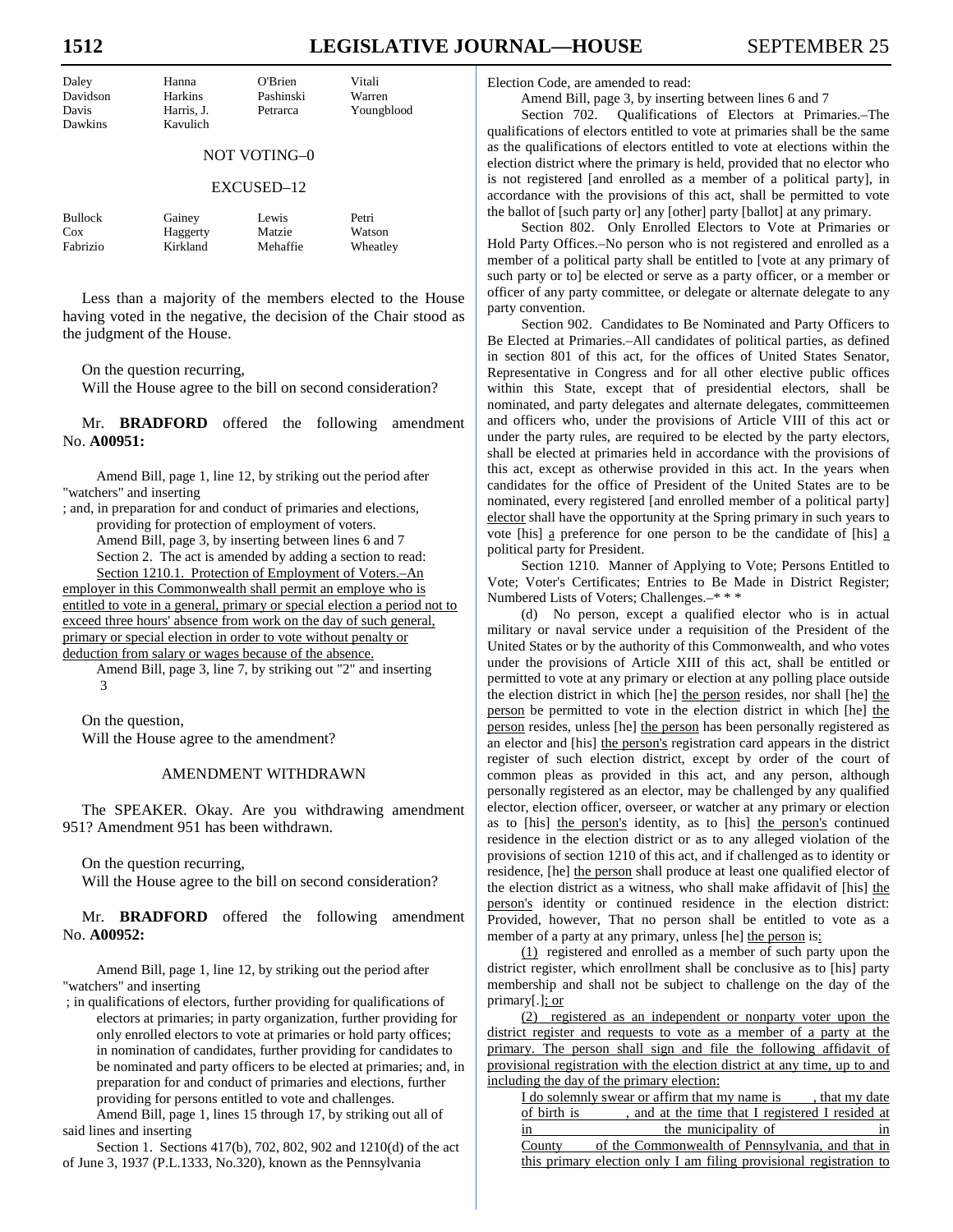vote as a member of the party in the year, which shall not be subject to challenge on the day of the primary. Signature of Voter/Elector Current Address \* \* \*

 On the question, Will the House agree to the amendment?

## AMENDMENT WITHDRAWN

 The SPEAKER. It is my understanding that amendment 952 is withdrawn. Amendment 952 is withdrawn.

On the question recurring,

Will the House agree to the bill on second consideration?

 Mr. **BRADFORD** offered the following amendment No. **A00953:** 

Amend Bill, page 1, line 12, by striking out the period after "watchers" and inserting

; and, in primary and election expenses, further providing for reporting by candidate and political committees and other persons.

Amend Bill, page 1, lines 15 through 17, by striking out all of said lines and inserting

Section 1. Sections 417(b) and 1626(d) of the act of June 3, 1937 (P.L.1333, No.320), known as the Pennsylvania Election Code, are amended to read:

Amend Bill, page 3, by inserting between lines 6 and 7

Section 1626. Reporting by Candidate and Political Committees and other Persons.–

\* \* \*

(d) Pre-election reports by candidates for offices to be voted for by the electors of the State at large, candidates for the office of Senator in the General Assembly, candidates for the office of Representative in the General Assembly and all political committees, which have expended money for the purpose of influencing the election of such [candidate] candidates, shall be filed not later than the sixth Tuesday before and the second Friday before an election, provided that the initial pre-election report shall be complete as of fifty (50) days prior to the election and the subsequent pre-election report shall be complete as of fifteen (15) days prior to the election. Pre-election reports by all other candidates and political committees which have received contributions or made expenditures for the purpose of influencing an election shall be filed not later than the second Friday before an election, provided that such report be complete as of fifteen (15) days prior to the election.

\* \* \*

 On the question, Will the House agree to the amendment?

# AMENDMENT WITHDRAWN

 The SPEAKER. Representative Bradford, my understanding is 953 will be withdrawn. Amendment 953 is withdrawn.

 So, members, amendments 951, 952, and 953 are withdrawn. There are no rulings with respect to those amendments.

On the question recurring,

Will the House agree to the bill on second consideration?

 Mr. **BRADFORD** offered the following amendment No. **A00954:** 

Amend Bill, page 1, line 11, by inserting after "elections,"" in provisions relating to the Secretary of the Commonwealth,

providing for same-day registration of a qualified elector; and, Amend Bill, page 1, lines 15 through 17, by striking out all of said lines and inserting

Section 1. The act of June 3, 1937 (P.L.1333, No.320), known as the Pennsylvania Election Code, is amended by adding a section to read:

Section 207. Same-Day Voter Registration.–(a) A qualified elector may register on election day by appearing in person at the polling place for the electoral district in which the individual maintains residence by completing and submitting a registration application to the judge of elections and providing proof of identification and residence.

(b) In addition to providing a completed voter registration form, an applicant must provide a valid form of identification, including any of the following government-issued forms of identification:

(1) A valid driver's license or identification card issued by the Department of Transportation.

(2) A valid identification card issued by another agency of the Commonwealth.

(3) A valid identification card issued by the United States Government.

(4) A valid United States passport.

(5) A valid United States Armed Forces identification card.

(c) (1) Upon certifying the eligibility of the qualified elector, the judge of elections at the polling place shall issue a provisional ballot, provided by the county board of elections, which is to be completed by the qualified elector and sealed in an envelope along with the voter registration application.

(2) Within ten days of an election, the Department of State shall approve or deny a voter registration application pursuant to the provisions established in 25 Pa.C.S. § 1328 (relating to approval of registration applications).

(3) The provisional ballot shall not be counted until the Department of State has approved the voter registration application.

(4) The qualified elector shall be notified in writing by the Department of State as to the approval or denial of a voter registration application.

(d) An individual qualified to register to vote under 25 Pa.C.S. § 1301(a) (relating to qualifications to register) may apply to register under this section.

(e) In the administration of voter registration, each registration commission shall ensure that any applicant who is a qualified elector is registered to vote in an election when, in the case of same-day voter registration, the valid voter registration application of the applicant is accepted in the appropriate electoral district by the presiding judge of elections.

(f) The Secretary of the Commonwealth shall print and distribute same-day voter registration applications to all polling places throughout this Commonwealth. Along with the distribution of such applications, the Secretary of the Commonwealth shall also include instructions to inform the applicant of the same-day voter registration application process and the process for counting the applicant's vote and verifying the applicant's eligibility.

Section 2. Section 417(b) of the act is amended to read:

 On the question, Will the House agree to the amendment?

# AMENDMENT RULED OUT OF ORDER

 The SPEAKER. Representative Bradford, the Chair rules that on the basis of House rule 20 and House rule 27 that amendment 954 is out of order.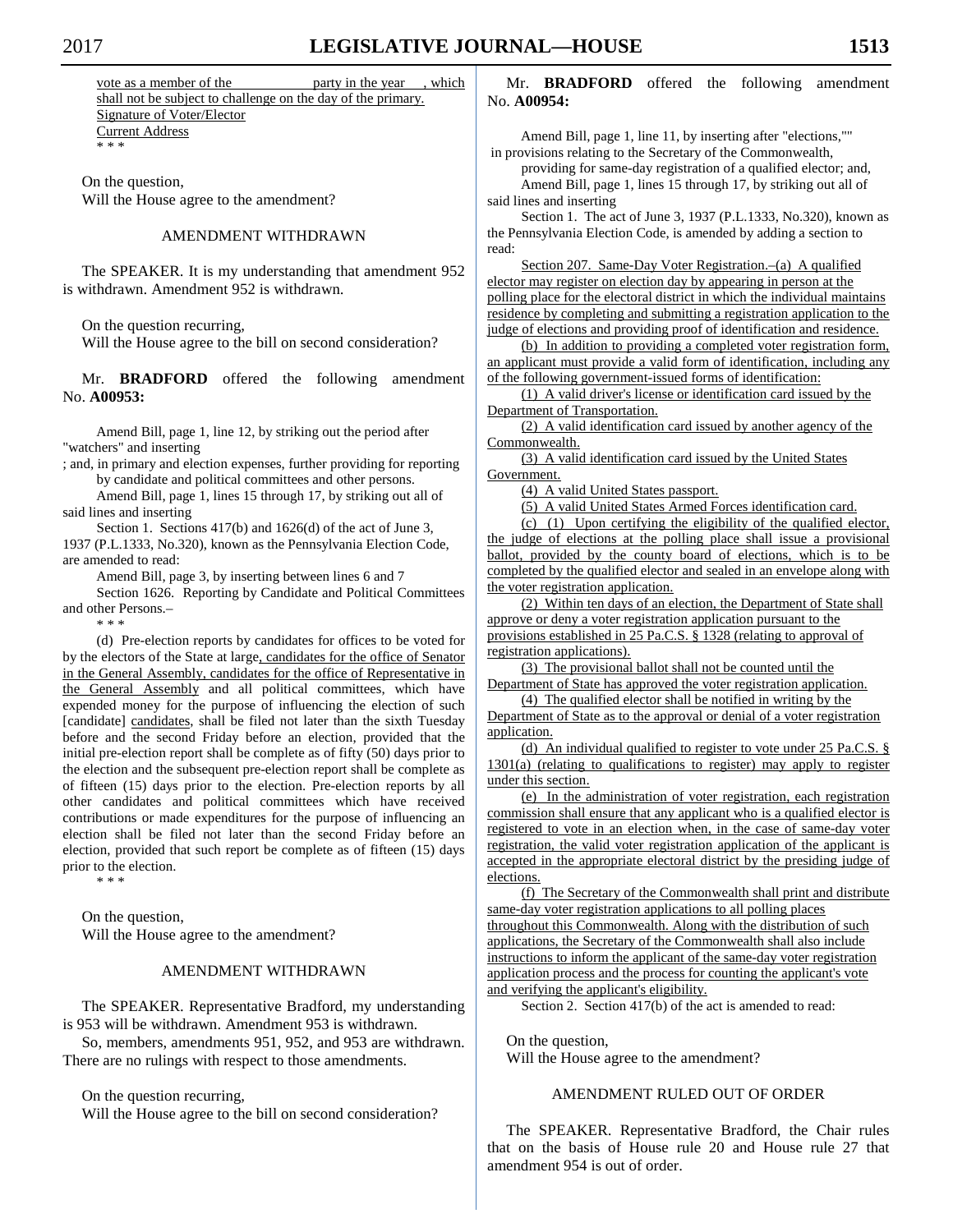# **RULING OF CHAIR APPEALED**

The SPEAKER. Sir, you may proceed.

 Mr. BRADFORD. Mr. Speaker, again, I realize the germaneness motion has been made and sustained by the Chair.

 I would again point out that this bill deals with the process for conducting an election, and this amendment deals with the process for conducting said election. Same-day voter registration is clearly germane to this bill. And without going backward, I would notice that when the majority whip said, why do we not we run independent bills, you see how well the minority is treated when such attempts to bring up good-government policies like this are dealt with. They are dealt with germaneness amendments to avoid having a debate that we desperately need to have on same-day registration.

 For those outside groups who would like to see Pennsylvania move in the direction of so many other States and have same-day voter registration, well, I say, here is your opportunity. Overrule the Chair and let us have an open and honest debate about whether Pennsylvania should join with those other States that have same-day voter registration, to expand the franchise to make it less difficult for people to vote.

 If we care, as I know the underlying author of this bill does, about the sanctity and inclusiveness about our democracy, then let us overrule the Chair and let us have a debate that is long overdue. Let us have real amendment processes where we can offer good-government solutions like same-day voter registration.

 Thank you, Mr. Speaker. The SPEAKER. Thank you, sir.

On the question,

 Shall the decision of the Chair stand as the judgment of the House?

 The SPEAKER. Representative Cutler, the majority whip, on the amendment and the ruling of the Chair.

Mr. CUTLER. Thank you, Mr. Speaker.

 Mr. Speaker, again, I appreciate the gentleman's interest in this issue, but the courts have been quite clear. They want bills that are drafted in a singular manner that are very focused, and I would urge the members to support the ruling of the Chair.

 The SPEAKER. All those in favor of the ruling of the Chair, the Chair's decision, will be voting "aye." Those who are opposed to the ruling of the Chair will be voting "nay."

On the question recurring,

 Shall the decision of the Chair stand as the judgment of the House?

The following roll call was recorded:

#### YEAS–116

| <b>Baker</b>     | Gabler     | Marshall   | Roae           |
|------------------|------------|------------|----------------|
| Barrar           | Gillen     | Marsico    | Roe            |
| Benninghoff      | Gillespie  | Masser     | Rothman        |
| <b>Bernstine</b> | Godshall   | McGinnis   | Ryan           |
| <b>Bloom</b>     | Greiner    | Mentzer    | Saccone        |
| <b>Boback</b>    | Grove      | Metcalfe   | Sankey         |
| Brown, R.        | Hahn       | Metzgar    | Santora        |
| Causer           | Harper     | Miccarelli | Saylor         |
| Charlton         | Harris, A. | Millard    | Schemel        |
| Christiana       | Heffley    | Miller. B. | <b>Simmons</b> |

| Cook           | Helm         | Milne         | Sonney        |
|----------------|--------------|---------------|---------------|
| Corbin         | Hennessey    | Moul          | <b>Staats</b> |
| Corr           | Hickernell   | Murt          | Stephens      |
| Culver         | Hill         | Mustio        | Tallman       |
| Cutler         | Irvin        | Nelson        | Taylor        |
| Day            | James        | <b>Nesbit</b> | Tobash        |
| Delozier       | Jozwiak      | O'Neill       | Toepel        |
| Diamond        | Kampf        | Oberlander    | Toohil        |
| DiGirolamo     | Kaufer       | Ortitay       | Topper        |
| Dowling        | Kauffman     | Peifer        | Walsh         |
| Dunbar         | Keefer       | Pickett       | Ward          |
| Dush           | Keller, F.   | Pyle          | Warner        |
| <b>Ellis</b>   | Keller, M.K. | Quigley       | Wentling      |
| Emrick         | Klunk        | Ouinn, C.     | Wheeland      |
| English        | Knowles      | Ouinn, M.     | White         |
| Evankovich     | Lawrence     | Rader         | Zimmerman     |
| Everett        | Mackenzie    | Rapp          |               |
| Farry          | Maher        | Reed          | Turzai,       |
| Fee            | Mako         | Reese         | Speaker       |
| <b>Fritz</b>   | Maloney      |               |               |
|                |              |               |               |
| <b>NAYS-74</b> |              |               |               |

| Barbin          | Dean            | Keller, W. | Rabb        |
|-----------------|-----------------|------------|-------------|
| Bizzarro        | Deasy           | Kim        | Ravenstahl  |
| Boyle           | DeLissio        | Kinsey     | Readshaw    |
| <b>Bradford</b> | DeLuca          | Kortz      | Roebuck     |
| <b>Briggs</b>   | Dermody         | Krueger    | Rozzi       |
| Brown, V.       | Donatucci       | Kulik      | Sainato     |
| <b>Burns</b>    | <b>Driscoll</b> | Longietti  | Samuelson   |
| Caltagirone     | Evans           | Madden     | Schlossberg |
| Carroll         | Fitzgerald      | Markosek   | Schweyer    |
| Cephas          | Flynn           | McCarter   | Sims        |
| Comitta         | Frankel         | McClinton  | Snyder      |
| Conklin         | Freeman         | Miller, D. | Solomon     |
| Costa, D.       | Galloway        | Mullery    | Sturla      |
| Costa, P.       | Gergely         | Neilson    | Thomas      |
| Cruz            | Goodman         | Neuman     | Vazquez     |
| Daley           | Hanna           | O'Brien    | Vitali      |
| Davidson        | <b>Harkins</b>  | Pashinski  | Warren      |
| Davis           | Harris, J.      | Petrarca   | Youngblood  |
| Dawkins         | Kavulich        |            |             |

#### NOT VOTING–0

#### EXCUSED–12

| <b>Bullock</b> | Gainey   | Lewis    | Petri    |
|----------------|----------|----------|----------|
| Cox            | Haggerty | Matzie   | Watson   |
| Fabrizio       | Kirkland | Mehaffie | Wheatley |

 Less than a majority of the members elected to the House having voted in the negative, the decision of the Chair stood as the judgment of the House.

 On the question recurring, Will the House agree to the bill on second consideration?

 Mr. **BRADFORD** offered the following amendment No. **A00955:** 

Amend Bill, page 1, line 12, by striking out the period after "watchers" and inserting

; and, in primary and election expenses, further defining "expenditure" and "political action committee," further providing for reporting by candidate and political committees and other persons and for annual reports, providing for limitations on certain contributions, further providing for late contributions and independent expenditures, for late filing fee and certificate of filing and for additional powers and duties of the Secretary of the Commonwealth.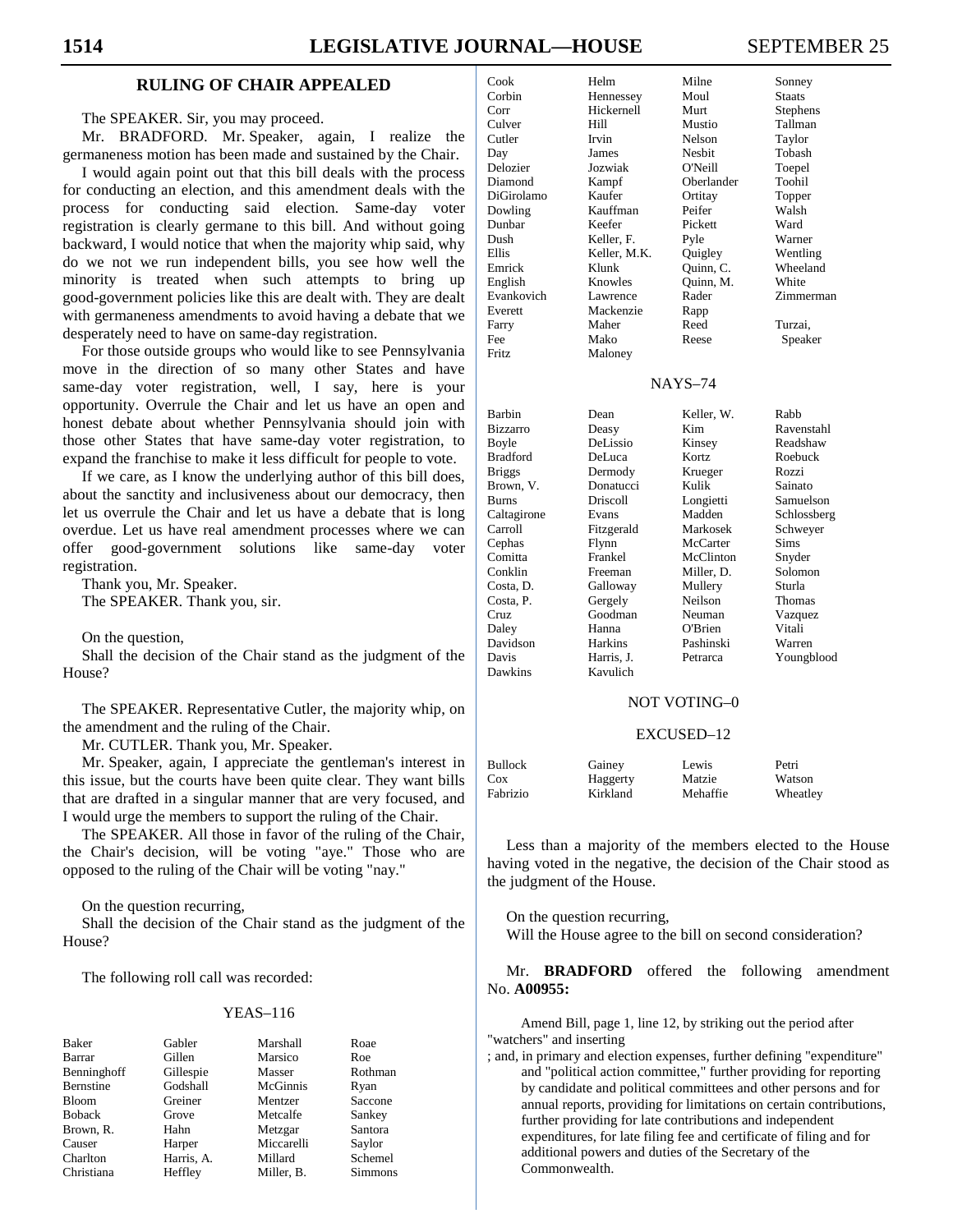Amend Bill, page 1, lines 15 through 17, by striking out all of said lines and inserting

Section 1. Sections  $417(b)$  and  $1621(d)(1)$  and (1) of the act of June 3, 1937 (P.L.1333, No.320), known as the Pennsylvania Election Code, are amended to read:

Amend Bill, page 3, by inserting between lines 6 and 7

Section 1621. Definitions.–As used in this article, the following words have the following meanings:

\* \* \*

(d) The word "expenditure" shall mean:

(1) The payment, distribution, loan or advancement of money or any valuable thing by a candidate, political committee or other person for the purpose of influencing the outcome of an election; however, the payment, distribution, loan or advancement of money or any valuable thing must be made only for legitimate and verifiable campaign expenses and not for any inherently personal purpose. "Inherently personal purpose" means a purpose that, by its nature, confers a personal benefit, including a home mortgage, rent, utility payment, clothing purchase, noncampaign automobile expense, country club membership, vacation or a trip of a noncampaign nature, household food items, tuition payments, admission to a sporting event, concert, theater or other form of entertainment;

\* \* \*

(l) The words "Political Action Committee" shall mean any political committee as defined in subsection (h) which receives contributions and makes expenditures to, or on behalf of, any candidate other than a candidate's own authorized political [committees] committee or the political committees of any State, county, city, borough, township, ward or other regularly constituted party committee of any political party or political body. A political action committee which is established, maintained or controlled by a sponsoring organization, such as a corporation, labor organization, membership association or trade association, shall include in its registered name the full name of its sponsoring organization.

\* \* \*

Section 2. Section 1626(a), (d) and (e) of the act are amended and the section is amended by adding a subsection to read:

Section 1626. Reporting by Candidate and Political Committees and other Persons.–

(a) Each treasurer of a political committee and each candidate for election to public office shall file with the appropriate supervisor reports of receipts and expenditures on forms, designed by the Secretary of the Commonwealth, if the amount received or expended or liabilities incurred shall exceed the sum of two hundred fifty dollars (\$250). Should such an amount not exceed two hundred fifty dollars  $($250)$ , then the candidate or, in the case of a political committee, the treasurer of the committee shall file a sworn statement to that effect with the appropriate supervisor rather than the report required by this section: Provided, however, That if the amount received or expended by a candidate does not exceed two hundred fifty dollars (\$250) the candidate may comply with this section by signing an affidavit to that effect on the candidate's political committee's report or statement.

\* \* \*

(d) Pre-election reports by candidates for offices to be voted for by the electors of the State at large, candidates for the office of Senator in the General Assembly, candidates for the office of Representatives in the General Assembly and all political committees, which have expended money for the purpose of influencing the election of such [candidate] candidates, shall be filed not later than the sixth Tuesday before and the second Friday before an election, provided that the initial pre-election report shall be complete as of fifty (50) days prior to the election and the subsequent pre-election report shall be complete as of fifteen (15) days prior to the election. Pre-election reports by all other candidates and political committees which have received contributions or made expenditures for the purpose of influencing an election shall be filed not later than the second Friday before an election, provided that such report be complete as of fifteen (15) days prior to the election.

(e) All candidates or political committees, required to file under this section, shall also file [a] an initial post-election report not later than thirty (30) days after an election which shall be complete as of twenty (20) days after the election and a subsequent post-election report on January 31 of the year after the election, which shall be complete as of December 31 of the prior year. Candidates defeated in the primary election must file the initial post-election report by the deadline specified in this subsection and continue to file reports in accordance with section 1627. In the case of a special election the initial post-election report shall be complete as of ten (10) days after such special election.

\* \* \*

(k) All reports filed with the Secretary of the Commonwealth shall be filed electronically in the manner prescribed by the Secretary of the Commonwealth. All reports shall be accompanied by the affidavit prescribed by section 1629. The Secretary of the Commonwealth may require electronic submission of the affidavit. Any candidate or political committee not able to file the report or statement required by this section electronically shall request an exemption from the Secretary of the Commonwealth. The candidate or political committee upon approval of the Secretary of the Commonwealth shall file reports and statements on forms developed by the Secretary of the Commonwealth.

Section 3. Section 1627 of the act is amended to read:

Section 1627. [Annual Reports] Quarterly Reports; Termination of Committees.–

(a) All political committees and candidates[, including those committees and candidates] not filing reports under section 1626 (d) and (e)[,] shall file [a report on January 31 of each year which shall be complete as of December 31 of the prior year. Such reports shall be filed annually at this time until there is no balance or debt in the report of the candidate or political committee. Such reports shall be cumulative. However, if there has been no change in the account, then the candidate or political committee shall file a statement to that effect with the appropriate supervisor. Each form designated by the Secretary of the Commonwealth for filing a report or statement required by section 1626(e) shall contain a block which may be marked by the candidate or political committee designating it a termination report or statement. If such report or statement is so designated, or if an authorized candidate elects to file no report or statement pursuant to section 1626.1, no annual report need be filed under this section unless contributions were received or expenditures made subsequent to the time period for filing of such termination report. However, no candidate or political committee may terminate by way of a statement where the unpaid balance indicated in the previous report was greater than two hundred fifty dollars (\$250). In the case of annual reports said report shall cover the campaign activity of a candidate or political committee from the last prior report or statement.] quarterly reports. The reports shall be filed on the fifteenth day following the last day of the third, sixth, ninth and twelfth months of the year and shall be complete as of the end of such months. Reports must be filed until such time that there is no balance or debt in the report of the candidate or political committee. The reports shall be cumulative. A report must be filed even if there was no change in the account since the last filing.

(a.1) Each form designated by the Secretary of the Commonwealth for filing a report required by section 1626 shall contain a block which may be marked by the candidate or political committee designating it a termination report or statement. No candidate or political committee may terminate unless the candidate or political committee has a zero balance. No candidate or political committee may terminate by way of a statement. In the case of quarterly reports, the report shall cover the campaign activity of a candidate or political committee from the last prior report or statement. Once terminated, a political committee must comply with sections 1623 and 1624 before receiving contributions or making expenditures.

[(b) Any political committee required to be registered under this act and not reporting under section 1626 shall file an annual report under this section. However, if a political committee makes aggregate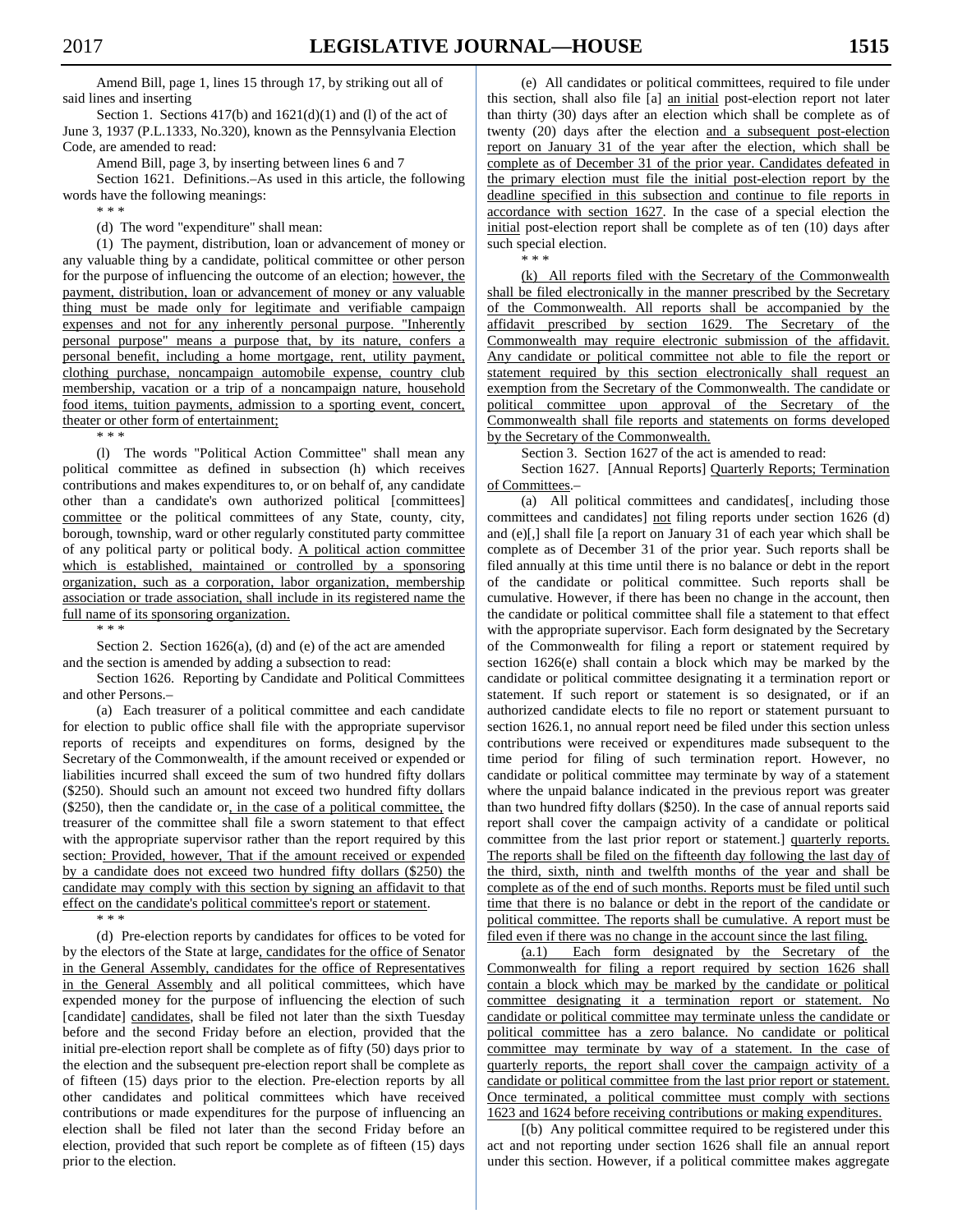expenditures as defined in section 1621 in an amount less than two hundred fifty dollars (\$250) or incurs aggregate debt in an amount less than two hundred fifty dollars (\$250) during the calendar year to influence an election, it need not file an annual report; provided that this exception shall not be applicable to a candidate's political committee or to a State or county committee of a political party or political body or to a political action committee of a corporation or unincorporated association.]

Section 4. The act is amended by adding a section to read:

Section 1627.1. Limitations on Certain Contributions.–

(a) Aggregate contributions, including in-kind contributions, from any person to any candidate for the office of Senator or Representative in the General Assembly, the court of common pleas or a county or local office, or the candidate's authorized political committee or agent, shall not exceed two thousand dollars (\$2,000) for each election. Furthermore, for each election, no such candidate, or the candidate's authorized political committee or agent, shall accept or receive more than two thousand dollars (\$2,000) in aggregate contributions, including in-kind contributions from any person.

(b) Aggregate contributions, including in-kind contributions, from any person to any candidate for Statewide office, or the candidate's authorized political committee or agent, shall not exceed five thousand dollars (\$5,000) for each election. Furthermore, for each election no candidate, or the candidate's authorized political committee or agent, shall accept or receive more than five thousand dollars (\$5,000) in aggregate contributions, including in-kind contributions from any person.

(c) Aggregate contributions, including in-kind contributions, from a single political action committee, its affiliate or agent or candidate's political committee, its affiliate or agent, to any candidate for the office of Senator or Representative in the General Assembly, the court of common pleas or a county or local office, or the candidate's authorized political committee or agent, shall not exceed two thousand dollars (\$2,000) for each election. Furthermore, for each election no candidate for such office, or the candidate's authorized political committee or agent, shall accept or receive more than two thousand dollars (\$2,000) in aggregate contributions, including in-kind contributions, from a single political action committee or agent or candidate's political committee.

(d) Aggregate contributions, including in-kind contributions, from a single political action committee, its affiliate or agent or candidate's political committee to any candidate for Statewide office, or the candidate's authorized political committee or agent, shall not exceed ten thousand dollars (\$10,000) for each election. Furthermore, for each election, no candidate, or the candidate's authorized political committee or agent, shall accept or receive more than ten thousand dollars (\$10,000) in aggregate contributions, including in-kind contributions, from a single political action committee, its affiliate or agent or candidate's political committee.

(e) Aggregate contributions, including in-kind contributions, from a single political party committee, its affiliate or agent to any candidate for the office of Senator or Representative in the General Assembly, the court of common pleas or a county or local office, or the candidate's authorized political committee or agent, shall not exceed five thousand dollars (\$5,000) per election. Furthermore, no candidate for the office of Senator or Representative in the General Assembly, court of common pleas or a county or local office, or the candidate's authorized political committee or agent, shall accept or receive more than five thousand dollars (\$5,000) in aggregate contributions from any single political party committee, its affiliate or agent.

(f) Aggregate contributions, including in-kind contributions, from a single political party committee, its affiliate or agent to any candidate for Statewide office, or the candidate's authorized political committee or agent, shall not exceed one hundred thousand dollars (\$100,000) per election. Furthermore, no candidate for Statewide office, or the candidate's authorized political committee or agent, shall accept or receive more than one hundred thousand dollars (\$100,000) in aggregate contributions from any single political party committee, its affiliate or agent.

(g) Aggregate contributions, including in-kind contributions, from a single political party committee, its affiliate or agent to any political action committee, its affiliate or agent or political party committee, its affiliate or agent, or any other political committee, its affiliate or agent, shall not exceed twenty thousand dollars (\$20,000) per election. Furthermore, no political action committee or political committee shall accept or receive more than twenty thousand dollars (\$20,000) in aggregate contributions from any single political party committee, its affiliate or agent.

(h) Aggregate contributions, including in-kind contributions, from any person or a single political action committee, its affiliate or agent or any single candidate's political committee, its affiliate or agent to a single political action committee, its affiliate or agent shall not exceed five thousand dollars (\$5,000) during any calendar year. Furthermore, for each election, no political action committee, its affiliate or agent shall accept or receive more than five thousand dollars (\$5,000) in aggregate contributions, including in-kind contributions, from a single political action committee, its affiliate or agent during any calendar year.

(i) Aggregate contributions, including in-kind contributions, from any person, a single candidate's political committee, its affiliate or agent or a single political action committee, its affiliate or agent or any other political committee to a single political party committee shall not exceed twenty thousand dollars (\$20,000) for each election. Furthermore, no single political party committee shall accept or receive more than twenty thousand dollars (\$20,000) in aggregate contributions from any single candidate's political committee or agent or a single political action committee, its affiliate or agent or any political committee.

(j) No person shall make contributions, including in-kind contributions, in accordance with this section aggregating more than twenty-five thousand dollars (\$25,000) for each election.

(k) For the purposes of subsections (a), (b), (c), (d), (e), (f), (g), (h), (i) and (j), a contribution given to a candidate's authorized political committee is the same as contributing to the candidate.

(l) For purposes of this section, any contribution made to a candidate in a year other than the calendar year in which the election is held with respect to which such contribution is made is considered to be made for the next election to be held.

(m) The provisions of this section shall be applicable to a contribution made for the purpose of influencing any election to all public offices of this Commonwealth except Federal offices.

(n) Notwithstanding any other provision of law, all contributions made by political committees established or financed or maintained or controlled by any corporation, labor organization or any other person, including any parent, subsidiary, branch, division, department or local unit of the corporation, labor organization, or any person, or by any group of persons, shall be considered to have been made by a single political committee, except that nothing in this subsection shall prohibit transfers between political committees of funds raised through joint fundraising efforts.

(o) Nothing in this section shall prohibit a municipality, including a city of the first class, from instituting lower limitations on contributions to candidates for local offices.

(p) The dollar limits provided under this section shall be adjusted annually at a rate equal to the average percentage change in the Consumer Price Index for All Urban Consumers for the Pennsylvania, New Jersey, Delaware and Maryland area as published by the Bureau of Labor Statistics of the United States Department of Labor, or any successor agency, occurring in the prior calendar year. The base year shall be 2015. The average shall be calculated and certified annually by the Secretary of the Commonwealth by adding the percentage increase in each of the three areas and dividing by three. The calculation and resulting new figures shall be submitted for publication in a March issue of the Pennsylvania Bulletin.

Section 5. Sections 1628, 1632(a) and (b) and 1640 of the act are amended to read: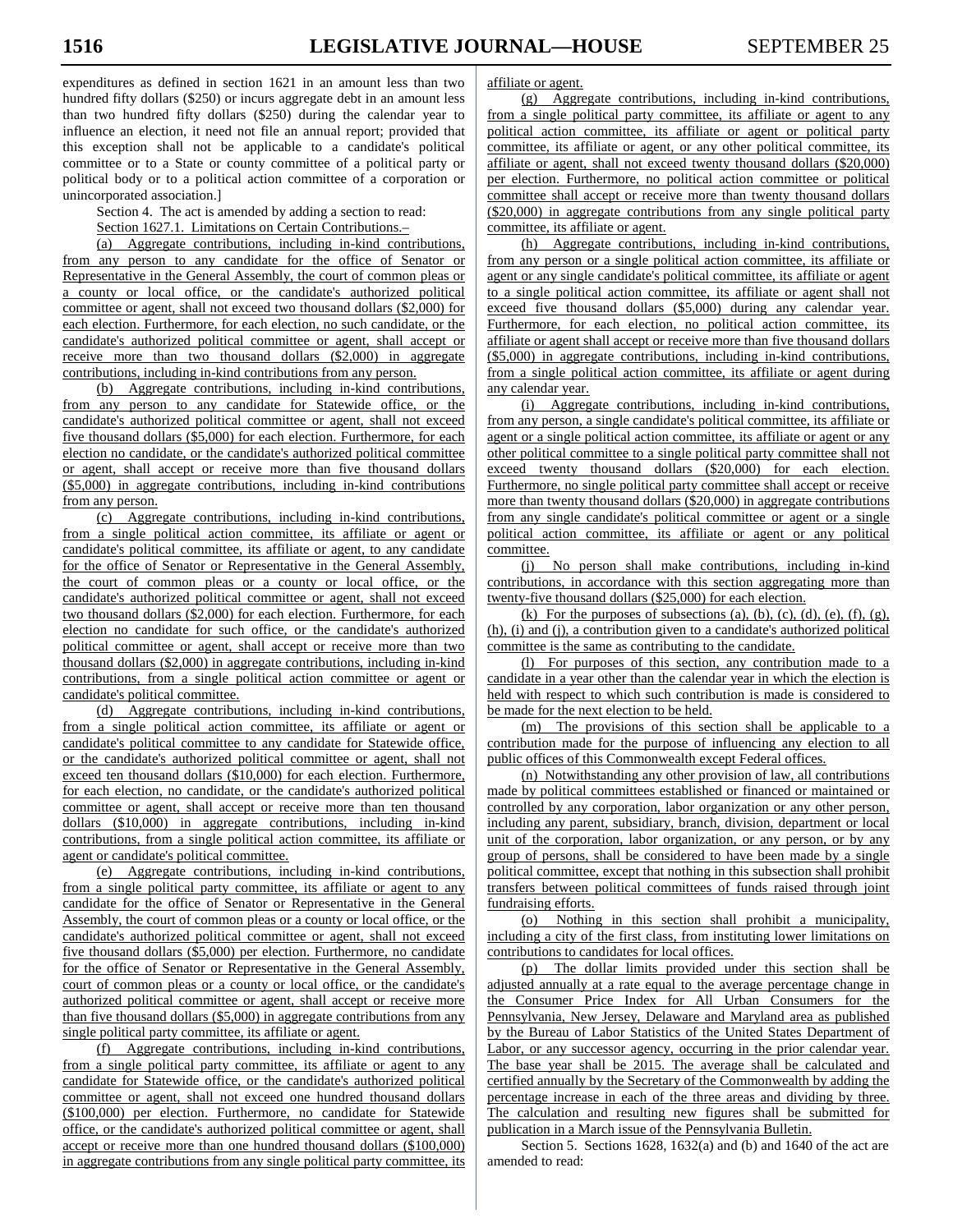Section 1628. Late Contributions and Independent Expenditures.–Any candidate or political committee, authorized by a candidate and created solely for the purpose of influencing an election on behalf of that candidate, which receives any contribution or pledge of five hundred dollars (\$500) or more, and any person making an independent expenditure, as defined by this act, of five hundred dollars (\$500) or more after the final pre-election report has been deemed completed shall report such contribution, pledge or expenditure to the appropriate supervisor. Such report shall be sent by the candidate, chairman or treasurer of the political committee within twenty-four (24) hours of receipt of the contribution. It shall be the duty of the supervisor to confirm the substance of such report. The report shall be made by telegram, mailgram, overnight mail or facsimile transmission, except that, if such report is to be filed with the Secretary of the Commonwealth, it shall be filed electronically in a manner prescribed by the Secretary of the Commonwealth. Any candidate in his own behalf, or chairman, treasurer or candidate in behalf of the political committee may also comply with this section by appearing personally before such supervisor and reporting such late contributions or pledges. Section 1632. Late Filing Fee; Certificate of Filing.–

(a) A late filing fee for each report or statement of expenditures and contributions which is not filed within the prescribed period shall be imposed as follows. Such fee shall be [ten dollars (\$10)] twenty dollars (\$20) for each day or part of a day excluding Saturdays, Sundays and holidays that a report is overdue for the first ten (10) days. An additional fee of [ten dollars (\$10)] fifty dollars (\$50) is due for each [of the first six (6) days] additional day that a report is overdue after the initial ten-day period. The maximum fee payable with respect to a single report is [two hundred fifty dollars (\$250)] one thousand dollars (\$1,000). A supervisor shall receive an overdue report or statement even if any late filing fee due has not been paid but the report or statement shall not be considered filed until all fees have been paid upon the receipt by the supervisor of an overdue report. No further late filing fees shall be incurred notwithstanding the fact that the report or statement is not considered filed. The late filing fee is the personal liability of the candidate or treasurer of a political committee and cannot be paid from contributions to the candidate or committee, nor may such fee be considered an expenditure. A report or statement of expenditures and contributions shall be deemed to have been filed within the prescribed time if the letter transmitting the report or statement which is received by the supervisor is transmitted by first class mail and is postmarked by the United States Postal Service on the day prior to the final day on which the report or statement is to be received: Provided, That this sentence shall not be applicable to the reporting requirements contained in section 1628.

(b) No person may be a candidate for a public office until all reports and statements of contributions and expenditures required to be filed by such person if the person was previously a candidate for public office and by any treasurer of any committee authorized by such person for the previous candidacy have been filed and all fines have been paid. No person shall be deemed elected to a public office under the laws of this Commonwealth or enter upon the duties thereof, or receive any salary or emoluments therefrom until all of the reports and statements of contributions and expenditures required to be filed by any candidate and treasurers of committees authorized by such candidate and due before the person may take office, have been filed. No candidate may be sworn in until the appropriate supervisor certifies that all required reports have been filed, and no official of the Commonwealth or any of its political subdivisions may issue a commission or administer an oath of office until that official has received this certification. No certification shall be issued until the supervisor has received post election reports of any candidate and treasurer of committees authorized by such candidate.

\* \* \*

Section 1640. Additional Powers and Duties of the Secretary of the Commonwealth.–

(a) The Secretary of the Commonwealth shall have the following additional powers and duties:

(1) To serve as the State clearing house for information concerning the administration of this act.

(2) To prescribe suitable rules and regulations to carry out the provisions of this act.

(3) To develop the prescribed forms required by the provisions of this article for the making of the reports and statements required to be filed with the supervisor.

(4) To prepare a manual setting forth recommended uniform methods of bookkeeping and reporting which shall be furnished by the supervisor to the person required to file such reports and statements as required by this article.

(5) To examine the contributions to State legislative and Statewide candidates and publish a list of all those political committees who have contributed to candidates and who have failed to file reports as required by this act within six (6) days of their failure to comply.

(6) To develop a computer database and electronic reporting system that shall contain all information necessary for the proper administration of this article, including information on contributions and expenditures by all candidates and all political committees and distribution of moneys, and that shall provide direct access through personal computer and the Internet. The database shall be designed with an emergency recovery system to ensure that campaign expense records are not lost in the case of an emergency, natural disaster or other such event that could cause the system to malfunction.

(7) To establish a training program on the electronic reporting system and make it available to any candidate or committee.

(8) To make the electronic reporting process available to a candidate or committee that is required to file reports and statements in accordance with this act in a self-executing format and make available materials to facilitate the task of compliance with the disclosure and recordkeeping requirements of this article.

(b) The Secretary of the Commonwealth may not require the public to provide any information or identification as a condition to access the database on the Internet unless the public access is in the office of the Secretary of the Commonwealth.

Amend Bill, page 3, line 7, by striking out "2" and inserting 6

Amend Bill, page 3, line 7, by striking out "in 60 days." and inserting

as follows:

(1) This section shall take effect immediately.

(2) The amendment of section 417(b) of the act shall take effect in 60 days.

(3) The remainder of this act shall take effect January 1, 2018.

On the question,

Will the House agree to the amendment?

#### AMENDMENT WITHDRAWN

 The SPEAKER. Representative Bradford, are you withdrawing that amendment?

 Mr. BRADFORD. At this point, if it is okay with the Speaker, I would like to withdraw all the remaining amendments.

The SPEAKER. Amendment 955 is withdrawn.

On the question recurring,

Will the House agree to the bill on second consideration?

 The SPEAKER. Amendment 956 was voted upon, amendment 957 was voted upon, and then amendment 958, which does not excuse absentee ballots, is withdrawn, and amendment 3322, which allows same-day voter registration, is withdrawn.